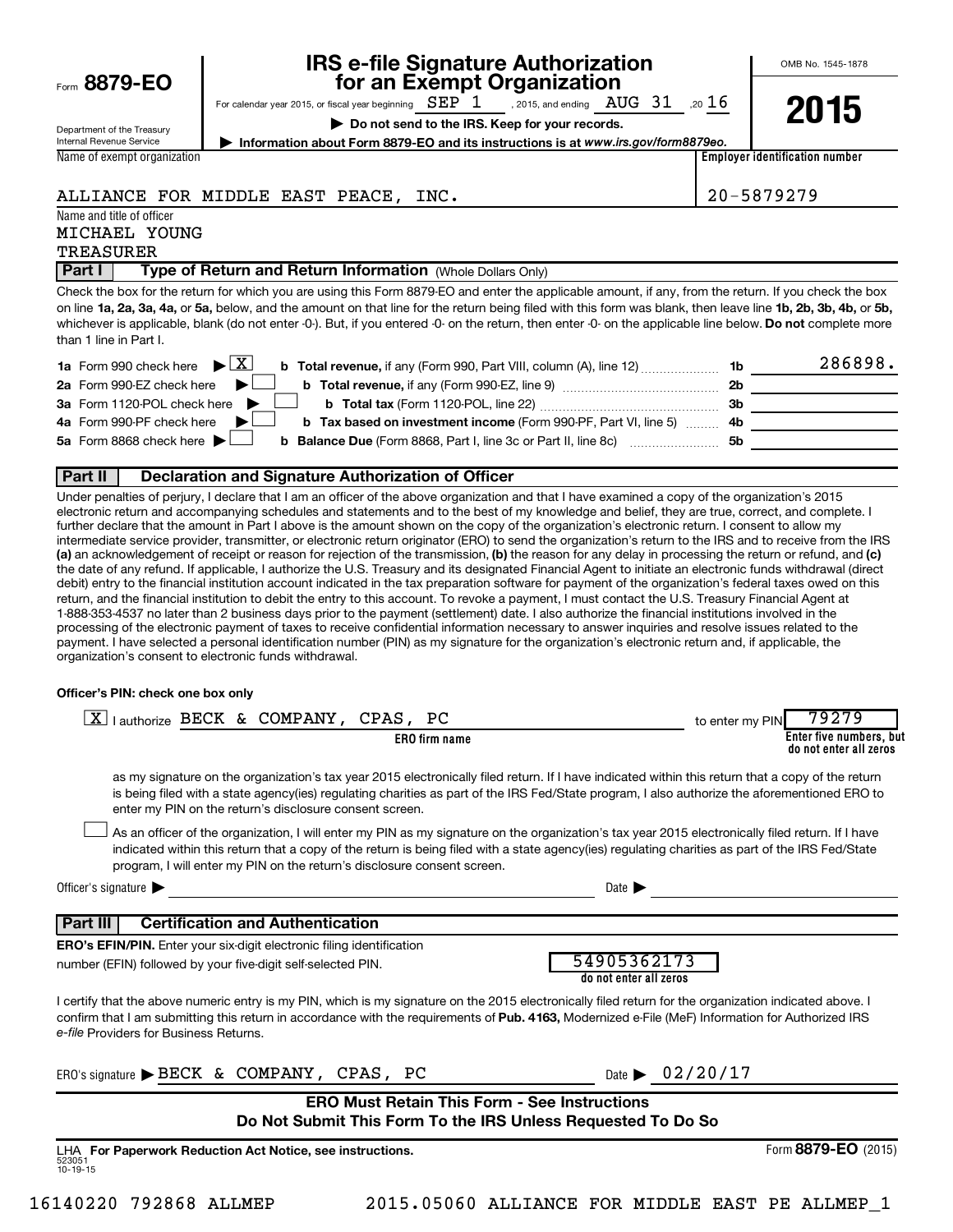|                                |                               |                                             |                                                                 |                                                                                           |                  | EXTENDED TO APRIL 18, 2017                                                                                                                 |            |                                                                                                                                           |                                                                                                                                                                            |
|--------------------------------|-------------------------------|---------------------------------------------|-----------------------------------------------------------------|-------------------------------------------------------------------------------------------|------------------|--------------------------------------------------------------------------------------------------------------------------------------------|------------|-------------------------------------------------------------------------------------------------------------------------------------------|----------------------------------------------------------------------------------------------------------------------------------------------------------------------------|
|                                |                               |                                             |                                                                 |                                                                                           |                  |                                                                                                                                            |            | <b>Return of Organization Exempt From Income Tax</b>                                                                                      | OMB No. 1545-0047                                                                                                                                                          |
| Form                           |                               |                                             |                                                                 |                                                                                           |                  |                                                                                                                                            |            | Under section 501(c), 527, or 4947(a)(1) of the Internal Revenue Code (except private foundations)                                        |                                                                                                                                                                            |
|                                |                               | Department of the Treasury                  |                                                                 |                                                                                           |                  | Do not enter social security numbers on this form as it may be made public.                                                                |            |                                                                                                                                           | <b>Open to Public</b>                                                                                                                                                      |
|                                |                               | <b>Internal Revenue Service</b>             |                                                                 |                                                                                           |                  | Information about Form 990 and its instructions is at www.irs.gov/form990.                                                                 |            |                                                                                                                                           | Inspection                                                                                                                                                                 |
|                                |                               |                                             |                                                                 | A For the 2015 calendar year, or tax year beginning $\overline{SEP}$ 1, $\overline{2015}$ |                  |                                                                                                                                            |            | and ending $\Delta UG$ 31, 2016                                                                                                           |                                                                                                                                                                            |
|                                | <b>B</b> Check if applicable: |                                             | <b>C</b> Name of organization                                   |                                                                                           |                  |                                                                                                                                            |            | D Employer identification number                                                                                                          |                                                                                                                                                                            |
|                                | Address<br> change            |                                             |                                                                 |                                                                                           |                  | ALLIANCE FOR MIDDLE EAST PEACE, INC.                                                                                                       |            |                                                                                                                                           |                                                                                                                                                                            |
|                                | Name<br>change                |                                             | Doing business as                                               |                                                                                           |                  |                                                                                                                                            |            |                                                                                                                                           | 20-5879279                                                                                                                                                                 |
|                                | Initial<br>∣return            |                                             |                                                                 | Number and street (or P.O. box if mail is not delivered to street address)                |                  |                                                                                                                                            | Room/suite | E Telephone number                                                                                                                        |                                                                                                                                                                            |
|                                | Final<br>return/              |                                             | 1725 I STREET NW                                                |                                                                                           |                  |                                                                                                                                            | 300        |                                                                                                                                           | $202 - 618 - 4600$                                                                                                                                                         |
|                                | termin-<br>ated               |                                             |                                                                 |                                                                                           |                  | City or town, state or province, country, and ZIP or foreign postal code                                                                   |            | G Gross receipts \$                                                                                                                       | 286898.                                                                                                                                                                    |
|                                | Amended<br>Ireturn            |                                             | WASHINGTON, DC                                                  | 20006                                                                                     |                  |                                                                                                                                            |            | H(a) Is this a group return                                                                                                               |                                                                                                                                                                            |
|                                | Applica-<br>Ition             |                                             |                                                                 | F Name and address of principal officer: MICHAEL YOUNG                                    |                  |                                                                                                                                            |            | for subordinates?                                                                                                                         | $\sqrt{\mathsf{Yes}\mathord{\;\mathbb{X}}\mathord{\;\mathsf{No}}}$                                                                                                         |
|                                | pending                       |                                             | SAME AS C ABOVE                                                 |                                                                                           |                  |                                                                                                                                            |            | $H(b)$ Are all subordinates included? $\Box$ Yes                                                                                          | l No                                                                                                                                                                       |
|                                |                               | <b>I</b> Tax-exempt status: $X \ 501(c)(3)$ |                                                                 | $501(c)$ (                                                                                |                  | $\sqrt{\frac{1}{1}}$ (insert no.)<br>$4947(a)(1)$ or                                                                                       |            | 527                                                                                                                                       | If "No," attach a list. (see instructions)                                                                                                                                 |
|                                |                               |                                             | J Website: WWW.ALLMEP.ORG                                       |                                                                                           |                  |                                                                                                                                            |            | $H(c)$ Group exemption number $\blacktriangleright$                                                                                       |                                                                                                                                                                            |
|                                |                               |                                             | <b>K</b> Form of organization: $\boxed{\mathbf{X}}$ Corporation | Trust                                                                                     | Association      | Other $\blacktriangleright$                                                                                                                |            |                                                                                                                                           | L Year of formation: $2006$ M State of legal domicile: DC                                                                                                                  |
|                                | Part I                        | Summary                                     |                                                                 |                                                                                           |                  |                                                                                                                                            |            |                                                                                                                                           |                                                                                                                                                                            |
|                                | 1.                            |                                             |                                                                 |                                                                                           |                  |                                                                                                                                            |            |                                                                                                                                           | Briefly describe the organization's mission or most significant activities: ALLMEP IS A GROWING COALITION OF                                                               |
|                                |                               |                                             |                                                                 |                                                                                           |                  |                                                                                                                                            |            | SOME 90 NON-GOVERNMENTAL ORGANIZATIONS WORKING ON PEACE AND                                                                               |                                                                                                                                                                            |
| Governance                     | 2                             |                                             |                                                                 |                                                                                           |                  |                                                                                                                                            |            | Check this box $\blacktriangleright \Box$ if the organization discontinued its operations or disposed of more than 25% of its net assets. |                                                                                                                                                                            |
|                                | 3                             |                                             |                                                                 | Number of voting members of the governing body (Part VI, line 1a)                         |                  |                                                                                                                                            |            | 3                                                                                                                                         | 16<br>$\overline{16}$                                                                                                                                                      |
|                                | 4                             | $\overline{4}$                              |                                                                 |                                                                                           |                  |                                                                                                                                            |            |                                                                                                                                           |                                                                                                                                                                            |
|                                | 5                             |                                             |                                                                 |                                                                                           |                  |                                                                                                                                            |            | 5<br>$\overline{6}$                                                                                                                       | $\overline{15}$                                                                                                                                                            |
| <b>Activities &amp;</b>        |                               |                                             |                                                                 |                                                                                           |                  |                                                                                                                                            |            |                                                                                                                                           | $\overline{0}$ .                                                                                                                                                           |
|                                |                               |                                             |                                                                 |                                                                                           |                  |                                                                                                                                            |            | 7a<br>7b                                                                                                                                  | σ.                                                                                                                                                                         |
|                                |                               |                                             |                                                                 |                                                                                           |                  |                                                                                                                                            |            |                                                                                                                                           |                                                                                                                                                                            |
|                                |                               |                                             |                                                                 |                                                                                           |                  |                                                                                                                                            |            | <b>Prior Year</b><br>474076.                                                                                                              | <b>Current Year</b><br>286898.                                                                                                                                             |
|                                | 8<br>9                        |                                             | Program service revenue (Part VIII, line 2g)                    |                                                                                           |                  |                                                                                                                                            |            | 0.                                                                                                                                        | $\overline{0}$ .                                                                                                                                                           |
| Revenue                        | 10                            |                                             |                                                                 |                                                                                           |                  |                                                                                                                                            |            | σ.                                                                                                                                        | Ο.                                                                                                                                                                         |
|                                | 11                            |                                             |                                                                 |                                                                                           |                  | Other revenue (Part VIII, column (A), lines 5, 6d, 8c, 9c, 10c, and 11e)                                                                   |            | $\overline{0}$ .                                                                                                                          | 0.                                                                                                                                                                         |
|                                | 12                            |                                             |                                                                 |                                                                                           |                  | Total revenue - add lines 8 through 11 (must equal Part VIII, column (A), line 12)                                                         |            | 474076.                                                                                                                                   | 286898.                                                                                                                                                                    |
|                                | 13                            |                                             |                                                                 |                                                                                           |                  | Grants and similar amounts paid (Part IX, column (A), lines 1-3)                                                                           |            | 0.                                                                                                                                        | о.                                                                                                                                                                         |
|                                | 14                            |                                             |                                                                 | Benefits paid to or for members (Part IX, column (A), line 4)                             |                  |                                                                                                                                            |            | $\overline{0}$ .                                                                                                                          | Ο.                                                                                                                                                                         |
|                                |                               |                                             |                                                                 |                                                                                           |                  | 15 Salaries, other compensation, employee benefits (Part IX, column (A), lines 5-10)                                                       |            | 92240.                                                                                                                                    | 219072.                                                                                                                                                                    |
|                                |                               |                                             |                                                                 |                                                                                           |                  |                                                                                                                                            |            | 0.                                                                                                                                        | Ο.                                                                                                                                                                         |
| Expenses                       |                               |                                             |                                                                 | <b>b</b> Total fundraising expenses (Part IX, column (D), line 25)                        |                  |                                                                                                                                            | 49754.     |                                                                                                                                           |                                                                                                                                                                            |
|                                |                               |                                             |                                                                 |                                                                                           |                  |                                                                                                                                            |            | 96493.                                                                                                                                    | 109336.                                                                                                                                                                    |
|                                | 18                            |                                             |                                                                 |                                                                                           |                  | Total expenses. Add lines 13-17 (must equal Part IX, column (A), line 25)                                                                  |            | 188733.                                                                                                                                   | 328408.                                                                                                                                                                    |
|                                | 19                            |                                             |                                                                 |                                                                                           |                  |                                                                                                                                            |            | 285343.                                                                                                                                   | $-41510.$                                                                                                                                                                  |
| Net Assets or<br>Fund Balances |                               |                                             |                                                                 |                                                                                           |                  |                                                                                                                                            |            | <b>Beginning of Current Year</b>                                                                                                          | <b>End of Year</b>                                                                                                                                                         |
|                                | 20                            |                                             | Total assets (Part X, line 16)                                  |                                                                                           |                  |                                                                                                                                            |            | 394069.                                                                                                                                   | 356271.                                                                                                                                                                    |
|                                | 21                            |                                             | Total liabilities (Part X, line 26)                             |                                                                                           |                  |                                                                                                                                            |            | 4491.                                                                                                                                     | 8203.                                                                                                                                                                      |
|                                | 22                            |                                             |                                                                 |                                                                                           |                  |                                                                                                                                            |            | 389578.                                                                                                                                   | 348068.                                                                                                                                                                    |
|                                | Part II                       | <b>Signature Block</b>                      |                                                                 |                                                                                           |                  |                                                                                                                                            |            |                                                                                                                                           |                                                                                                                                                                            |
|                                |                               |                                             |                                                                 |                                                                                           |                  |                                                                                                                                            |            |                                                                                                                                           | Under penalties of perjury, I declare that I have examined this return, including accompanying schedules and statements, and to the best of my knowledge and belief, it is |
|                                |                               |                                             |                                                                 |                                                                                           |                  | true, correct, and complete. Declaration of preparer (other than officer) is based on all information of which preparer has any knowledge. |            |                                                                                                                                           |                                                                                                                                                                            |
|                                |                               |                                             | Signature of officer                                            |                                                                                           |                  |                                                                                                                                            |            | Date                                                                                                                                      |                                                                                                                                                                            |
| Sign                           |                               |                                             |                                                                 |                                                                                           | <b>TREASURER</b> |                                                                                                                                            |            |                                                                                                                                           |                                                                                                                                                                            |
| Here                           |                               |                                             | MICHAEL YOUNG,<br>Type or print name and title                  |                                                                                           |                  |                                                                                                                                            |            |                                                                                                                                           |                                                                                                                                                                            |
|                                |                               | Print/Type preparer's name                  |                                                                 |                                                                                           |                  | Preparer's signature                                                                                                                       |            | Date<br>Check                                                                                                                             | PTIN                                                                                                                                                                       |
| Paid                           |                               |                                             | KATHLEEN BECK, CPA                                              |                                                                                           |                  | KATHLEEN BECK, CPA                                                                                                                         |            | $02/20/17$ self-employed                                                                                                                  | P00433889                                                                                                                                                                  |
|                                |                               |                                             |                                                                 |                                                                                           |                  |                                                                                                                                            |            |                                                                                                                                           |                                                                                                                                                                            |

| Preparer | BECK & COMPANY, CPAS, PC<br>Firm's name                                           | 54-1837722<br>Firm's $EIN$ |
|----------|-----------------------------------------------------------------------------------|----------------------------|
| Use Only | I Firm's address 1447 A CARLISLE DRIVE                                            |                            |
|          | HERNDON, VA 20170                                                                 | I Phone no. (703) 834-0776 |
|          | May the IRS discuss this return with the preparer shown above? (see instructions) | Yes<br>No<br>A             |
|          | .                                                                                 | $000 \times 10^{-1}$       |

| 532001 12-16-15 LHA For Paperwork Reduction Act Notice, see the separate instructions. |  | Form 990 (2015)                                                |  |  |  |  |  |
|----------------------------------------------------------------------------------------|--|----------------------------------------------------------------|--|--|--|--|--|
|                                                                                        |  | SEE SCHEDULE O FOR ORGANIZATION MISSION STATEMENT CONTINUATION |  |  |  |  |  |

**990**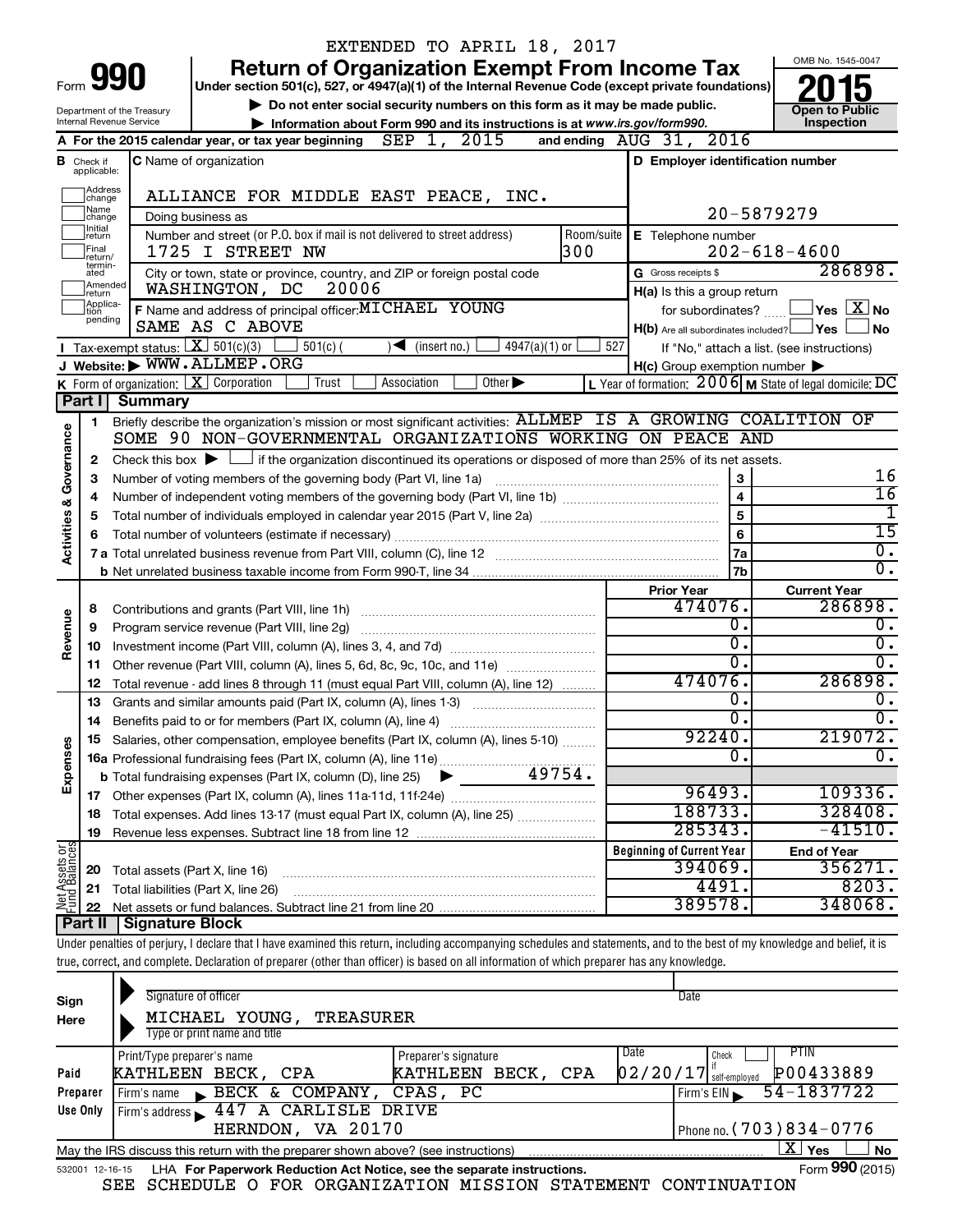|              | 20-5879279<br>ALLIANCE FOR MIDDLE EAST PEACE, INC.<br>Page 2<br>Form 990 (2015)<br>Part III   Statement of Program Service Accomplishments                                                         |
|--------------|----------------------------------------------------------------------------------------------------------------------------------------------------------------------------------------------------|
|              |                                                                                                                                                                                                    |
|              |                                                                                                                                                                                                    |
| 1            | Briefly describe the organization's mission:<br>THE ALLIANCE IS A NETWORK OF NGO'S THAT CONDUCT CIVIL SOCIETY WORK IN                                                                              |
|              | CONFLICT TRANSFORMATION, DEVELOPMENT, COEXISTENCE AND COOPERATIVE                                                                                                                                  |
|              | ACTIVITIES ON THE GROUND IN THE MIDDLE EAST AMONG ISRAELIS,<br>PALESTINIANS, ARABS AND JEWS.                                                                                                       |
| $\mathbf{2}$ | Did the organization undertake any significant program services during the year which were not listed on                                                                                           |
|              | $\sqrt{\mathsf{Yes}\ \mathbf{X}}$ No<br>the prior Form 990 or 990-EZ?                                                                                                                              |
|              | If "Yes," describe these new services on Schedule O.<br>$\left\vert \mathsf{Yes}\right\vert$ $\left\vert \mathsf{X}\right\vert$ No                                                                 |
| 3            | Did the organization cease conducting, or make significant changes in how it conducts, any program services?<br>If "Yes," describe these changes on Schedule O.                                    |
| 4            | Describe the organization's program service accomplishments for each of its three largest program services, as measured by expenses.                                                               |
|              | Section 501(c)(3) and 501(c)(4) organizations are required to report the amount of grants and allocations to others, the total expenses, and<br>revenue, if any, for each program service reported |
|              | 29971.<br>including grants of \$<br>) (Expenses \$<br>4a (Code:<br>) (Revenue \$                                                                                                                   |
|              | POLICY ANALYSIS, EDUCATION, AND ADVOCACY - ALLMEP HELPS DECISION                                                                                                                                   |
|              | MAKERS, OPINION LEADERS AND THE WIDER PUBLIC UNDERSTAND THAT THE WORK                                                                                                                              |
|              | OF ITS COALITION IS NOT JUST NICE, BUT NECESSARY FOR ANY HOPE FOR PEACE<br>IN THE REGION.                                                                                                          |
|              |                                                                                                                                                                                                    |
|              |                                                                                                                                                                                                    |
|              |                                                                                                                                                                                                    |
|              |                                                                                                                                                                                                    |
|              |                                                                                                                                                                                                    |
|              |                                                                                                                                                                                                    |
|              |                                                                                                                                                                                                    |
| 4b           | 38044.<br>including grants of \$<br>) (Expenses \$<br>) (Revenue \$<br>(Code:                                                                                                                      |
|              | PUBLIC VISIBILITY AND EDUCATION - ALLMEP HELPS DECISION MAKERS, OPINION                                                                                                                            |
|              | LEADERS AND THE WIDER PUBLIC UNDERSTAND THAT THE WORK OF ITS COALITION                                                                                                                             |
|              | IS NOT JUST NICE, BUT NECESSARY FOR ANY HOPE FOR PEACE IN THE REGION.                                                                                                                              |
|              |                                                                                                                                                                                                    |
|              |                                                                                                                                                                                                    |
|              |                                                                                                                                                                                                    |
|              |                                                                                                                                                                                                    |
|              |                                                                                                                                                                                                    |
|              |                                                                                                                                                                                                    |
|              |                                                                                                                                                                                                    |
|              | $\overline{1}62616$ . including grants of \$<br>4c (Code:<br>(Expenses \$<br>) (Revenue \$                                                                                                         |
|              | MEMBER NEEDS - ALLMEP HAS A REGIONAL OFFICE THAT WORKS WITH MEMBERS                                                                                                                                |
|              | BUILDING THEIR HUMAN CAPITAL AND ACTING AS A NEUTRAL CONVENOR. WE WORK<br>ON NETWORKING, CAPACITY BUILDING, SHARING BEST PRACTICES AND CONSULTING                                                  |
|              | TO OUR MEMBERS ON THEIR VARIOUS NEEDS.                                                                                                                                                             |
|              |                                                                                                                                                                                                    |
|              |                                                                                                                                                                                                    |
|              |                                                                                                                                                                                                    |
|              |                                                                                                                                                                                                    |
|              |                                                                                                                                                                                                    |
|              |                                                                                                                                                                                                    |
| 4d           | Other program services (Describe in Schedule O.)                                                                                                                                                   |
|              | (Expenses \$<br>including grants of \$<br>(Revenue \$                                                                                                                                              |
|              |                                                                                                                                                                                                    |
|              | 230631.<br>Total program service expenses ▶<br>Form 990 (2015)                                                                                                                                     |
| 4е           |                                                                                                                                                                                                    |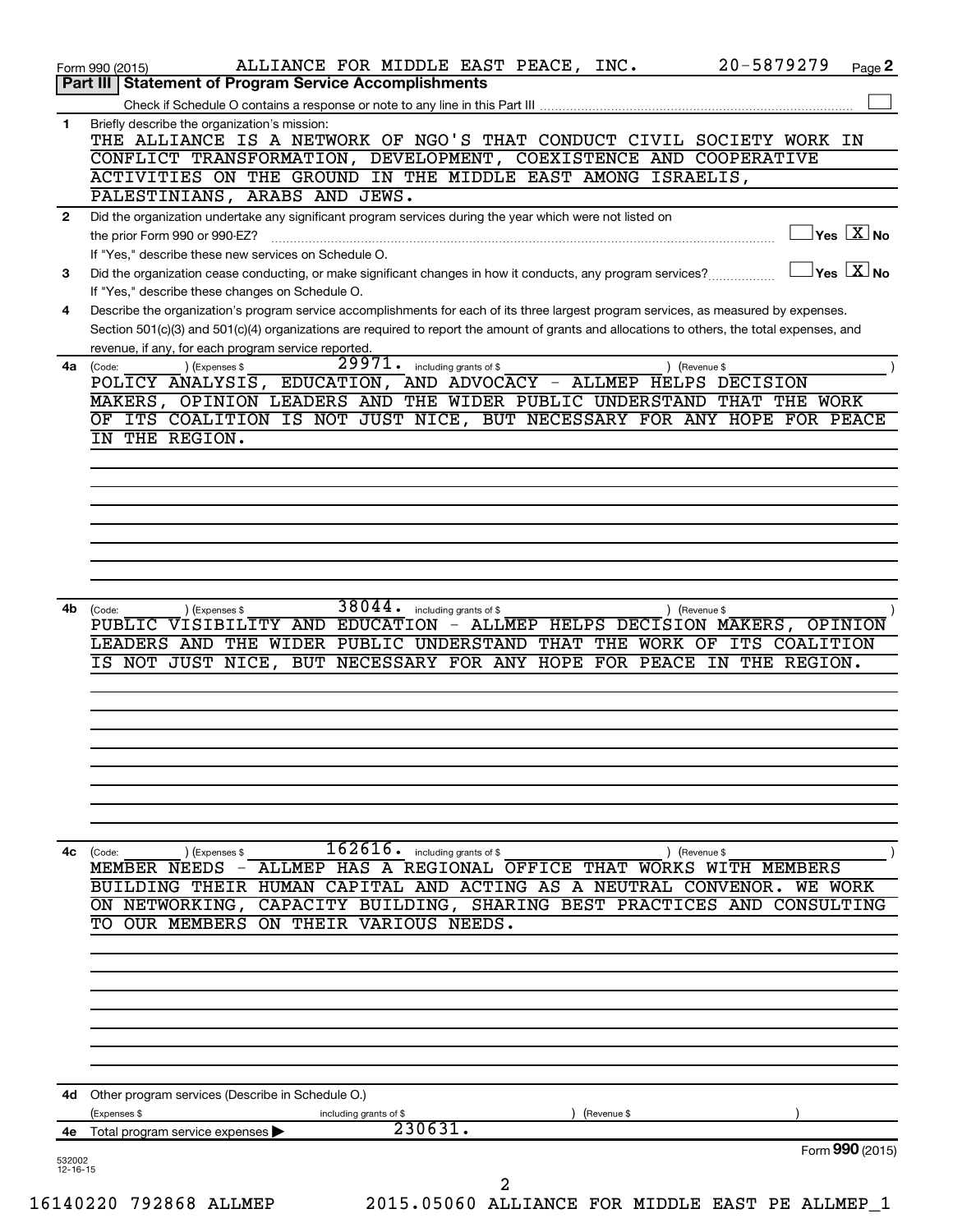| Form 990 (2015 |  |  |
|----------------|--|--|
|                |  |  |

|     | <b>Part IV   Checklist of Required Schedules</b>                                                                                                                                                                                                                                                                                                                     |                 |                         |                         |
|-----|----------------------------------------------------------------------------------------------------------------------------------------------------------------------------------------------------------------------------------------------------------------------------------------------------------------------------------------------------------------------|-----------------|-------------------------|-------------------------|
|     |                                                                                                                                                                                                                                                                                                                                                                      |                 | <b>Yes</b>              | No                      |
| 1.  | Is the organization described in section 501(c)(3) or 4947(a)(1) (other than a private foundation)?                                                                                                                                                                                                                                                                  |                 |                         |                         |
|     |                                                                                                                                                                                                                                                                                                                                                                      | 1               | X                       |                         |
| 2   | Is the organization required to complete Schedule B, Schedule of Contributors? [11] the organization required to complete Schedule B, Schedule of Contributors?                                                                                                                                                                                                      | $\mathbf{2}$    | $\overline{\mathbf{X}}$ |                         |
| З   | Did the organization engage in direct or indirect political campaign activities on behalf of or in opposition to candidates for                                                                                                                                                                                                                                      |                 |                         |                         |
|     |                                                                                                                                                                                                                                                                                                                                                                      | 3               |                         | x                       |
| 4   | Section 501(c)(3) organizations. Did the organization engage in lobbying activities, or have a section 501(h) election in effect                                                                                                                                                                                                                                     |                 |                         |                         |
|     |                                                                                                                                                                                                                                                                                                                                                                      | 4               | х                       |                         |
| 5   | Is the organization a section 501(c)(4), 501(c)(5), or 501(c)(6) organization that receives membership dues, assessments, or                                                                                                                                                                                                                                         |                 |                         |                         |
|     |                                                                                                                                                                                                                                                                                                                                                                      | 5               |                         | x                       |
| 6   | Did the organization maintain any donor advised funds or any similar funds or accounts for which donors have the right to                                                                                                                                                                                                                                            |                 |                         |                         |
|     | provide advice on the distribution or investment of amounts in such funds or accounts? If "Yes," complete Schedule D, Part I                                                                                                                                                                                                                                         | 6               |                         | х                       |
| 7   | Did the organization receive or hold a conservation easement, including easements to preserve open space,                                                                                                                                                                                                                                                            |                 |                         |                         |
|     |                                                                                                                                                                                                                                                                                                                                                                      | $\overline{7}$  |                         | х                       |
| 8   | Did the organization maintain collections of works of art, historical treasures, or other similar assets? If "Yes," complete                                                                                                                                                                                                                                         |                 |                         |                         |
|     |                                                                                                                                                                                                                                                                                                                                                                      | 8               |                         | X                       |
| 9   | Schedule D, Part III <b>Marting Community</b> Construction of the Construction of the Construction of the Construction of the Construction of the Construction of the Construction of the Construction of the Construction of the C<br>Did the organization report an amount in Part X, line 21, for escrow or custodial account liability, serve as a custodian for |                 |                         |                         |
|     | amounts not listed in Part X; or provide credit counseling, debt management, credit repair, or debt negotiation services?                                                                                                                                                                                                                                            |                 |                         |                         |
|     | If "Yes," complete Schedule D, Part IV                                                                                                                                                                                                                                                                                                                               | 9               |                         | х                       |
| 10  | Did the organization, directly or through a related organization, hold assets in temporarily restricted endowments, permanent                                                                                                                                                                                                                                        |                 |                         |                         |
|     |                                                                                                                                                                                                                                                                                                                                                                      | 10              |                         | х                       |
| 11  | If the organization's answer to any of the following questions is "Yes," then complete Schedule D, Parts VI, VII, VIII, IX, or X                                                                                                                                                                                                                                     |                 |                         |                         |
|     | as applicable.                                                                                                                                                                                                                                                                                                                                                       |                 |                         |                         |
|     | a Did the organization report an amount for land, buildings, and equipment in Part X, line 10? If "Yes," complete Schedule D,                                                                                                                                                                                                                                        |                 |                         |                         |
|     | Part VI                                                                                                                                                                                                                                                                                                                                                              | 11a             | х                       |                         |
|     | <b>b</b> Did the organization report an amount for investments - other securities in Part X, line 12 that is 5% or more of its total                                                                                                                                                                                                                                 |                 |                         |                         |
|     | assets reported in Part X, line 16? If "Yes," complete Schedule D, Part VII [[[[[[[[[[[[[[[[[[[[[[[[[[[[[[[[[                                                                                                                                                                                                                                                        | 11b             |                         | x                       |
|     | c Did the organization report an amount for investments - program related in Part X, line 13 that is 5% or more of its total                                                                                                                                                                                                                                         |                 |                         |                         |
|     |                                                                                                                                                                                                                                                                                                                                                                      | 11c             |                         | X                       |
|     | d Did the organization report an amount for other assets in Part X, line 15 that is 5% or more of its total assets reported in                                                                                                                                                                                                                                       |                 |                         |                         |
|     |                                                                                                                                                                                                                                                                                                                                                                      | 11d             |                         | х                       |
|     |                                                                                                                                                                                                                                                                                                                                                                      | 11e             |                         | $\overline{\texttt{x}}$ |
|     | f Did the organization's separate or consolidated financial statements for the tax year include a footnote that addresses                                                                                                                                                                                                                                            |                 |                         |                         |
|     | the organization's liability for uncertain tax positions under FIN 48 (ASC 740)? If "Yes," complete Schedule D, Part X                                                                                                                                                                                                                                               | 11f             | х                       |                         |
|     | 12a Did the organization obtain separate, independent audited financial statements for the tax year? If "Yes," complete                                                                                                                                                                                                                                              |                 |                         |                         |
|     | Schedule D, Parts XI and XII                                                                                                                                                                                                                                                                                                                                         | 12a             | х                       |                         |
|     | <b>b</b> Was the organization included in consolidated, independent audited financial statements for the tax year?                                                                                                                                                                                                                                                   |                 |                         |                         |
|     | If "Yes," and if the organization answered "No" to line 12a, then completing Schedule D, Parts XI and XII is optional <i>manum</i>                                                                                                                                                                                                                                   | 12 <sub>b</sub> |                         | х                       |
| 13  |                                                                                                                                                                                                                                                                                                                                                                      | 13              |                         | $\overline{\texttt{x}}$ |
| 14a |                                                                                                                                                                                                                                                                                                                                                                      | 14a             | х                       |                         |
|     | <b>b</b> Did the organization have aggregate revenues or expenses of more than \$10,000 from grantmaking, fundraising, business,                                                                                                                                                                                                                                     |                 |                         |                         |
|     | investment, and program service activities outside the United States, or aggregate foreign investments valued at \$100,000                                                                                                                                                                                                                                           |                 |                         |                         |
|     |                                                                                                                                                                                                                                                                                                                                                                      | 14b             | X                       |                         |
| 15  | Did the organization report on Part IX, column (A), line 3, more than \$5,000 of grants or other assistance to or for any                                                                                                                                                                                                                                            |                 |                         |                         |
|     |                                                                                                                                                                                                                                                                                                                                                                      | 15              |                         | х                       |
| 16  | Did the organization report on Part IX, column (A), line 3, more than \$5,000 of aggregate grants or other assistance to                                                                                                                                                                                                                                             |                 |                         |                         |
|     |                                                                                                                                                                                                                                                                                                                                                                      | 16              |                         | х                       |
| 17  | Did the organization report a total of more than \$15,000 of expenses for professional fundraising services on Part IX,                                                                                                                                                                                                                                              |                 |                         |                         |
|     |                                                                                                                                                                                                                                                                                                                                                                      | 17              |                         | х                       |
| 18  | Did the organization report more than \$15,000 total of fundraising event gross income and contributions on Part VIII, lines                                                                                                                                                                                                                                         |                 |                         |                         |
|     |                                                                                                                                                                                                                                                                                                                                                                      | 18              |                         | х                       |
| 19  | Did the organization report more than \$15,000 of gross income from gaming activities on Part VIII, line 9a? If "Yes,"                                                                                                                                                                                                                                               |                 |                         |                         |
|     |                                                                                                                                                                                                                                                                                                                                                                      | 19              |                         | х                       |
|     |                                                                                                                                                                                                                                                                                                                                                                      |                 |                         |                         |

Form **990** (2015)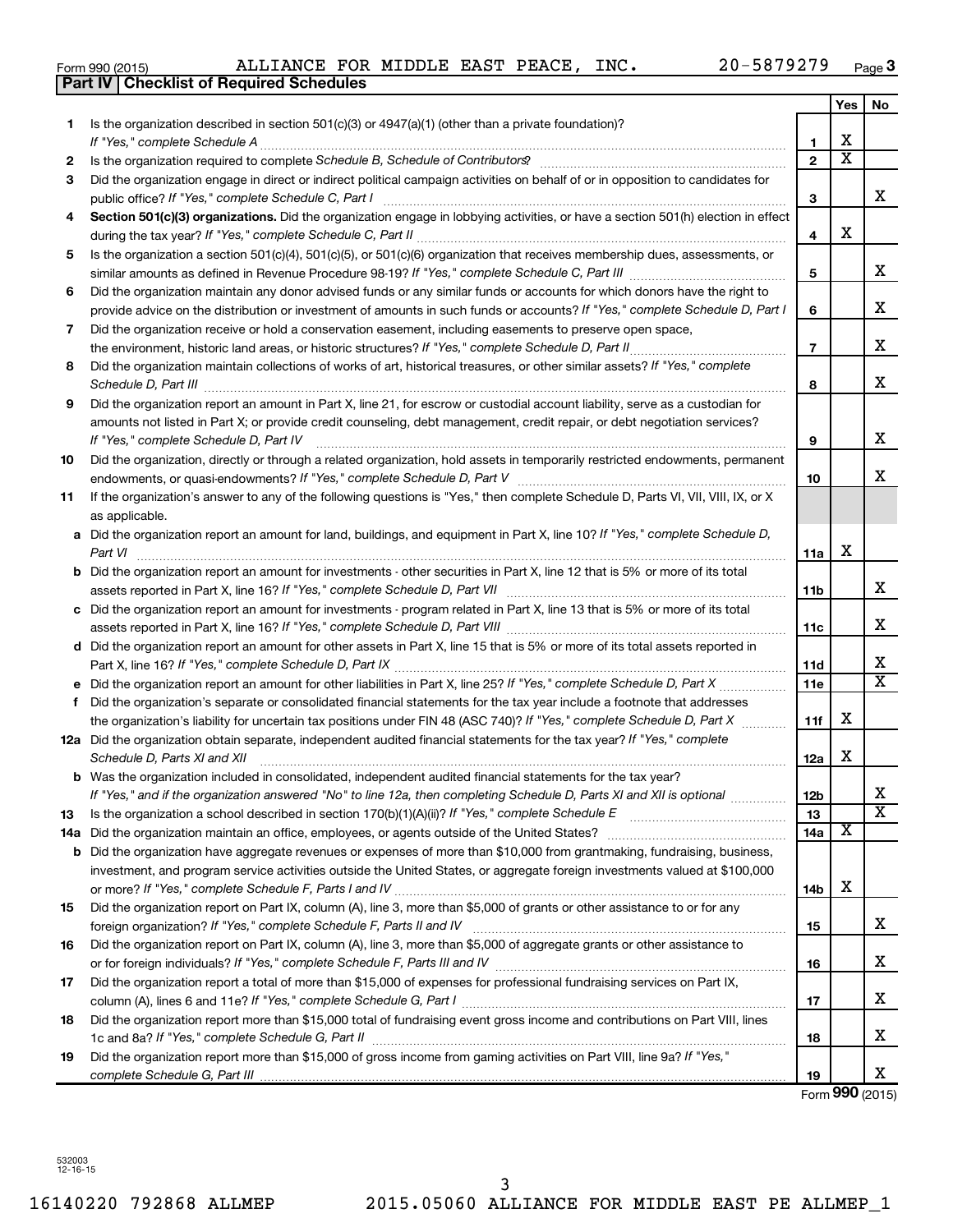| Form 990 (2015) |  | ALLIANCE FOR MIDDLE EAST PEACE, I |  |  |  |  | INC. | 20-5879279 | Page |  |
|-----------------|--|-----------------------------------|--|--|--|--|------|------------|------|--|
|-----------------|--|-----------------------------------|--|--|--|--|------|------------|------|--|

|    | <b>Part IV   Checklist of Required Schedules (continued)</b>                                                                      |                 |     |                         |
|----|-----------------------------------------------------------------------------------------------------------------------------------|-----------------|-----|-------------------------|
|    |                                                                                                                                   |                 | Yes | No                      |
|    | 20a Did the organization operate one or more hospital facilities? If "Yes," complete Schedule H                                   | 20a             |     | x                       |
| b  |                                                                                                                                   | 20 <sub>b</sub> |     |                         |
| 21 | Did the organization report more than \$5,000 of grants or other assistance to any domestic organization or                       |                 |     |                         |
|    |                                                                                                                                   | 21              |     | x                       |
| 22 | Did the organization report more than \$5,000 of grants or other assistance to or for domestic individuals on                     |                 |     |                         |
|    |                                                                                                                                   | 22              |     | х                       |
| 23 | Did the organization answer "Yes" to Part VII, Section A, line 3, 4, or 5 about compensation of the organization's current        |                 |     |                         |
|    | and former officers, directors, trustees, key employees, and highest compensated employees? If "Yes," complete                    |                 |     |                         |
|    | Schedule J                                                                                                                        | 23              |     | x                       |
|    | 24a Did the organization have a tax-exempt bond issue with an outstanding principal amount of more than \$100,000 as of the       |                 |     |                         |
|    | last day of the year, that was issued after December 31, 2002? If "Yes," answer lines 24b through 24d and complete                |                 |     |                         |
|    | Schedule K. If "No", go to line 25a                                                                                               | 24a             |     | x                       |
| b  |                                                                                                                                   | 24 <sub>b</sub> |     |                         |
|    | Did the organization maintain an escrow account other than a refunding escrow at any time during the year to defease              |                 |     |                         |
|    |                                                                                                                                   | 24c             |     |                         |
|    |                                                                                                                                   | 24d             |     |                         |
|    | 25a Section 501(c)(3), 501(c)(4), and 501(c)(29) organizations. Did the organization engage in an excess benefit                  |                 |     |                         |
|    |                                                                                                                                   | 25a             |     | x                       |
| b  | Is the organization aware that it engaged in an excess benefit transaction with a disqualified person in a prior year, and        |                 |     |                         |
|    | that the transaction has not been reported on any of the organization's prior Forms 990 or 990-EZ? If "Yes," complete             |                 |     |                         |
|    | Schedule L, Part I                                                                                                                | 25b             |     | х                       |
| 26 | Did the organization report any amount on Part X, line 5, 6, or 22 for receivables from or payables to any current or             |                 |     |                         |
|    | former officers, directors, trustees, key employees, highest compensated employees, or disqualified persons? If "Yes,"            |                 |     |                         |
|    | complete Schedule L, Part II                                                                                                      | 26              |     | х                       |
| 27 | Did the organization provide a grant or other assistance to an officer, director, trustee, key employee, substantial              |                 |     |                         |
|    | contributor or employee thereof, a grant selection committee member, or to a 35% controlled entity or family member               |                 |     |                         |
|    |                                                                                                                                   | 27              |     | x                       |
| 28 | Was the organization a party to a business transaction with one of the following parties (see Schedule L, Part IV                 |                 |     |                         |
|    | instructions for applicable filing thresholds, conditions, and exceptions):                                                       |                 |     |                         |
| а  | A current or former officer, director, trustee, or key employee? If "Yes," complete Schedule L, Part IV                           | 28a             |     | x                       |
| b  | A family member of a current or former officer, director, trustee, or key employee? If "Yes," complete Schedule L, Part IV        | 28 <sub>b</sub> |     | X                       |
|    | c An entity of which a current or former officer, director, trustee, or key employee (or a family member thereof) was an officer, |                 |     |                         |
|    | director, trustee, or direct or indirect owner? If "Yes," complete Schedule L, Part IV                                            | 28c             |     | X                       |
| 29 |                                                                                                                                   | 29              |     | $\overline{\textbf{X}}$ |
| 30 | Did the organization receive contributions of art, historical treasures, or other similar assets, or qualified conservation       |                 |     |                         |
|    |                                                                                                                                   | 30              |     | Χ                       |
| 31 | Did the organization liquidate, terminate, or dissolve and cease operations?                                                      |                 |     |                         |
|    |                                                                                                                                   | 31              |     | x                       |
| 32 | Did the organization sell, exchange, dispose of, or transfer more than 25% of its net assets?/f "Yes," complete                   |                 |     |                         |
|    |                                                                                                                                   | 32              |     | x                       |
| 33 | Did the organization own 100% of an entity disregarded as separate from the organization under Regulations                        |                 |     |                         |
|    |                                                                                                                                   | 33              |     | x                       |
| 34 | Was the organization related to any tax-exempt or taxable entity? If "Yes," complete Schedule R, Part II, III, or IV, and         |                 |     |                         |
|    | Part V, line 1                                                                                                                    | 34              |     | х                       |
|    |                                                                                                                                   | 35a             |     | X                       |
|    | b If "Yes" to line 35a, did the organization receive any payment from or engage in any transaction with a controlled entity       |                 |     |                         |
|    |                                                                                                                                   | 35 <sub>b</sub> |     |                         |
| 36 | Section 501(c)(3) organizations. Did the organization make any transfers to an exempt non-charitable related organization?        |                 |     |                         |
|    |                                                                                                                                   | 36              |     | x                       |
| 37 | Did the organization conduct more than 5% of its activities through an entity that is not a related organization                  |                 |     |                         |
|    |                                                                                                                                   | 37              |     | x                       |
| 38 | Did the organization complete Schedule O and provide explanations in Schedule O for Part VI, lines 11b and 19?                    |                 |     |                         |
|    |                                                                                                                                   | 38              | X   |                         |

Form **990** (2015)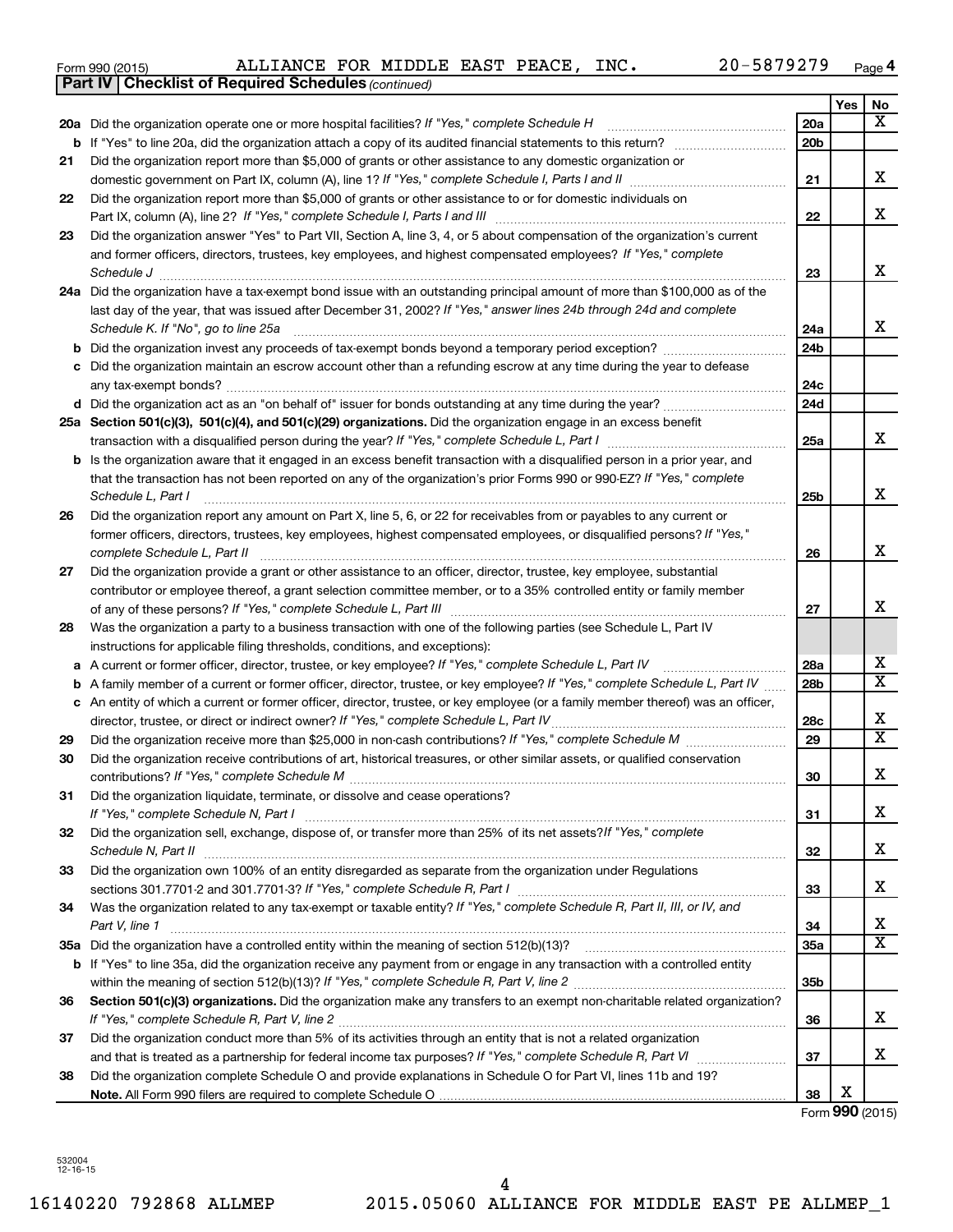|               | 20-5879279<br>ALLIANCE FOR MIDDLE EAST PEACE, INC.<br>Form 990 (2015)                                                                                              |                |     | Page 5                  |  |  |  |
|---------------|--------------------------------------------------------------------------------------------------------------------------------------------------------------------|----------------|-----|-------------------------|--|--|--|
| <b>Part V</b> | <b>Statements Regarding Other IRS Filings and Tax Compliance</b>                                                                                                   |                |     |                         |  |  |  |
|               | Check if Schedule O contains a response or note to any line in this Part V                                                                                         |                |     |                         |  |  |  |
|               |                                                                                                                                                                    |                | Yes | No                      |  |  |  |
|               | 1a                                                                                                                                                                 |                |     |                         |  |  |  |
|               | 1b                                                                                                                                                                 |                |     |                         |  |  |  |
|               | c Did the organization comply with backup withholding rules for reportable payments to vendors and reportable gaming                                               |                |     |                         |  |  |  |
|               |                                                                                                                                                                    | 1c             | x   |                         |  |  |  |
|               | 2a Enter the number of employees reported on Form W-3, Transmittal of Wage and Tax Statements,                                                                     |                |     |                         |  |  |  |
|               | 1<br>filed for the calendar year ending with or within the year covered by this return<br>2a                                                                       |                |     |                         |  |  |  |
|               |                                                                                                                                                                    | 2 <sub>b</sub> | х   |                         |  |  |  |
|               |                                                                                                                                                                    |                |     |                         |  |  |  |
|               | 3a Did the organization have unrelated business gross income of \$1,000 or more during the year?                                                                   | За             |     | х                       |  |  |  |
|               |                                                                                                                                                                    | 3b             |     |                         |  |  |  |
|               | 4a At any time during the calendar year, did the organization have an interest in, or a signature or other authority over, a                                       |                |     |                         |  |  |  |
|               | financial account in a foreign country (such as a bank account, securities account, or other financial account)?                                                   | 4a             |     | х                       |  |  |  |
|               | <b>b</b> If "Yes," enter the name of the foreign country: $\blacktriangleright$                                                                                    |                |     |                         |  |  |  |
|               | See instructions for filing requirements for FinCEN Form 114, Report of Foreign Bank and Financial Accounts (FBAR).                                                |                |     |                         |  |  |  |
|               |                                                                                                                                                                    | 5a             |     | X                       |  |  |  |
|               |                                                                                                                                                                    | 5 <sub>b</sub> |     | $\overline{\mathtt{x}}$ |  |  |  |
|               |                                                                                                                                                                    | 5c             |     |                         |  |  |  |
|               | 6a Does the organization have annual gross receipts that are normally greater than \$100,000, and did the organization solicit                                     |                |     |                         |  |  |  |
|               |                                                                                                                                                                    | 6a             |     | x                       |  |  |  |
|               | <b>b</b> If "Yes," did the organization include with every solicitation an express statement that such contributions or gifts                                      |                |     |                         |  |  |  |
|               | were not tax deductible?                                                                                                                                           | 6b             |     |                         |  |  |  |
| 7             | Organizations that may receive deductible contributions under section 170(c).                                                                                      |                |     | х                       |  |  |  |
|               | Did the organization receive a payment in excess of \$75 made partly as a contribution and partly for goods and services provided to the payor?                    | 7а<br>7b       |     |                         |  |  |  |
|               | c Did the organization sell, exchange, or otherwise dispose of tangible personal property for which it was required                                                |                |     |                         |  |  |  |
|               | to file Form 8282?                                                                                                                                                 | 7c             |     | x.                      |  |  |  |
|               | 7d                                                                                                                                                                 |                |     |                         |  |  |  |
|               |                                                                                                                                                                    | 7е             |     |                         |  |  |  |
| t.            | Did the organization, during the year, pay premiums, directly or indirectly, on a personal benefit contract?                                                       | 7f             |     |                         |  |  |  |
|               | If the organization received a contribution of qualified intellectual property, did the organization file Form 8899 as required?                                   | 7g             |     |                         |  |  |  |
|               | h If the organization received a contribution of cars, boats, airplanes, or other vehicles, did the organization file a Form 1098-C?                               | 7h             |     |                         |  |  |  |
| 8             | Sponsoring organizations maintaining donor advised funds. Did a donor advised fund maintained by the                                                               |                |     |                         |  |  |  |
|               | sponsoring organization have excess business holdings at any time during the year?                                                                                 | 8              |     |                         |  |  |  |
| 9             | Sponsoring organizations maintaining donor advised funds.                                                                                                          |                |     |                         |  |  |  |
| а             | Did the sponsoring organization make any taxable distributions under section 4966?                                                                                 | 9а             |     |                         |  |  |  |
| b             |                                                                                                                                                                    | 9b             |     |                         |  |  |  |
| 10            | Section 501(c)(7) organizations. Enter:                                                                                                                            |                |     |                         |  |  |  |
| а             | 10a                                                                                                                                                                |                |     |                         |  |  |  |
| b             | Gross receipts, included on Form 990, Part VIII, line 12, for public use of club facilities<br>10 <sub>b</sub>                                                     |                |     |                         |  |  |  |
| 11            | Section 501(c)(12) organizations. Enter:                                                                                                                           |                |     |                         |  |  |  |
| а             | 11a                                                                                                                                                                |                |     |                         |  |  |  |
|               | b Gross income from other sources (Do not net amounts due or paid to other sources against                                                                         |                |     |                         |  |  |  |
|               | amounts due or received from them.)<br>11b<br>12a Section 4947(a)(1) non-exempt charitable trusts. Is the organization filing Form 990 in lieu of Form 1041?       |                |     |                         |  |  |  |
|               | 12b                                                                                                                                                                | 12a            |     |                         |  |  |  |
| 13            | <b>b</b> If "Yes," enter the amount of tax-exempt interest received or accrued during the year<br>Section 501(c)(29) qualified nonprofit health insurance issuers. |                |     |                         |  |  |  |
|               | a Is the organization licensed to issue qualified health plans in more than one state?                                                                             | 13a            |     |                         |  |  |  |
|               | Note. See the instructions for additional information the organization must report on Schedule O.                                                                  |                |     |                         |  |  |  |
|               | <b>b</b> Enter the amount of reserves the organization is required to maintain by the states in which the                                                          |                |     |                         |  |  |  |
|               | 13 <sub>b</sub>                                                                                                                                                    |                |     |                         |  |  |  |
|               | 13c                                                                                                                                                                |                |     |                         |  |  |  |
|               |                                                                                                                                                                    | 14a            |     | X                       |  |  |  |
|               |                                                                                                                                                                    | 14b            |     |                         |  |  |  |
|               |                                                                                                                                                                    |                |     | $Form$ QQQ (2015)       |  |  |  |

| Form 990 (2015) |
|-----------------|
|-----------------|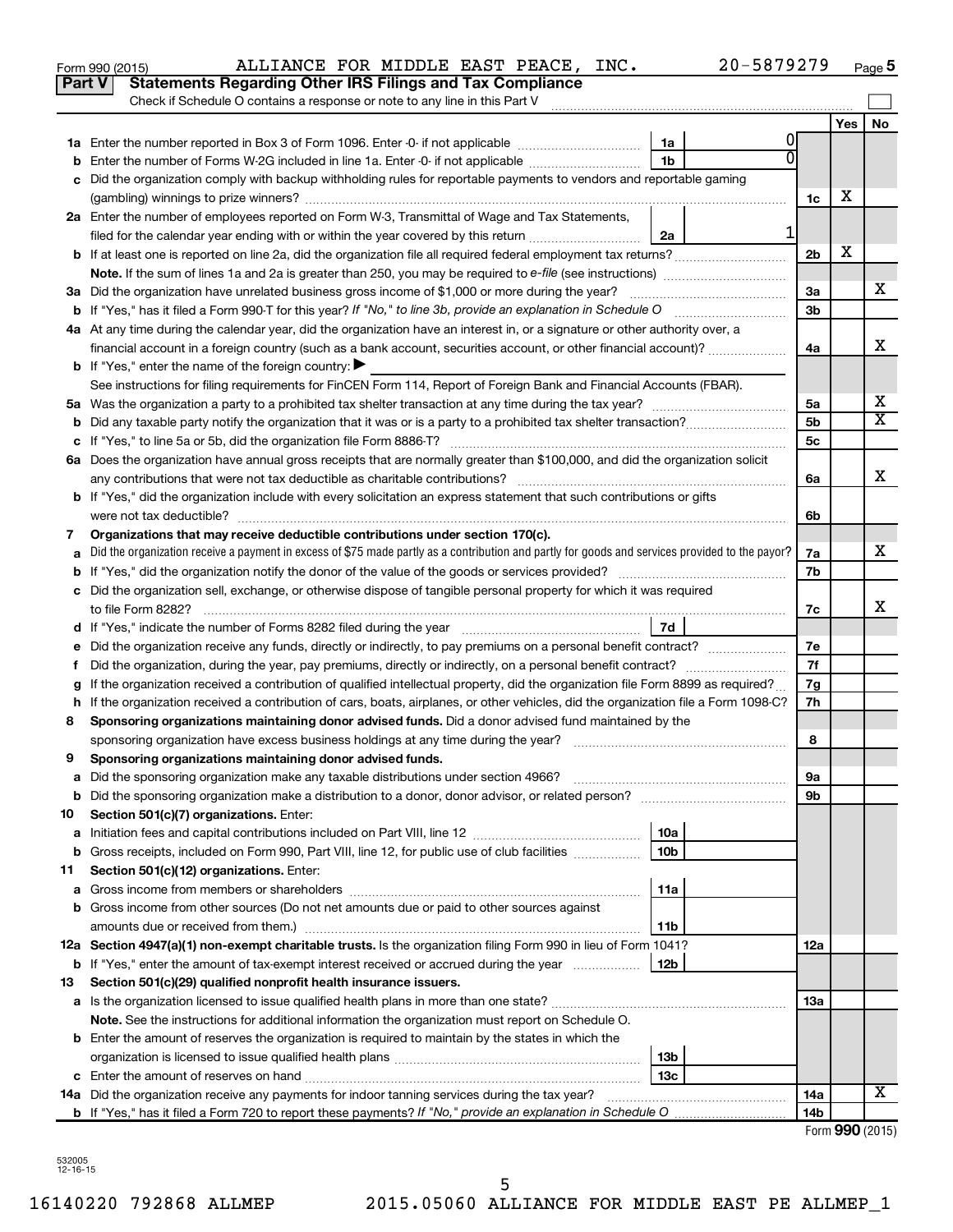| Form 990 (2015) |  |  |
|-----------------|--|--|
|-----------------|--|--|

## Form 990 (2015) Page ALLIANCE FOR MIDDLE EAST PEACE, INC. 20-5879279

**Part VI** Governance, Management, and Disclosure For each "Yes" response to lines 2 through 7b below, and for a "No" response *to line 8a, 8b, or 10b below, describe the circumstances, processes, or changes in Schedule O. See instructions.*

|    | <b>Section A. Governing Body and Management</b>                                                                                              |    |    |                 |                         | No |
|----|----------------------------------------------------------------------------------------------------------------------------------------------|----|----|-----------------|-------------------------|----|
|    |                                                                                                                                              |    | 16 |                 | Yes                     |    |
|    | 1a Enter the number of voting members of the governing body at the end of the tax year                                                       | 1a |    |                 |                         |    |
|    | If there are material differences in voting rights among members of the governing body, or if the governing                                  |    |    |                 |                         |    |
|    | body delegated broad authority to an executive committee or similar committee, explain in Schedule O.                                        |    | 16 |                 |                         |    |
|    | <b>b</b> Enter the number of voting members included in line 1a, above, who are independent <i>manumum</i>                                   | 1b |    |                 |                         |    |
| 2  | Did any officer, director, trustee, or key employee have a family relationship or a business relationship with any other                     |    |    | 2               |                         |    |
|    |                                                                                                                                              |    |    |                 |                         |    |
| 3  | Did the organization delegate control over management duties customarily performed by or under the direct supervision                        |    |    |                 |                         |    |
|    |                                                                                                                                              |    |    | 3               |                         |    |
| 4  | Did the organization make any significant changes to its governing documents since the prior Form 990 was filed?                             |    |    | 4               |                         |    |
| 5  |                                                                                                                                              |    |    | 5               |                         |    |
| 6  |                                                                                                                                              |    |    | 6               |                         |    |
| 7a | Did the organization have members, stockholders, or other persons who had the power to elect or appoint one or                               |    |    |                 |                         |    |
|    |                                                                                                                                              |    |    | 7a              |                         |    |
|    | <b>b</b> Are any governance decisions of the organization reserved to (or subject to approval by) members, stockholders, or                  |    |    |                 |                         |    |
|    |                                                                                                                                              |    |    | 7b              |                         |    |
| 8  | Did the organization contemporaneously document the meetings held or written actions undertaken during the year by the following:            |    |    |                 |                         |    |
|    |                                                                                                                                              |    |    | 8а              | х                       |    |
|    |                                                                                                                                              |    |    | 8b              | $\overline{\mathbf{x}}$ |    |
| 9  | Is there any officer, director, trustee, or key employee listed in Part VII, Section A, who cannot be reached at the                         |    |    |                 |                         |    |
|    |                                                                                                                                              |    |    | 9               |                         |    |
|    | <b>Section B. Policies</b> (This Section B requests information about policies not required by the Internal Revenue Code.)                   |    |    |                 |                         |    |
|    |                                                                                                                                              |    |    |                 | Yes                     |    |
|    |                                                                                                                                              |    |    | 10a             |                         |    |
|    | b If "Yes," did the organization have written policies and procedures governing the activities of such chapters, affiliates,                 |    |    |                 |                         |    |
|    |                                                                                                                                              |    |    | 10b             |                         |    |
|    |                                                                                                                                              |    |    | 11a             | X                       |    |
|    | 11a Has the organization provided a complete copy of this Form 990 to all members of its governing body before filing the form?              |    |    |                 |                         |    |
|    | <b>b</b> Describe in Schedule O the process, if any, used by the organization to review this Form 990.                                       |    |    |                 | х                       |    |
|    | 12a Did the organization have a written conflict of interest policy? If "No," go to line 13                                                  |    |    | 12a             | х                       |    |
|    | <b>b</b> Were officers, directors, or trustees, and key employees required to disclose annually interests that could give rise to conflicts? |    |    | 12 <sub>b</sub> |                         |    |
|    | c Did the organization regularly and consistently monitor and enforce compliance with the policy? If "Yes," describe                         |    |    | 12c             | х                       |    |
|    | in Schedule O how this was done <i>manufacture contract to the set of the set of the set of the set of the set of t</i>                      |    |    | 13              |                         |    |
| 13 |                                                                                                                                              |    |    |                 |                         |    |
| 14 |                                                                                                                                              |    |    | 14              |                         |    |
| 15 | Did the process for determining compensation of the following persons include a review and approval by independent                           |    |    |                 |                         |    |
|    | persons, comparability data, and contemporaneous substantiation of the deliberation and decision?                                            |    |    |                 |                         |    |
|    |                                                                                                                                              |    |    | <b>15a</b>      | х                       |    |
|    |                                                                                                                                              |    |    | 15b             |                         |    |
|    | If "Yes" to line 15a or 15b, describe the process in Schedule O (see instructions).                                                          |    |    |                 |                         |    |
|    | 16a Did the organization invest in, contribute assets to, or participate in a joint venture or similar arrangement with a                    |    |    |                 |                         |    |
|    | taxable entity during the year?                                                                                                              |    |    | 16a             |                         |    |
|    | b If "Yes," did the organization follow a written policy or procedure requiring the organization to evaluate its participation               |    |    |                 |                         |    |
|    | in joint venture arrangements under applicable federal tax law, and take steps to safequard the organization's                               |    |    |                 |                         |    |
|    | exempt status with respect to such arrangements?                                                                                             |    |    | 16b             |                         |    |
|    | <b>Section C. Disclosure</b>                                                                                                                 |    |    |                 |                         |    |
| 17 | List the states with which a copy of this Form 990 is required to be filed $\blacktriangleright$ DE, IL                                      |    |    |                 |                         |    |
| 18 | Section 6104 requires an organization to make its Forms 1023 (or 1024 if applicable), 990, and 990-T (Section 501(c)(3)s only) available     |    |    |                 |                         |    |
|    | for public inspection. Indicate how you made these available. Check all that apply.                                                          |    |    |                 |                         |    |
|    | $\lfloor x \rfloor$ Upon request<br>Own website<br>Another's website<br>Other (explain in Schedule O)                                        |    |    |                 |                         |    |
| 19 | Describe in Schedule O whether (and if so, how) the organization made its governing documents, conflict of interest policy, and financial    |    |    |                 |                         |    |
|    |                                                                                                                                              |    |    |                 |                         |    |
|    | statements available to the public during the tax year.                                                                                      |    |    |                 |                         |    |
| 20 | State the name, address, and telephone number of the person who possesses the organization's books and records:                              |    |    |                 |                         |    |
|    | THE ORGANIZATION - 202-618-4600                                                                                                              |    |    |                 |                         |    |
|    |                                                                                                                                              |    |    |                 |                         |    |
|    | 1725 I STREET NW, NO. 300, WASHINGTON,<br>20006<br>DC                                                                                        |    |    |                 | Form 990 (2015)         |    |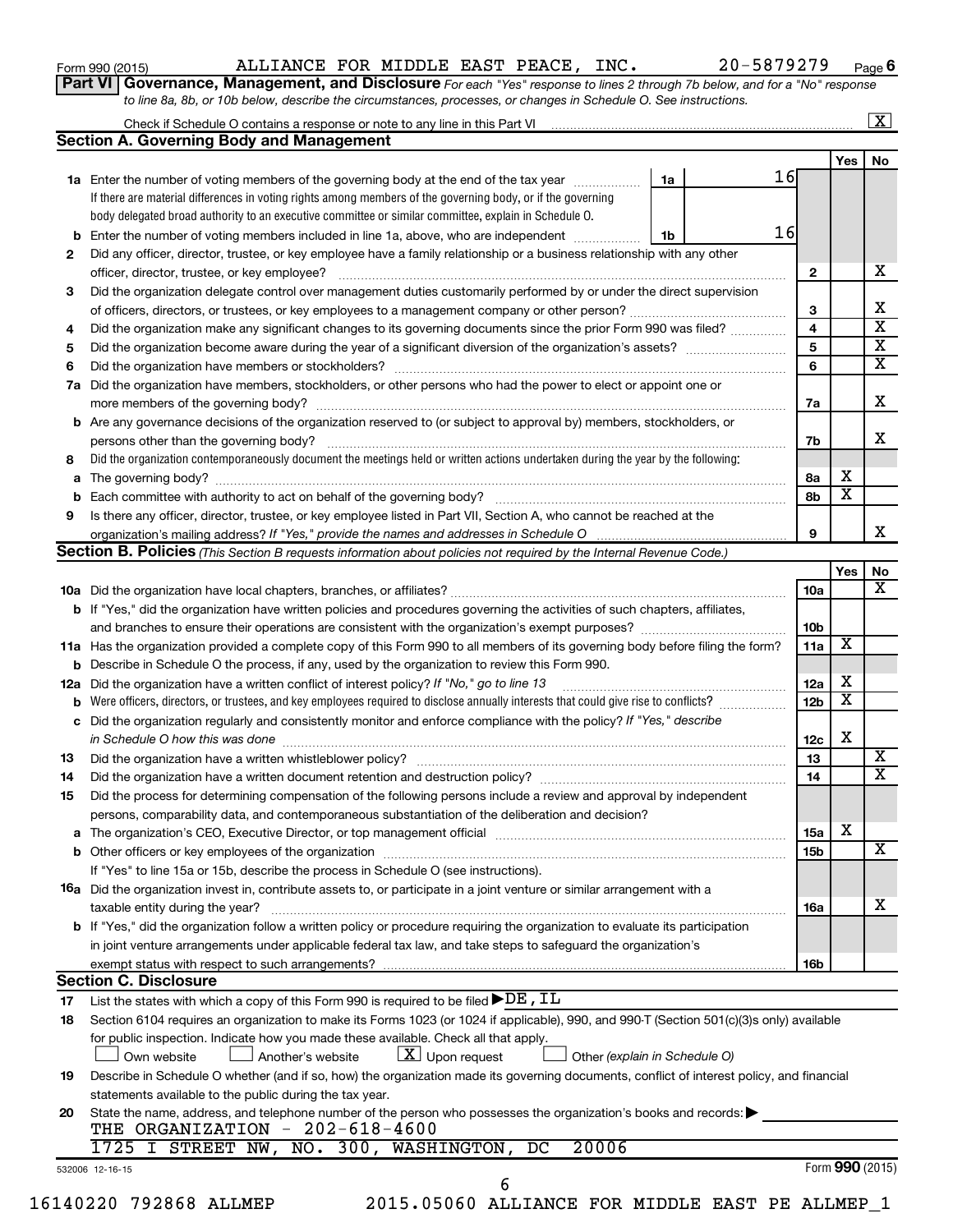$\Box$ 

| Part VII Compensation of Officers, Directors, Trustees, Key Employees, Highest Compensated |
|--------------------------------------------------------------------------------------------|
| <b>Employees, and Independent Contractors</b>                                              |

#### Check if Schedule O contains a response or note to any line in this Part VII

**Section A. Officers, Directors, Trustees, Key Employees, and Highest Compensated Employees**

**1a**  Complete this table for all persons required to be listed. Report compensation for the calendar year ending with or within the organization's tax year.

**•** List all of the organization's current officers, directors, trustees (whether individuals or organizations), regardless of amount of compensation.

**•** List all of the organization's **current** key employees, if any. See instructions for definition of "key employee." Enter -0- in columns  $(D)$ ,  $(E)$ , and  $(F)$  if no compensation was paid.

**•** List the organization's five current highest compensated employees (other than an officer, director, trustee, or key employee) who received report-

**•** List all of the organization's former officers, key employees, and highest compensated employees who received more than \$100,000 of able compensation (Box 5 of Form W-2 and/or Box 7 of Form 1099-MISC) of more than \$100,000 from the organization and any related organizations. reportable compensation from the organization and any related organizations.

**•** List all of the organization's former directors or trustees that received, in the capacity as a former director or trustee of the organization, more than \$10,000 of reportable compensation from the organization and any related organizations.

List persons in the following order: individual trustees or directors; institutional trustees; officers; key employees; highest compensated employees; and former such persons.

Check this box if neither the organization nor any related organization compensated any current officer, director, or trustee.  $\Box$ 

| (A)                            | (B)            |                                         |                                                                  |             | (C)          |                                 |        | (D)             | (E)             | (F)           |
|--------------------------------|----------------|-----------------------------------------|------------------------------------------------------------------|-------------|--------------|---------------------------------|--------|-----------------|-----------------|---------------|
| Name and Title                 | Average        | Position<br>(do not check more than one |                                                                  |             |              |                                 |        | Reportable      | Reportable      | Estimated     |
|                                | hours per      |                                         | box, unless person is both an<br>officer and a director/trustee) |             |              |                                 |        | compensation    | compensation    | amount of     |
|                                | week           |                                         |                                                                  |             |              |                                 |        | from            | from related    | other         |
|                                | (list any      |                                         |                                                                  |             |              |                                 |        | the             | organizations   | compensation  |
|                                | hours for      |                                         |                                                                  |             |              |                                 |        | organization    | (W-2/1099-MISC) | from the      |
|                                | related        |                                         |                                                                  |             |              |                                 |        | (W-2/1099-MISC) |                 | organization  |
|                                | organizations  |                                         |                                                                  |             |              |                                 |        |                 |                 | and related   |
|                                | below<br>line) | Individual trustee or director          | Institutional trustee                                            | Officer     | Key employee | Highest compensated<br>employee | Former |                 |                 | organizations |
| GIDON BROMBERG<br>(1)          | 1.00           |                                         |                                                                  |             |              |                                 |        |                 |                 |               |
| <b>DIRECTOR</b>                |                | $\mathbf X$                             |                                                                  |             |              |                                 |        | $\mathbf 0$ .   | $\mathbf 0$ .   | 0.            |
| (2)<br>MAYSA BARANSI-SINIORA   | 1.00           |                                         |                                                                  |             |              |                                 |        |                 |                 |               |
| <b>DIRECTOR</b>                |                | $\mathbf X$                             |                                                                  |             |              |                                 |        | 0               | $\mathbf 0$ .   | 0.            |
| RIMAN BARAKAT<br>(3)           | 1.00           |                                         |                                                                  |             |              |                                 |        |                 |                 |               |
| <b>DIRECTOR</b>                |                | $\mathbf X$                             |                                                                  |             |              |                                 |        | $\mathbf 0$     | $\mathbf 0$ .   | $\mathbf 0$ . |
| GIORGIO GOMEL<br>(4)           | 1.00           |                                         |                                                                  |             |              |                                 |        |                 |                 |               |
| <b>DIRECTOR</b>                |                | $\mathbf X$                             |                                                                  |             |              |                                 |        | $\mathbf 0$ .   | $\mathbf 0$ .   | $\mathbf 0$ . |
| (5)<br>JOANNA GOODWIN FREEDMAN | 3.50           |                                         |                                                                  |             |              |                                 |        |                 |                 |               |
| <b>DIRECTOR</b>                |                | $\mathbf X$                             |                                                                  |             |              |                                 |        | 0.              | $\mathbf 0$ .   | $\mathbf 0$ . |
| JOEL BRAUNOLD<br>(6)           | 40.00          |                                         |                                                                  |             |              |                                 |        |                 |                 |               |
| EXECUTIVE DIRECTOR             |                | $\mathbf X$                             |                                                                  |             |              |                                 |        | 94713.          | $\mathbf 0$ .   | $\mathbf 0$ . |
| FATHER JOSH THOMAS<br>(7)      | 2.00           |                                         |                                                                  |             |              |                                 |        |                 |                 |               |
| <b>DIRECTOR</b>                |                | $\mathbf X$                             |                                                                  |             |              |                                 |        | $\mathbf 0$ .   | $\mathbf 0$ .   | $\mathbf 0$ . |
| CARL PERKAL<br>(8)             | 1.00           |                                         |                                                                  |             |              |                                 |        |                 |                 |               |
| <b>DIRECTOR</b>                |                | $\mathbf X$                             |                                                                  |             |              |                                 |        | $\mathbf 0$ .   | $\mathbf 0$ .   | $\mathbf 0$ . |
| MICHAL CASPI<br>(9)            | 1.00           |                                         |                                                                  |             |              |                                 |        |                 |                 |               |
| <b>DIRECTOR</b>                |                | $\mathbf X$                             |                                                                  |             |              |                                 |        | 0.              | $\mathbf 0$ .   | $0$ .         |
| (10) ANNIE KAPLAN SPAR         | 3.50           |                                         |                                                                  |             |              |                                 |        |                 |                 |               |
| <b>DIRECTOR</b>                |                | X                                       |                                                                  |             |              |                                 |        | 0               | $\mathbf 0$ .   | $\mathbf 0$ . |
| (11) RAFIQ MASRI               | 1.50           |                                         |                                                                  |             |              |                                 |        |                 |                 |               |
| <b>DIRECTOR</b>                |                | $\mathbf X$                             |                                                                  |             |              |                                 |        | $\mathbf 0$ .   | $\mathbf 0$ .   | $0$ .         |
| (12) AVI MEYERSTEIN            | 5.00           |                                         |                                                                  |             |              |                                 |        |                 |                 |               |
| PRESIDENT AND FOUNDER          |                | $\mathbf X$                             |                                                                  | $\mathbf X$ |              |                                 |        | $\mathbf 0$ .   | $\mathbf 0$ .   | $\mathbf 0$ . |
| (13) DEANNA ARMBRUSTER         | 2.00           |                                         |                                                                  |             |              |                                 |        |                 |                 |               |
| CHAIR                          |                | $\mathbf X$                             |                                                                  | $\mathbf X$ |              |                                 |        | $\mathbf 0$ .   | $\mathbf 0$ .   | $\mathbf 0$ . |
| $(14)$ MICHAEL D YOUNG ESQ     | 3.50           |                                         |                                                                  |             |              |                                 |        |                 |                 |               |
| <b>TREASURER</b>               |                | X                                       |                                                                  | $\mathbf X$ |              |                                 |        | 0               | $\mathbf 0$ .   | $\mathbf 0$ . |
| (15) RUTH JARMUL               | 3.50           |                                         |                                                                  |             |              |                                 |        |                 |                 |               |
| <b>DIRECTOR</b>                |                | $\mathbf X$                             |                                                                  |             |              |                                 |        | 0               | $\mathbf 0$ .   | $\mathbf 0$ . |
| (16) FORSAN HUSSEIN            | 1.00           |                                         |                                                                  |             |              |                                 |        |                 |                 |               |
| <b>DIRECTOR</b>                |                | X                                       |                                                                  |             |              |                                 |        | 0               | 0.              | 0.            |
|                                |                |                                         |                                                                  |             |              |                                 |        |                 |                 |               |
|                                |                |                                         |                                                                  |             |              |                                 |        |                 |                 |               |

532007 12-16-15

7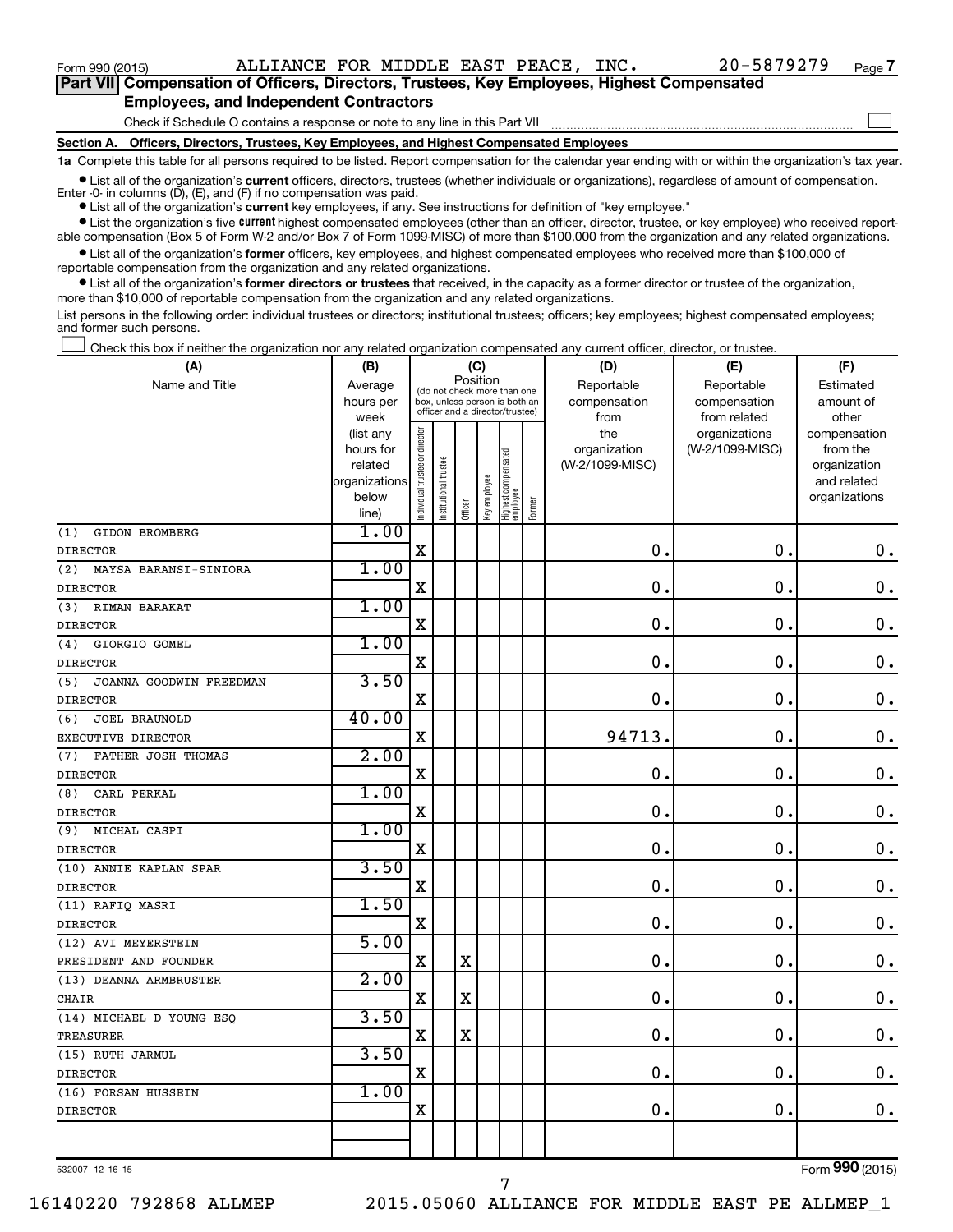|    | Form 990 (2015)                                                                                                                      |                      |                                |                                 |          |              |                                   |        | ALLIANCE FOR MIDDLE EAST PEACE, INC. | 20-5879279      |                             |                             | Page 8           |
|----|--------------------------------------------------------------------------------------------------------------------------------------|----------------------|--------------------------------|---------------------------------|----------|--------------|-----------------------------------|--------|--------------------------------------|-----------------|-----------------------------|-----------------------------|------------------|
|    | <b>Part VII</b><br>Section A. Officers, Directors, Trustees, Key Employees, and Highest Compensated Employees (continued)            |                      |                                |                                 |          |              |                                   |        |                                      |                 |                             |                             |                  |
|    | (A)                                                                                                                                  | (B)                  | (C)                            |                                 |          |              |                                   |        | (D)                                  | (E)             |                             | (F)                         |                  |
|    | Name and title                                                                                                                       | Average              |                                | (do not check more than one     | Position |              |                                   |        | Reportable                           | Reportable      |                             | Estimated                   |                  |
|    |                                                                                                                                      | hours per            |                                | box, unless person is both an   |          |              |                                   |        | compensation                         | compensation    |                             | amount of                   |                  |
|    |                                                                                                                                      | week                 |                                | officer and a director/trustee) |          |              |                                   |        | from                                 | from related    |                             | other                       |                  |
|    |                                                                                                                                      | (list any            |                                |                                 |          |              |                                   |        | the                                  | organizations   |                             | compensation                |                  |
|    |                                                                                                                                      | hours for<br>related |                                |                                 |          |              |                                   |        | organization                         | (W-2/1099-MISC) |                             | from the                    |                  |
|    |                                                                                                                                      | organizations        |                                |                                 |          |              |                                   |        | (W-2/1099-MISC)                      |                 |                             | organization<br>and related |                  |
|    |                                                                                                                                      | below                |                                |                                 |          |              |                                   |        |                                      |                 |                             | organizations               |                  |
|    |                                                                                                                                      | line)                | Individual trustee or director | Institutional trustee           | Officer  | Key employee | Highest compensated<br>  employee | Former |                                      |                 |                             |                             |                  |
|    |                                                                                                                                      |                      |                                |                                 |          |              |                                   |        |                                      |                 |                             |                             |                  |
|    |                                                                                                                                      |                      |                                |                                 |          |              |                                   |        |                                      |                 |                             |                             |                  |
|    |                                                                                                                                      |                      |                                |                                 |          |              |                                   |        |                                      |                 |                             |                             |                  |
|    |                                                                                                                                      |                      |                                |                                 |          |              |                                   |        |                                      |                 |                             |                             |                  |
|    |                                                                                                                                      |                      |                                |                                 |          |              |                                   |        |                                      |                 |                             |                             |                  |
|    |                                                                                                                                      |                      |                                |                                 |          |              |                                   |        |                                      |                 |                             |                             |                  |
|    |                                                                                                                                      |                      |                                |                                 |          |              |                                   |        |                                      |                 |                             |                             |                  |
|    |                                                                                                                                      |                      |                                |                                 |          |              |                                   |        |                                      |                 |                             |                             |                  |
|    |                                                                                                                                      |                      |                                |                                 |          |              |                                   |        |                                      |                 |                             |                             |                  |
|    |                                                                                                                                      |                      |                                |                                 |          |              |                                   |        |                                      |                 |                             |                             |                  |
|    |                                                                                                                                      |                      |                                |                                 |          |              |                                   |        |                                      |                 |                             |                             |                  |
|    |                                                                                                                                      |                      |                                |                                 |          |              |                                   |        |                                      |                 |                             |                             |                  |
|    |                                                                                                                                      |                      |                                |                                 |          |              |                                   |        |                                      |                 |                             |                             |                  |
|    |                                                                                                                                      |                      |                                |                                 |          |              |                                   |        |                                      |                 |                             |                             |                  |
|    |                                                                                                                                      |                      |                                |                                 |          |              |                                   |        |                                      |                 |                             |                             |                  |
|    |                                                                                                                                      |                      |                                |                                 |          |              |                                   |        |                                      |                 |                             |                             |                  |
|    |                                                                                                                                      |                      |                                |                                 |          |              |                                   |        |                                      |                 |                             |                             |                  |
|    |                                                                                                                                      |                      |                                |                                 |          |              |                                   |        |                                      |                 |                             |                             |                  |
|    |                                                                                                                                      |                      |                                |                                 |          |              |                                   |        | 94713.                               |                 | $\overline{\mathfrak{o}}$ . |                             | $\overline{0}$ . |
|    | c Total from continuation sheets to Part VII, Section A manufactured by                                                              |                      |                                |                                 |          |              |                                   |        | σ.                                   |                 | σ.                          |                             | $\overline{0}$ . |
|    |                                                                                                                                      |                      |                                |                                 |          |              |                                   |        | 94713.                               |                 | σ.                          |                             | $\overline{0}$ . |
| 2  | Total number of individuals (including but not limited to those listed above) who received more than \$100,000 of reportable         |                      |                                |                                 |          |              |                                   |        |                                      |                 |                             |                             |                  |
|    | compensation from the organization $\blacktriangleright$                                                                             |                      |                                |                                 |          |              |                                   |        |                                      |                 |                             |                             | 0                |
|    |                                                                                                                                      |                      |                                |                                 |          |              |                                   |        |                                      |                 |                             | Yes                         | No               |
| 3  | Did the organization list any former officer, director, or trustee, key employee, or highest compensated employee on                 |                      |                                |                                 |          |              |                                   |        |                                      |                 |                             |                             |                  |
|    |                                                                                                                                      |                      |                                |                                 |          |              |                                   |        |                                      |                 |                             | 3                           | X                |
|    | For any individual listed on line 1a, is the sum of reportable compensation and other compensation from the organization             |                      |                                |                                 |          |              |                                   |        |                                      |                 |                             |                             |                  |
|    | and related organizations greater than \$150,000? If "Yes," complete Schedule J for such individual                                  |                      |                                |                                 |          |              |                                   |        |                                      |                 |                             | 4                           | х                |
| 5  | Did any person listed on line 1a receive or accrue compensation from any unrelated organization or individual for services           |                      |                                |                                 |          |              |                                   |        |                                      |                 |                             |                             |                  |
|    |                                                                                                                                      |                      |                                |                                 |          |              |                                   |        |                                      |                 |                             | 5                           | X                |
|    | <b>Section B. Independent Contractors</b>                                                                                            |                      |                                |                                 |          |              |                                   |        |                                      |                 |                             |                             |                  |
| 1. | Complete this table for your five highest compensated independent contractors that received more than \$100,000 of compensation from |                      |                                |                                 |          |              |                                   |        |                                      |                 |                             |                             |                  |
|    | the organization. Report compensation for the calendar year ending with or within the organization's tax year.                       |                      |                                |                                 |          |              |                                   |        |                                      |                 |                             |                             |                  |
|    | (A)                                                                                                                                  |                      |                                |                                 |          |              |                                   |        | (B)                                  |                 |                             | (C)                         |                  |
|    | Name and business address                                                                                                            |                      |                                | <b>NONE</b>                     |          |              |                                   |        | Description of services              |                 |                             | Compensation                |                  |
|    |                                                                                                                                      |                      |                                |                                 |          |              |                                   |        |                                      |                 |                             |                             |                  |
|    |                                                                                                                                      |                      |                                |                                 |          |              |                                   |        |                                      |                 |                             |                             |                  |
|    |                                                                                                                                      |                      |                                |                                 |          |              |                                   |        |                                      |                 |                             |                             |                  |
|    |                                                                                                                                      |                      |                                |                                 |          |              |                                   |        |                                      |                 |                             |                             |                  |
|    |                                                                                                                                      |                      |                                |                                 |          |              |                                   |        |                                      |                 |                             |                             |                  |
|    |                                                                                                                                      |                      |                                |                                 |          |              |                                   |        |                                      |                 |                             |                             |                  |
|    |                                                                                                                                      |                      |                                |                                 |          |              |                                   |        |                                      |                 |                             |                             |                  |
|    |                                                                                                                                      |                      |                                |                                 |          |              |                                   |        |                                      |                 |                             |                             |                  |
|    |                                                                                                                                      |                      |                                |                                 |          |              |                                   |        |                                      |                 |                             |                             |                  |
|    |                                                                                                                                      |                      |                                |                                 |          |              |                                   |        |                                      |                 |                             |                             |                  |
| 2  | Total number of independent contractors (including but not limited to those listed above) who received more than                     |                      |                                |                                 |          |              |                                   |        |                                      |                 |                             |                             |                  |
|    | \$100,000 of compensation from the organization                                                                                      |                      |                                |                                 |          |              | 0                                 |        |                                      |                 |                             |                             |                  |
|    |                                                                                                                                      |                      |                                |                                 |          |              |                                   |        |                                      |                 |                             | Form 990 (2015)             |                  |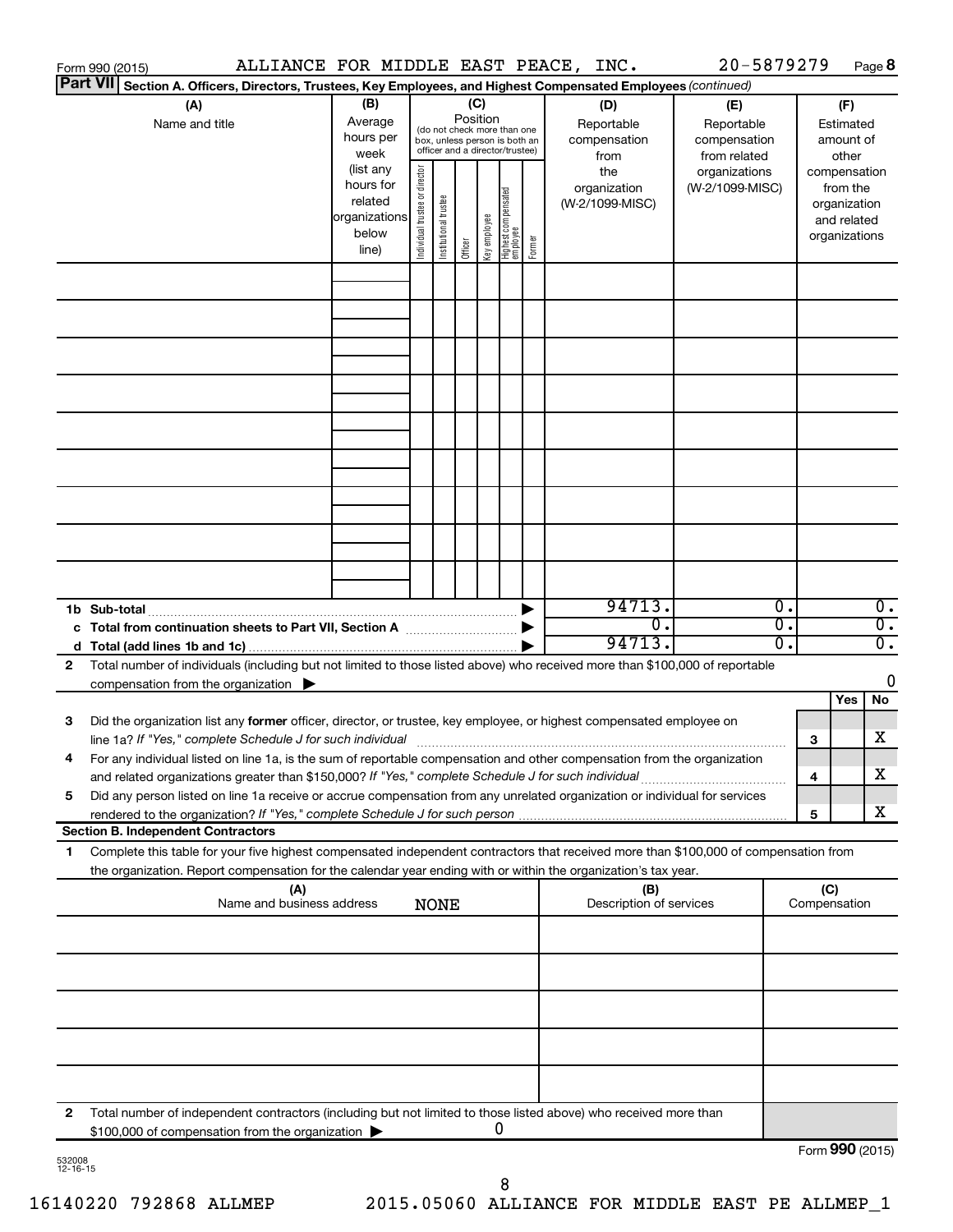|                                                           |      |   | Form 990 (2015)                                                            |                |                      | ALLIANCE FOR MIDDLE EAST PEACE, INC. |                                                 | 20-5879279                              | Page 9                                                      |
|-----------------------------------------------------------|------|---|----------------------------------------------------------------------------|----------------|----------------------|--------------------------------------|-------------------------------------------------|-----------------------------------------|-------------------------------------------------------------|
| <b>Part VIII</b>                                          |      |   | <b>Statement of Revenue</b>                                                |                |                      |                                      |                                                 |                                         |                                                             |
|                                                           |      |   |                                                                            |                |                      |                                      |                                                 |                                         |                                                             |
|                                                           |      |   |                                                                            |                |                      | (A)<br>Total revenue                 | (B)<br>Related or<br>exempt function<br>revenue | (C)<br>Unrelated<br>business<br>revenue | Revenue excluded<br>from tax under<br>sections<br>512 - 514 |
|                                                           |      |   | 1 a Federated campaigns                                                    | 1a             |                      |                                      |                                                 |                                         |                                                             |
| Contributions, Gifts, Grants<br>and Other Similar Amounts |      |   |                                                                            | $\overline{1}$ | 46085.               |                                      |                                                 |                                         |                                                             |
|                                                           |      |   |                                                                            | 1c             |                      |                                      |                                                 |                                         |                                                             |
|                                                           |      |   | d Related organizations                                                    | 1 <sub>d</sub> |                      |                                      |                                                 |                                         |                                                             |
|                                                           |      |   | e Government grants (contributions)                                        | 1e             |                      |                                      |                                                 |                                         |                                                             |
|                                                           |      |   | f All other contributions, gifts, grants, and                              |                |                      |                                      |                                                 |                                         |                                                             |
|                                                           |      |   | similar amounts not included above                                         | 1f             | 240813.              |                                      |                                                 |                                         |                                                             |
|                                                           |      |   | <b>g</b> Noncash contributions included in lines 1a-1f: \$                 |                |                      | 286898.                              |                                                 |                                         |                                                             |
|                                                           |      |   |                                                                            |                | <b>Business Code</b> |                                      |                                                 |                                         |                                                             |
|                                                           | 2a   |   |                                                                            |                |                      |                                      |                                                 |                                         |                                                             |
| Program Service<br>Revenue                                |      | b | the control of the control of the control of the control of the control of |                |                      |                                      |                                                 |                                         |                                                             |
|                                                           |      | c | <u> 1980 - Andrea Andrew Maria (h. 1980).</u>                              |                |                      |                                      |                                                 |                                         |                                                             |
|                                                           |      | d | the control of the control of the control of the control of the control of |                |                      |                                      |                                                 |                                         |                                                             |
|                                                           |      | e |                                                                            |                |                      |                                      |                                                 |                                         |                                                             |
|                                                           |      |   |                                                                            |                |                      |                                      |                                                 |                                         |                                                             |
|                                                           |      | g |                                                                            |                |                      |                                      |                                                 |                                         |                                                             |
|                                                           | З    |   | Investment income (including dividends, interest, and                      |                |                      |                                      |                                                 |                                         |                                                             |
|                                                           |      |   |                                                                            |                | ▶                    |                                      |                                                 |                                         |                                                             |
|                                                           | 4    |   | Income from investment of tax-exempt bond proceeds                         |                |                      |                                      |                                                 |                                         |                                                             |
|                                                           | 5    |   |                                                                            |                |                      |                                      |                                                 |                                         |                                                             |
|                                                           |      |   |                                                                            | (i) Real       | (ii) Personal        |                                      |                                                 |                                         |                                                             |
|                                                           |      |   | 6 a Gross rents<br><b>b</b> Less: rental expenses                          |                |                      |                                      |                                                 |                                         |                                                             |
|                                                           |      |   | c Rental income or (loss)                                                  |                |                      |                                      |                                                 |                                         |                                                             |
|                                                           |      |   |                                                                            |                |                      |                                      |                                                 |                                         |                                                             |
|                                                           |      |   | 7 a Gross amount from sales of                                             | (i) Securities | (ii) Other           |                                      |                                                 |                                         |                                                             |
|                                                           |      |   | assets other than inventory                                                |                |                      |                                      |                                                 |                                         |                                                             |
|                                                           |      |   | <b>b</b> Less: cost or other basis                                         |                |                      |                                      |                                                 |                                         |                                                             |
|                                                           |      |   | and sales expenses                                                         |                |                      |                                      |                                                 |                                         |                                                             |
|                                                           |      |   | c Gain or (loss)                                                           |                |                      |                                      |                                                 |                                         |                                                             |
|                                                           |      |   |                                                                            |                |                      |                                      |                                                 |                                         |                                                             |
|                                                           |      |   | 8 a Gross income from fundraising events (not                              |                |                      |                                      |                                                 |                                         |                                                             |
|                                                           |      |   | including \$<br><u>of</u> of                                               |                |                      |                                      |                                                 |                                         |                                                             |
| <b>Other Revenue</b>                                      |      |   | contributions reported on line 1c). See                                    |                |                      |                                      |                                                 |                                         |                                                             |
|                                                           |      |   |                                                                            | b              |                      |                                      |                                                 |                                         |                                                             |
|                                                           |      |   |                                                                            |                |                      |                                      |                                                 |                                         |                                                             |
|                                                           |      |   | 9 a Gross income from gaming activities. See                               |                |                      |                                      |                                                 |                                         |                                                             |
|                                                           |      |   |                                                                            |                |                      |                                      |                                                 |                                         |                                                             |
|                                                           |      |   |                                                                            | b              |                      |                                      |                                                 |                                         |                                                             |
|                                                           |      |   |                                                                            |                |                      |                                      |                                                 |                                         |                                                             |
|                                                           |      |   | <b>10 a</b> Gross sales of inventory, less returns                         |                |                      |                                      |                                                 |                                         |                                                             |
|                                                           |      |   |                                                                            |                |                      |                                      |                                                 |                                         |                                                             |
|                                                           |      |   |                                                                            | $\mathbf b$    |                      |                                      |                                                 |                                         |                                                             |
|                                                           |      |   | c Net income or (loss) from sales of inventory                             |                |                      |                                      |                                                 |                                         |                                                             |
|                                                           |      |   | Miscellaneous Revenue                                                      |                | <b>Business Code</b> |                                      |                                                 |                                         |                                                             |
|                                                           | 11 a | b | the control of the control of the control of the control of the control of |                |                      |                                      |                                                 |                                         |                                                             |
|                                                           |      | с |                                                                            |                |                      |                                      |                                                 |                                         |                                                             |
|                                                           |      | d |                                                                            |                |                      |                                      |                                                 |                                         |                                                             |
|                                                           |      |   |                                                                            |                |                      |                                      |                                                 |                                         |                                                             |
|                                                           | 12   |   |                                                                            |                |                      | 286898.                              | 0.                                              | $\overline{0}$ .                        | 0.                                                          |
| 532009 12-16-15                                           |      |   |                                                                            |                |                      |                                      |                                                 |                                         | Form 990 (2015)                                             |

9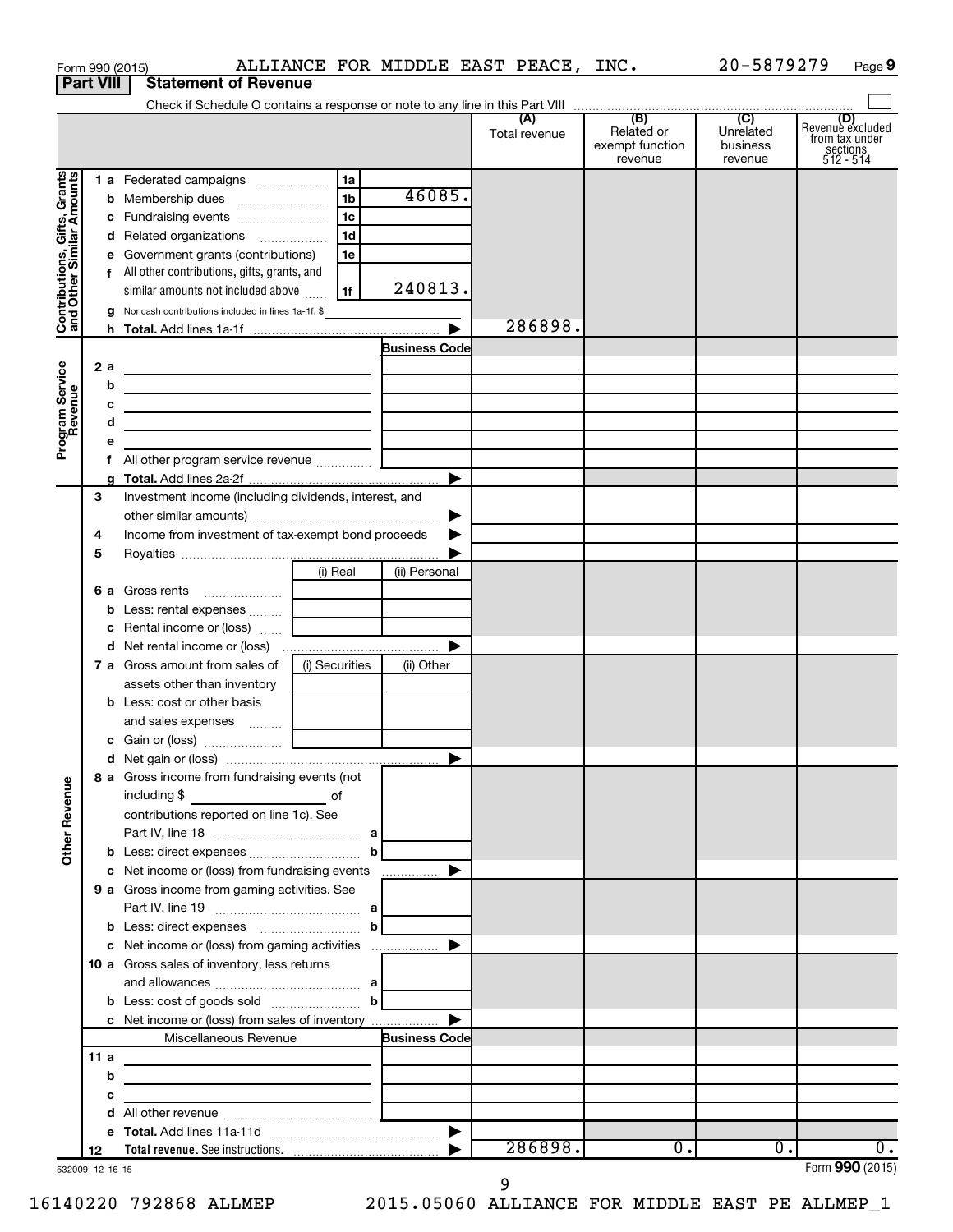**Part IX Statement of Functional Expenses** 

|          | Section 501(c)(3) and 501(c)(4) organizations must complete all columns. All other organizations must complete column (A).                                                                                    |                |                             |                                    |                         |
|----------|---------------------------------------------------------------------------------------------------------------------------------------------------------------------------------------------------------------|----------------|-----------------------------|------------------------------------|-------------------------|
|          |                                                                                                                                                                                                               |                | (B)                         |                                    | (D)                     |
|          | Do not include amounts reported on lines 6b,<br>7b, 8b, 9b, and 10b of Part VIII.                                                                                                                             | Total expenses | Program service<br>expenses | Management and<br>general expenses | Fundraising<br>expenses |
| 1.       | Grants and other assistance to domestic organizations                                                                                                                                                         |                |                             |                                    |                         |
|          | and domestic governments. See Part IV, line 21                                                                                                                                                                |                |                             |                                    |                         |
| 2        | Grants and other assistance to domestic                                                                                                                                                                       |                |                             |                                    |                         |
|          | individuals. See Part IV, line 22                                                                                                                                                                             |                |                             |                                    |                         |
| 3        | Grants and other assistance to foreign                                                                                                                                                                        |                |                             |                                    |                         |
|          | organizations, foreign governments, and foreign                                                                                                                                                               |                |                             |                                    |                         |
|          | individuals. See Part IV, lines 15 and 16                                                                                                                                                                     |                |                             |                                    |                         |
| 4        | Benefits paid to or for members                                                                                                                                                                               |                |                             |                                    |                         |
| 5        | Compensation of current officers, directors,                                                                                                                                                                  |                |                             |                                    |                         |
|          | trustees, and key employees                                                                                                                                                                                   | 94713.         | 47356.                      | 18943.                             | 28414.                  |
| 6        | Compensation not included above, to disqualified                                                                                                                                                              |                |                             |                                    |                         |
|          | persons (as defined under section 4958(f)(1)) and                                                                                                                                                             |                |                             |                                    |                         |
|          | persons described in section 4958(c)(3)(B)                                                                                                                                                                    | 84477.         | 83144.                      |                                    | 1333.                   |
| 7        |                                                                                                                                                                                                               |                |                             |                                    |                         |
| 8        | Pension plan accruals and contributions (include                                                                                                                                                              |                |                             |                                    |                         |
|          | section 401(k) and 403(b) employer contributions)                                                                                                                                                             |                |                             |                                    |                         |
| 9        |                                                                                                                                                                                                               | 39882.         | 26156.                      | 5490.                              | 8236.                   |
| 10       |                                                                                                                                                                                                               |                |                             |                                    |                         |
| 11       | Fees for services (non-employees):                                                                                                                                                                            |                |                             |                                    |                         |
| a        |                                                                                                                                                                                                               |                |                             |                                    |                         |
| b        |                                                                                                                                                                                                               | 8072.          | 535.                        | 7537.                              |                         |
| c        |                                                                                                                                                                                                               |                |                             |                                    |                         |
| d        |                                                                                                                                                                                                               |                |                             |                                    |                         |
| е        | Professional fundraising services. See Part IV, line 17                                                                                                                                                       |                |                             |                                    |                         |
| f        | Investment management fees<br>Other. (If line 11g amount exceeds 10% of line 25,                                                                                                                              |                |                             |                                    |                         |
| g        | column (A) amount, list line 11g expenses on Sch O.)                                                                                                                                                          |                |                             |                                    |                         |
|          |                                                                                                                                                                                                               |                |                             |                                    |                         |
| 12<br>13 |                                                                                                                                                                                                               | 5892.          | 3038.                       | 2751.                              | 103.                    |
| 14       |                                                                                                                                                                                                               | 2524.          | 220.                        | 1343.                              | 961.                    |
| 15       |                                                                                                                                                                                                               |                |                             |                                    |                         |
| 16       |                                                                                                                                                                                                               | 1703.          |                             | 1703.                              |                         |
| 17       |                                                                                                                                                                                                               | 43051.         | 30288.                      | 4112.                              | 8651.                   |
| 18       | Payments of travel or entertainment expenses                                                                                                                                                                  |                |                             |                                    |                         |
|          | for any federal, state, or local public officials                                                                                                                                                             |                |                             |                                    |                         |
| 19       | Conferences, conventions, and meetings                                                                                                                                                                        | 16684.         | 14244.                      | 839.                               | 1601.                   |
| 20       | Interest                                                                                                                                                                                                      |                |                             |                                    |                         |
| 21       |                                                                                                                                                                                                               |                |                             |                                    |                         |
| 22       | Depreciation, depletion, and amortization                                                                                                                                                                     |                |                             |                                    |                         |
| 23       | Insurance                                                                                                                                                                                                     | 2745.          |                             | 2745.                              |                         |
| 24       | Other expenses. Itemize expenses not covered<br>above. (List miscellaneous expenses in line 24e. If line<br>24e amount exceeds 10% of line 25, column (A)<br>amount, list line 24e expenses on Schedule O.) [ |                |                             |                                    |                         |
| a        | TRAININGS                                                                                                                                                                                                     | 23983.         | 23983.                      |                                    |                         |
| b        | <b>MISCELLANEOUS</b>                                                                                                                                                                                          | 2560.          |                             | 2560.                              |                         |
| C        | MEALS AND ENTERTAINMENT                                                                                                                                                                                       | 2122.          | 1667.                       |                                    | 455.                    |
| d        |                                                                                                                                                                                                               |                |                             |                                    |                         |
|          | e All other expenses                                                                                                                                                                                          |                |                             |                                    |                         |
| 25       | Total functional expenses. Add lines 1 through 24e                                                                                                                                                            | 328408.        | 230631.                     | 48023.                             | 49754.                  |
| 26       | Joint costs. Complete this line only if the organization                                                                                                                                                      |                |                             |                                    |                         |
|          | reported in column (B) joint costs from a combined                                                                                                                                                            |                |                             |                                    |                         |
|          | educational campaign and fundraising solicitation.                                                                                                                                                            |                |                             |                                    |                         |
|          | Check here $\blacktriangleright$<br>if following SOP 98-2 (ASC 958-720)                                                                                                                                       |                |                             |                                    |                         |

532010 12-16-15

Form (2015) **990**

16140220 792868 ALLMEP 2015.05060 ALLIANCE FOR MIDDLE EAST PE ALLMEP\_1

10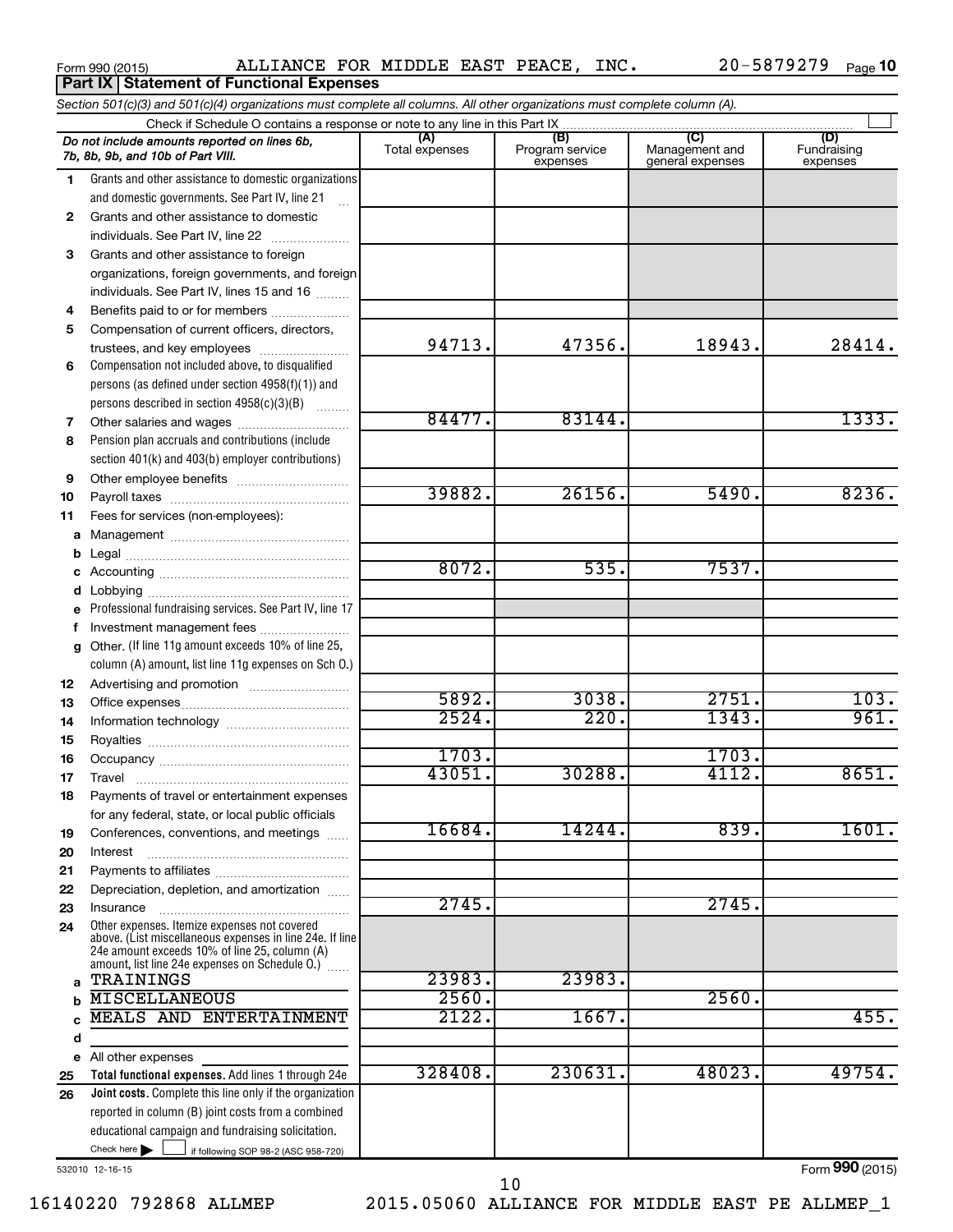**34**

Total liabilities and net assets/fund balances

**Net Assets or Fund Balances**

**Vet Assets or Fund Balances** 

**34**

394069. 34 356271.

Form (2015) **990**

**6** Loans and other receivables from other disqualified persons (as defined under **7 8 9 10 a** Land, buildings, and equipment: cost or other **11** Investments - publicly traded securities ~~~~~~~~~~~~~~~~~~~ **12** Investments - other securities. See Part IV, line 11 ~~~~~~~~~~~~~~ **13 14 15 16 17 18 19 20 21 22 23 24 25 26 27 28 29 30 31 32 33 5 6 7 8 9 10c 11 12 13 14 15 16 17 18 19 20 21 22 23 24 25 26 b** Less: accumulated depreciation  $\ldots$  [10b basis. Complete Part VI of Schedule D  $\frac{1}{10}$  10a **Total assets.**  Add lines 1 through 15 (must equal line 34) **Total liabilities.**  Add lines 17 through 25 Organizations that follow SFAS 117 (ASC 958), check here  $\blacktriangleright$   $\boxed{X}$  and **complete lines 27 through 29, and lines 33 and 34. 27 28 29 Organizations that do not follow SFAS 117 (ASC 958), check here** | † **and complete lines 30 through 34. 30 31 32 33** Part II of Schedule L ~~~~~~~~~~~~~~~~~~~~~~~~~~~~ section 4958(f)(1)), persons described in section 4958(c)(3)(B), and contributing employers and sponsoring organizations of section 501(c)(9) voluntary employees' beneficiary organizations (see instr). Complete Part II of Sch L ...... Notes and loans receivable, net ~~~~~~~~~~~~~~~~~~~~~~~ Inventories for sale or use ~~~~~~~~~~~~~~~~~~~~~~~~~~ Prepaid expenses and deferred charges ~~~~~~~~~~~~~~~~~~ Investments - program-related. See Part IV, line 11 ~~~~~~~~~~~~~ Intangible assets ~~~~~~~~~~~~~~~~~~~~~~~~~~~~~~ Other assets. See Part IV, line 11 ~~~~~~~~~~~~~~~~~~~~~~ Accounts payable and accrued expenses ~~~~~~~~~~~~~~~~~~ Grants payable ~~~~~~~~~~~~~~~~~~~~~~~~~~~~~~~ Deferred revenue ~~~~~~~~~~~~~~~~~~~~~~~~~~~~~~ Tax-exempt bond liabilities ~~~~~~~~~~~~~~~~~~~~~~~~~ Escrow or custodial account liability. Complete Part IV of Schedule D ........... Loans and other payables to current and former officers, directors, trustees, key employees, highest compensated employees, and disqualified persons. Complete Part II of Schedule L ~~~~~~~~~~~~~~~~~~~~~~~ Secured mortgages and notes payable to unrelated third parties  $\ldots$  ................. Unsecured notes and loans payable to unrelated third parties ~~~~~~~~ Other liabilities (including federal income tax, payables to related third parties, and other liabilities not included on lines 17-24). Complete Part X of Schedule D ~~~~~~~~~~~~~~~~~~~~~~~~~~~~~~~~ Unrestricted net assets ~~~~~~~~~~~~~~~~~~~~~~~~~~~ Temporarily restricted net assets ~~~~~~~~~~~~~~~~~~~~~~ Permanently restricted net assets ~~~~~~~~~~~~~~~~~~~~~ Capital stock or trust principal, or current funds ~~~~~~~~~~~~~~~ Paid-in or capital surplus, or land, building, or equipment fund ....................... Retained earnings, endowment, accumulated income, or other funds ............ Total net assets or fund balances ~~~~~~~~~~~~~~~~~~~~~~  $5170.$  9 2831. 684.  $684.$  0.  $10c$  0. 0. 394069. 356271. 4491. 8203. 4491. 8203.  $151578$ .  $203068$ . 238000. 145000. 389578. 348068.

Form 990 (2015) Page ALLIANCE FOR MIDDLE EAST PEACE, INC. 20-5879279

**3** Pledges and grants receivable, net ~~~~~~~~~~~~~~~~~~~~~ **4** Accounts receivable, net ~~~~~~~~~~~~~~~~~~~~~~~~~~ **5** Loans and other receivables from current and former officers, directors,

trustees, key employees, and highest compensated employees. Complete

Cash - non-interest-bearing ~~~~~~~~~~~~~~~~~~~~~~~~~ Savings and temporary cash investments ~~~~~~~~~~~~~~~~~~

Check if Schedule O contains a response or note to any line in this Part X

20-5879279 <sub>Page</sub> 11

 $\perp$ 

**(A) (B)**

Beginning of year | | End of year

218899. 218440.

 $170000.$  3 135000.

**Part X** | **Balance Sheet** 

**1 2**

**Assets**

**Liabilities**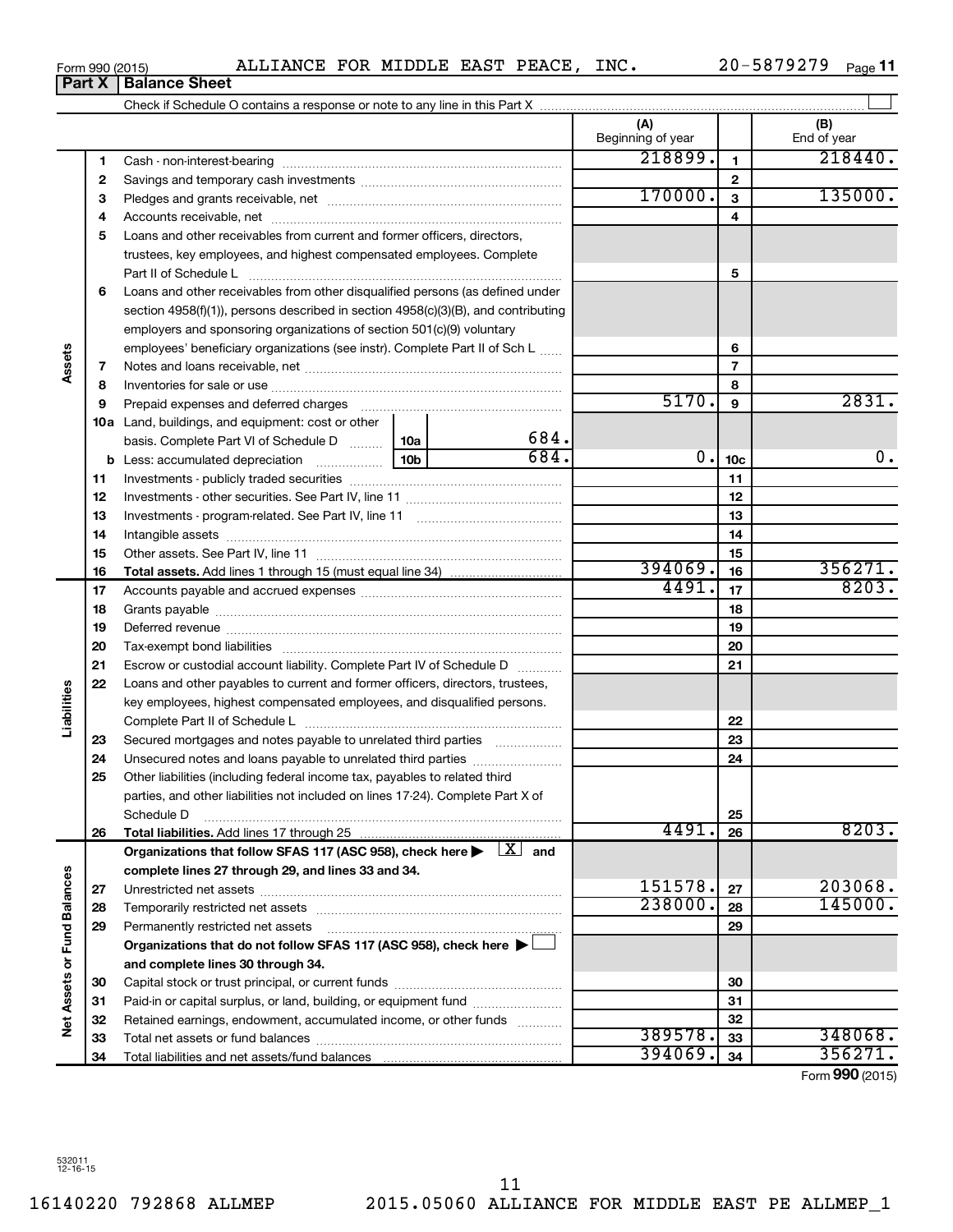|         | ALLIANCE FOR MIDDLE EAST PEACE, INC.<br>Form 990 (2015)                                                                                                                                                                        |                         | 20-5879279     |        | Page 12   |
|---------|--------------------------------------------------------------------------------------------------------------------------------------------------------------------------------------------------------------------------------|-------------------------|----------------|--------|-----------|
| Part XI | <b>Reconciliation of Net Assets</b>                                                                                                                                                                                            |                         |                |        |           |
|         |                                                                                                                                                                                                                                |                         |                |        |           |
|         |                                                                                                                                                                                                                                |                         |                |        |           |
| 1       |                                                                                                                                                                                                                                | $\mathbf{1}$            |                |        | 286898.   |
| 2       |                                                                                                                                                                                                                                | $\mathbf{2}$            |                |        | 328408.   |
| 3       | Revenue less expenses. Subtract line 2 from line 1                                                                                                                                                                             | 3                       |                |        | $-41510.$ |
| 4       |                                                                                                                                                                                                                                | $\overline{\mathbf{4}}$ |                |        | 389578.   |
| 5       | Net unrealized gains (losses) on investments [11] matter contracts and the state of the state of the state of the state of the state of the state of the state of the state of the state of the state of the state of the stat | 5                       |                |        |           |
| 6       | Donated services and use of facilities                                                                                                                                                                                         | 6                       |                |        |           |
| 7       | Investment expenses                                                                                                                                                                                                            | $\overline{7}$          |                |        |           |
| 8       | Prior period adjustments www.communication.communication.com/news/communication.com/news/communication.com/new                                                                                                                 | 8                       |                |        |           |
| 9       |                                                                                                                                                                                                                                | $\mathbf{Q}$            |                |        | 0.        |
| 10      | Net assets or fund balances at end of year. Combine lines 3 through 9 (must equal Part X, line 33,                                                                                                                             |                         |                |        |           |
|         | column (B))                                                                                                                                                                                                                    | 10                      |                |        | 348068.   |
|         | Part XII Financial Statements and Reporting                                                                                                                                                                                    |                         |                |        |           |
|         |                                                                                                                                                                                                                                |                         |                |        |           |
|         |                                                                                                                                                                                                                                |                         |                | Yes    | <b>No</b> |
| 1       | Accounting method used to prepare the Form 990: $\Box$ Cash $\Box$ Accrual $\Box$ Other                                                                                                                                        |                         |                |        |           |
|         | If the organization changed its method of accounting from a prior year or checked "Other," explain in Schedule O.                                                                                                              |                         |                |        |           |
|         |                                                                                                                                                                                                                                |                         | 2a             |        | x         |
|         | If "Yes," check a box below to indicate whether the financial statements for the year were compiled or reviewed on a                                                                                                           |                         |                |        |           |
|         | separate basis, consolidated basis, or both:                                                                                                                                                                                   |                         |                |        |           |
|         | Both consolidated and separate basis<br>Separate basis<br>Consolidated basis                                                                                                                                                   |                         |                |        |           |
|         |                                                                                                                                                                                                                                |                         | 2 <sub>b</sub> | х      |           |
|         | If "Yes," check a box below to indicate whether the financial statements for the year were audited on a separate basis,                                                                                                        |                         |                |        |           |
|         | consolidated basis, or both:                                                                                                                                                                                                   |                         |                |        |           |
|         | $ \mathbf{X} $ Separate basis<br>Consolidated basis<br>Both consolidated and separate basis                                                                                                                                    |                         |                |        |           |
|         | c If "Yes" to line 2a or 2b, does the organization have a committee that assumes responsibility for oversight of the audit,                                                                                                    |                         |                |        |           |
|         | review, or compilation of its financial statements and selection of an independent accountant?                                                                                                                                 |                         | 2c             |        | x         |
|         | If the organization changed either its oversight process or selection process during the tax year, explain in Schedule O.                                                                                                      |                         |                |        |           |
|         | 3a As a result of a federal award, was the organization required to undergo an audit or audits as set forth in the Single Audit                                                                                                |                         |                |        |           |
|         |                                                                                                                                                                                                                                |                         | За             |        | X         |
|         | b If "Yes," did the organization undergo the required audit or audits? If the organization did not undergo the required audit                                                                                                  |                         |                |        |           |
|         |                                                                                                                                                                                                                                |                         | 3b             | $\sim$ |           |

Form (2015) **990**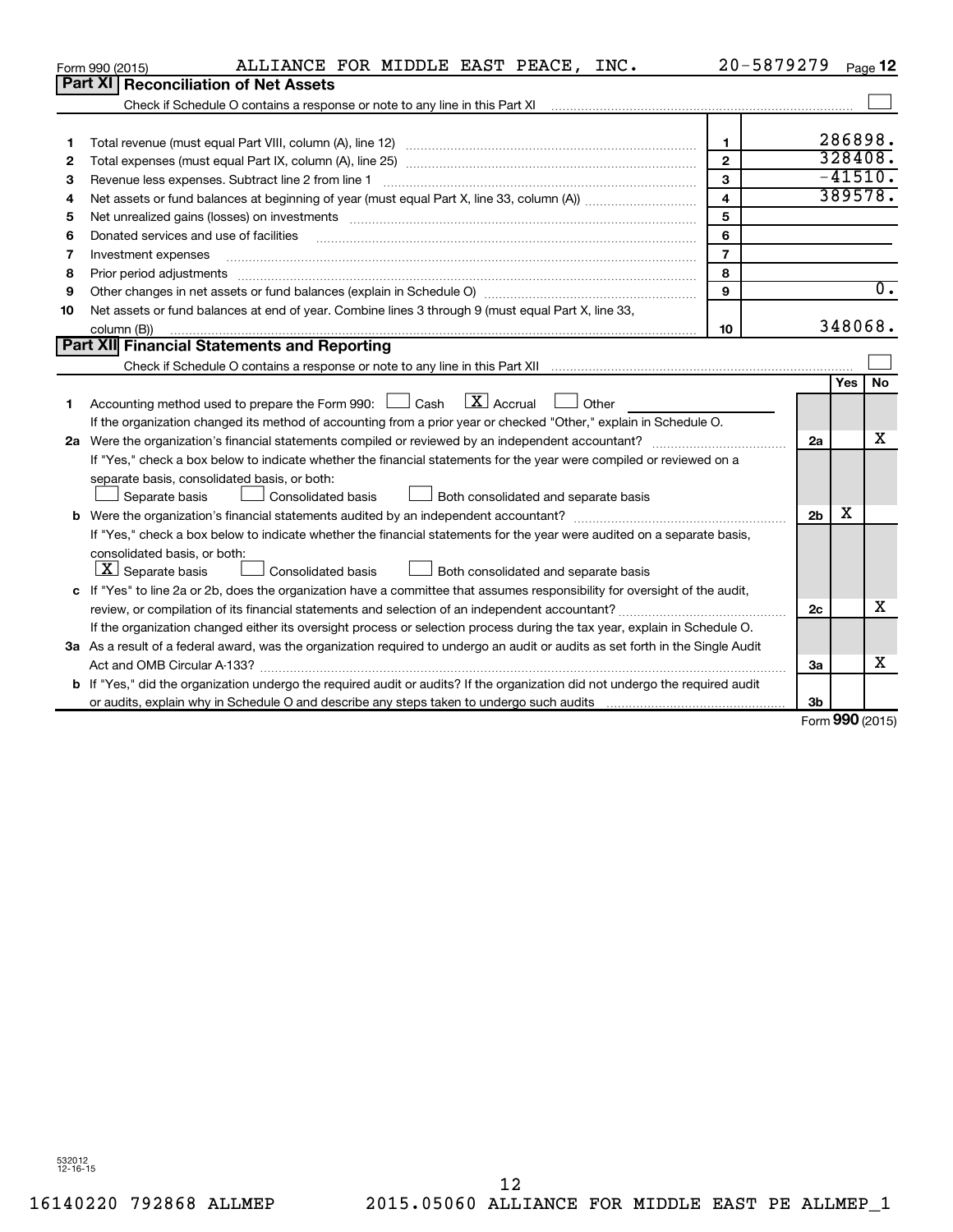| <b>SCHEDULE A</b> |  |
|-------------------|--|
|-------------------|--|

Department of the Treasury

| (Form 990 or 990-EZ |  |  |  |  |
|---------------------|--|--|--|--|
|---------------------|--|--|--|--|

# **Public Charity Status and Public Support**<br> **2015**

**(Form 990 or 990-EZ) Complete if the organization is a section 501(c)(3) organization or a section**

**4947(a)(1) nonexempt charitable trust.**

| Attach to Form 990 or Form 990-EZ. |  |  |  |  |
|------------------------------------|--|--|--|--|
|                                    |  |  |  |  |

|                | Internal Revenue Service<br>Inspection<br>Information about Schedule A (Form 990 or 990-EZ) and its instructions is at WWW.irs.gov/form990. |                                                                                                    |                                             |                                                                                    |                                                                                                                                                                                                                                                 |     |                          |                        |  |                                      |
|----------------|---------------------------------------------------------------------------------------------------------------------------------------------|----------------------------------------------------------------------------------------------------|---------------------------------------------|------------------------------------------------------------------------------------|-------------------------------------------------------------------------------------------------------------------------------------------------------------------------------------------------------------------------------------------------|-----|--------------------------|------------------------|--|--------------------------------------|
|                | Name of the organization<br><b>Employer identification number</b>                                                                           |                                                                                                    |                                             |                                                                                    |                                                                                                                                                                                                                                                 |     |                          |                        |  |                                      |
|                |                                                                                                                                             |                                                                                                    |                                             |                                                                                    | ALLIANCE FOR MIDDLE EAST PEACE, INC.                                                                                                                                                                                                            |     |                          |                        |  | 20-5879279                           |
|                | Part I                                                                                                                                      | Reason for Public Charity Status (All organizations must complete this part.) See instructions.    |                                             |                                                                                    |                                                                                                                                                                                                                                                 |     |                          |                        |  |                                      |
|                |                                                                                                                                             |                                                                                                    |                                             |                                                                                    | The organization is not a private foundation because it is: (For lines 1 through 11, check only one box.)                                                                                                                                       |     |                          |                        |  |                                      |
| 1              |                                                                                                                                             |                                                                                                    |                                             |                                                                                    | A church, convention of churches, or association of churches described in section 170(b)(1)(A)(i).                                                                                                                                              |     |                          |                        |  |                                      |
| 2              |                                                                                                                                             |                                                                                                    |                                             |                                                                                    | A school described in section 170(b)(1)(A)(ii). (Attach Schedule E (Form 990 or 990-EZ).)                                                                                                                                                       |     |                          |                        |  |                                      |
| З              |                                                                                                                                             |                                                                                                    |                                             |                                                                                    |                                                                                                                                                                                                                                                 |     |                          |                        |  |                                      |
| 4              |                                                                                                                                             |                                                                                                    |                                             |                                                                                    | A hospital or a cooperative hospital service organization described in section 170(b)(1)(A)(iii).<br>A medical research organization operated in conjunction with a hospital described in section 170(b)(1)(A)(iii). Enter the hospital's name, |     |                          |                        |  |                                      |
|                |                                                                                                                                             |                                                                                                    |                                             |                                                                                    |                                                                                                                                                                                                                                                 |     |                          |                        |  |                                      |
|                |                                                                                                                                             | city, and state:                                                                                   |                                             |                                                                                    |                                                                                                                                                                                                                                                 |     |                          |                        |  |                                      |
| 5              |                                                                                                                                             |                                                                                                    |                                             |                                                                                    | An organization operated for the benefit of a college or university owned or operated by a governmental unit described in                                                                                                                       |     |                          |                        |  |                                      |
|                |                                                                                                                                             |                                                                                                    |                                             | section 170(b)(1)(A)(iv). (Complete Part II.)                                      |                                                                                                                                                                                                                                                 |     |                          |                        |  |                                      |
| 6              |                                                                                                                                             |                                                                                                    |                                             |                                                                                    | A federal, state, or local government or governmental unit described in section 170(b)(1)(A)(v).                                                                                                                                                |     |                          |                        |  |                                      |
| $\overline{7}$ |                                                                                                                                             |                                                                                                    |                                             |                                                                                    | An organization that normally receives a substantial part of its support from a governmental unit or from the general public described in                                                                                                       |     |                          |                        |  |                                      |
|                |                                                                                                                                             |                                                                                                    |                                             | section 170(b)(1)(A)(vi). (Complete Part II.)                                      |                                                                                                                                                                                                                                                 |     |                          |                        |  |                                      |
| 8              |                                                                                                                                             |                                                                                                    |                                             |                                                                                    | A community trust described in section 170(b)(1)(A)(vi). (Complete Part II.)                                                                                                                                                                    |     |                          |                        |  |                                      |
| 9              | $\lfloor x \rfloor$                                                                                                                         |                                                                                                    |                                             |                                                                                    | An organization that normally receives: (1) more than 33 1/3% of its support from contributions, membership fees, and gross receipts from                                                                                                       |     |                          |                        |  |                                      |
|                |                                                                                                                                             |                                                                                                    |                                             |                                                                                    | activities related to its exempt functions - subject to certain exceptions, and (2) no more than 33 1/3% of its support from gross investment                                                                                                   |     |                          |                        |  |                                      |
|                |                                                                                                                                             |                                                                                                    |                                             |                                                                                    | income and unrelated business taxable income (less section 511 tax) from businesses acquired by the organization after June 30, 1975.                                                                                                           |     |                          |                        |  |                                      |
|                |                                                                                                                                             |                                                                                                    |                                             | See section 509(a)(2). (Complete Part III.)                                        |                                                                                                                                                                                                                                                 |     |                          |                        |  |                                      |
| 10             |                                                                                                                                             |                                                                                                    |                                             |                                                                                    | An organization organized and operated exclusively to test for public safety. See section 509(a)(4).                                                                                                                                            |     |                          |                        |  |                                      |
| 11             |                                                                                                                                             |                                                                                                    |                                             |                                                                                    | An organization organized and operated exclusively for the benefit of, to perform the functions of, or to carry out the purposes of one or                                                                                                      |     |                          |                        |  |                                      |
|                |                                                                                                                                             |                                                                                                    |                                             |                                                                                    | more publicly supported organizations described in section 509(a)(1) or section 509(a)(2). See section 509(a)(3). Check the box in                                                                                                              |     |                          |                        |  |                                      |
|                |                                                                                                                                             |                                                                                                    |                                             |                                                                                    | lines 11a through 11d that describes the type of supporting organization and complete lines 11e, 11f, and 11g.                                                                                                                                  |     |                          |                        |  |                                      |
| а              |                                                                                                                                             |                                                                                                    |                                             |                                                                                    | Type I. A supporting organization operated, supervised, or controlled by its supported organization(s), typically by giving                                                                                                                     |     |                          |                        |  |                                      |
|                |                                                                                                                                             |                                                                                                    |                                             |                                                                                    | the supported organization(s) the power to regularly appoint or elect a majority of the directors or trustees of the supporting                                                                                                                 |     |                          |                        |  |                                      |
|                |                                                                                                                                             |                                                                                                    |                                             | organization. You must complete Part IV, Sections A and B.                         |                                                                                                                                                                                                                                                 |     |                          |                        |  |                                      |
| b              |                                                                                                                                             |                                                                                                    |                                             |                                                                                    | Type II. A supporting organization supervised or controlled in connection with its supported organization(s), by having                                                                                                                         |     |                          |                        |  |                                      |
|                |                                                                                                                                             |                                                                                                    |                                             |                                                                                    | control or management of the supporting organization vested in the same persons that control or manage the supported                                                                                                                            |     |                          |                        |  |                                      |
|                |                                                                                                                                             |                                                                                                    |                                             |                                                                                    | organization(s). You must complete Part IV, Sections A and C.                                                                                                                                                                                   |     |                          |                        |  |                                      |
| с              |                                                                                                                                             |                                                                                                    |                                             |                                                                                    | Type III functionally integrated. A supporting organization operated in connection with, and functionally integrated with,                                                                                                                      |     |                          |                        |  |                                      |
|                |                                                                                                                                             |                                                                                                    |                                             |                                                                                    | its supported organization(s) (see instructions). You must complete Part IV, Sections A, D, and E.                                                                                                                                              |     |                          |                        |  |                                      |
| d              |                                                                                                                                             |                                                                                                    |                                             |                                                                                    | Type III non-functionally integrated. A supporting organization operated in connection with its supported organization(s)                                                                                                                       |     |                          |                        |  |                                      |
|                |                                                                                                                                             |                                                                                                    |                                             |                                                                                    | that is not functionally integrated. The organization generally must satisfy a distribution requirement and an attentiveness                                                                                                                    |     |                          |                        |  |                                      |
|                |                                                                                                                                             |                                                                                                    |                                             |                                                                                    | requirement (see instructions). You must complete Part IV, Sections A and D, and Part V.                                                                                                                                                        |     |                          |                        |  |                                      |
| е              |                                                                                                                                             |                                                                                                    |                                             |                                                                                    | Check this box if the organization received a written determination from the IRS that it is a Type I, Type II, Type III                                                                                                                         |     |                          |                        |  |                                      |
|                |                                                                                                                                             |                                                                                                    |                                             |                                                                                    | functionally integrated, or Type III non-functionally integrated supporting organization.                                                                                                                                                       |     |                          |                        |  |                                      |
| f.             |                                                                                                                                             |                                                                                                    | Enter the number of supported organizations |                                                                                    |                                                                                                                                                                                                                                                 |     |                          |                        |  |                                      |
|                |                                                                                                                                             | (i) Name of supported                                                                              |                                             | Provide the following information about the supported organization(s).<br>(ii) EIN | (iii) Type of organization                                                                                                                                                                                                                      |     | (iv) Is the organization | (v) Amount of monetary |  |                                      |
|                |                                                                                                                                             | organization                                                                                       |                                             |                                                                                    | (described on lines 1-9                                                                                                                                                                                                                         |     | listed in your           |                        |  | (vi) Amount of<br>other support (see |
|                |                                                                                                                                             | support (see<br>governing document?<br>above (see instructions))<br>instructions)<br>instructions) |                                             |                                                                                    |                                                                                                                                                                                                                                                 |     |                          |                        |  |                                      |
|                |                                                                                                                                             |                                                                                                    |                                             |                                                                                    |                                                                                                                                                                                                                                                 | Yes | No                       |                        |  |                                      |
|                |                                                                                                                                             |                                                                                                    |                                             |                                                                                    |                                                                                                                                                                                                                                                 |     |                          |                        |  |                                      |
|                |                                                                                                                                             |                                                                                                    |                                             |                                                                                    |                                                                                                                                                                                                                                                 |     |                          |                        |  |                                      |
|                |                                                                                                                                             |                                                                                                    |                                             |                                                                                    |                                                                                                                                                                                                                                                 |     |                          |                        |  |                                      |
|                |                                                                                                                                             |                                                                                                    |                                             |                                                                                    |                                                                                                                                                                                                                                                 |     |                          |                        |  |                                      |
|                |                                                                                                                                             |                                                                                                    |                                             |                                                                                    |                                                                                                                                                                                                                                                 |     |                          |                        |  |                                      |
|                |                                                                                                                                             |                                                                                                    |                                             |                                                                                    |                                                                                                                                                                                                                                                 |     |                          |                        |  |                                      |
|                |                                                                                                                                             |                                                                                                    |                                             |                                                                                    |                                                                                                                                                                                                                                                 |     |                          |                        |  |                                      |
|                |                                                                                                                                             |                                                                                                    |                                             |                                                                                    |                                                                                                                                                                                                                                                 |     |                          |                        |  |                                      |
|                |                                                                                                                                             |                                                                                                    |                                             |                                                                                    |                                                                                                                                                                                                                                                 |     |                          |                        |  |                                      |

Form 990 or 990-EZ. 532021 09-23-15 **Total** LHA **For Paperwork Reduction Act Notice, see the Instructions for** 

**Schedule A (Form 990 or 990-EZ) 2015**

OMB No. 1545-0047

**Open to Public Inspection**

16140220 792868 ALLMEP 2015.05060 ALLIANCE FOR MIDDLE EAST PE ALLMEP\_1 13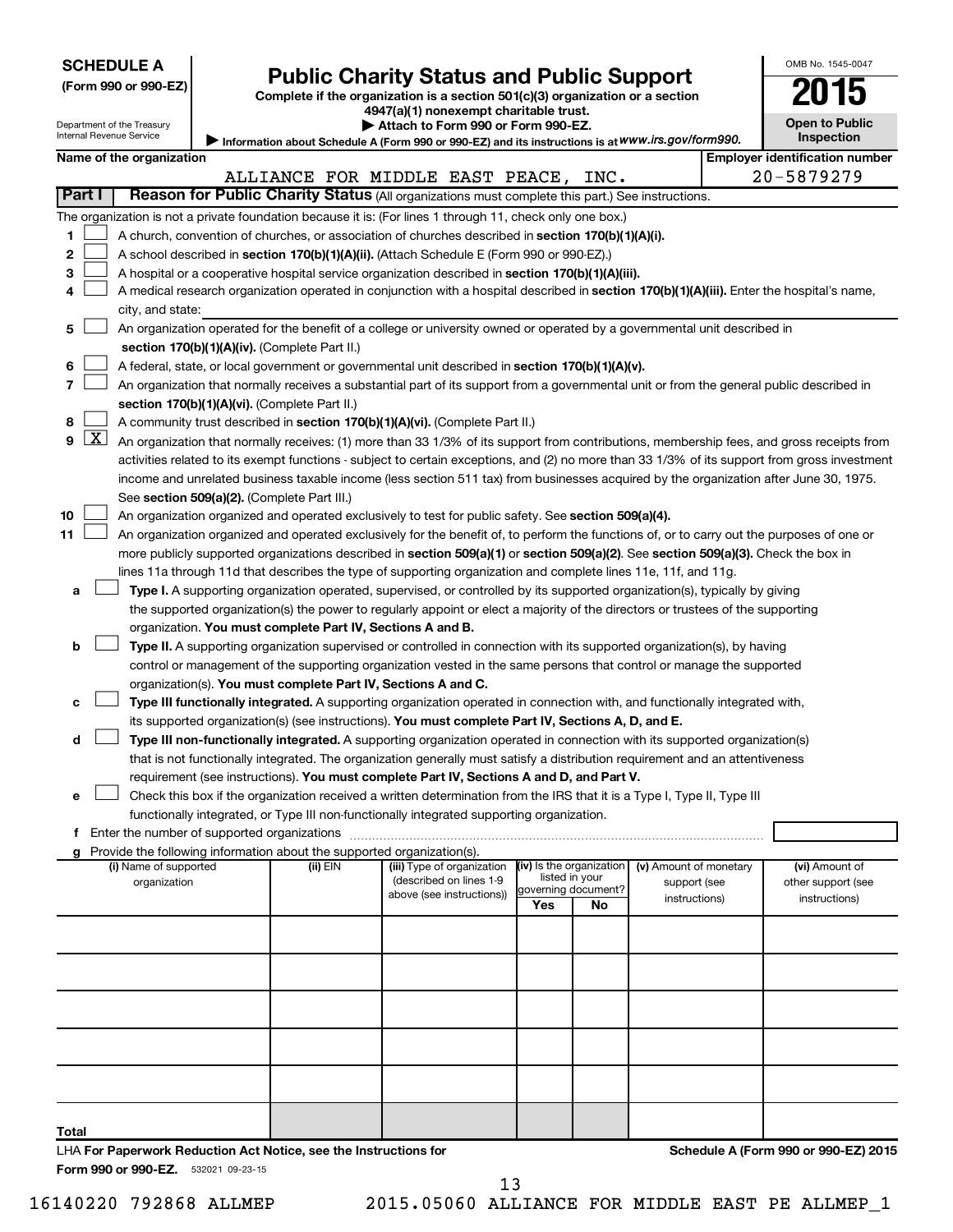#### 20-5879279 Page 2 Schedule A (Form 990 or 990-EZ) 2015 ALLIANCE FOR MIDDLE EAST PEACE, INC.  $20-5879279$   $_{\rm Page}$ **Part II Support Schedule for Organizations Described in Sections 170(b)(1)(A)(iv) and 170(b)(1)(A)(vi)**

(Complete only if you checked the box on line 5, 7, or 8 of Part I or if the organization failed to qualify under Part III. If the organization fails to qualify under the tests listed below, please complete Part III.)

|    | <b>Section A. Public Support</b>                                                                                                                                                                                               |          |          |            |            |          |                                             |
|----|--------------------------------------------------------------------------------------------------------------------------------------------------------------------------------------------------------------------------------|----------|----------|------------|------------|----------|---------------------------------------------|
|    | Calendar year (or fiscal year beginning in) $\blacktriangleright$                                                                                                                                                              | (a) 2011 | (b) 2012 | $(c)$ 2013 | $(d)$ 2014 | (e) 2015 | (f) Total                                   |
|    | 1 Gifts, grants, contributions, and                                                                                                                                                                                            |          |          |            |            |          |                                             |
|    | membership fees received. (Do not                                                                                                                                                                                              |          |          |            |            |          |                                             |
|    | include any "unusual grants.")                                                                                                                                                                                                 |          |          |            |            |          |                                             |
|    | 2 Tax revenues levied for the organ-                                                                                                                                                                                           |          |          |            |            |          |                                             |
|    | ization's benefit and either paid to                                                                                                                                                                                           |          |          |            |            |          |                                             |
|    | or expended on its behalf                                                                                                                                                                                                      |          |          |            |            |          |                                             |
|    | 3 The value of services or facilities                                                                                                                                                                                          |          |          |            |            |          |                                             |
|    | furnished by a governmental unit to                                                                                                                                                                                            |          |          |            |            |          |                                             |
|    | the organization without charge                                                                                                                                                                                                |          |          |            |            |          |                                             |
|    | 4 Total. Add lines 1 through 3                                                                                                                                                                                                 |          |          |            |            |          |                                             |
| 5. | The portion of total contributions                                                                                                                                                                                             |          |          |            |            |          |                                             |
|    | by each person (other than a                                                                                                                                                                                                   |          |          |            |            |          |                                             |
|    | governmental unit or publicly                                                                                                                                                                                                  |          |          |            |            |          |                                             |
|    | supported organization) included                                                                                                                                                                                               |          |          |            |            |          |                                             |
|    | on line 1 that exceeds 2% of the                                                                                                                                                                                               |          |          |            |            |          |                                             |
|    | amount shown on line 11,                                                                                                                                                                                                       |          |          |            |            |          |                                             |
|    | column (f)                                                                                                                                                                                                                     |          |          |            |            |          |                                             |
|    | 6 Public support. Subtract line 5 from line 4.                                                                                                                                                                                 |          |          |            |            |          |                                             |
|    | <b>Section B. Total Support</b>                                                                                                                                                                                                |          |          |            |            |          |                                             |
|    | Calendar year (or fiscal year beginning in)                                                                                                                                                                                    | (a) 2011 | (b) 2012 | $(c)$ 2013 | $(d)$ 2014 | (e) 2015 | (f) Total                                   |
|    | 7 Amounts from line 4                                                                                                                                                                                                          |          |          |            |            |          |                                             |
| 8  | Gross income from interest,                                                                                                                                                                                                    |          |          |            |            |          |                                             |
|    | dividends, payments received on                                                                                                                                                                                                |          |          |            |            |          |                                             |
|    | securities loans, rents, royalties                                                                                                                                                                                             |          |          |            |            |          |                                             |
|    | and income from similar sources                                                                                                                                                                                                |          |          |            |            |          |                                             |
| 9  | Net income from unrelated business                                                                                                                                                                                             |          |          |            |            |          |                                             |
|    | activities, whether or not the                                                                                                                                                                                                 |          |          |            |            |          |                                             |
|    | business is regularly carried on                                                                                                                                                                                               |          |          |            |            |          |                                             |
|    | <b>10</b> Other income. Do not include gain                                                                                                                                                                                    |          |          |            |            |          |                                             |
|    | or loss from the sale of capital                                                                                                                                                                                               |          |          |            |            |          |                                             |
|    | assets (Explain in Part VI.)                                                                                                                                                                                                   |          |          |            |            |          |                                             |
|    | 11 Total support. Add lines 7 through 10                                                                                                                                                                                       |          |          |            |            |          |                                             |
|    | <b>12</b> Gross receipts from related activities, etc. (see instructions)                                                                                                                                                      |          |          |            |            | 12       |                                             |
|    | 13 First five years. If the Form 990 is for the organization's first, second, third, fourth, or fifth tax year as a section 501(c)(3)                                                                                          |          |          |            |            |          |                                             |
|    | organization, check this box and stop here                                                                                                                                                                                     |          |          |            |            |          |                                             |
|    | <b>Section C. Computation of Public Support Percentage</b>                                                                                                                                                                     |          |          |            |            |          |                                             |
|    |                                                                                                                                                                                                                                |          |          |            |            | 14       | %                                           |
|    |                                                                                                                                                                                                                                |          |          |            |            | 15       | %                                           |
|    | 16a 33 1/3% support test - 2015. If the organization did not check the box on line 13, and line 14 is 33 1/3% or more, check this box and                                                                                      |          |          |            |            |          |                                             |
|    | stop here. The organization qualifies as a publicly supported organization manufactured content and the content of the state of the state of the state of the state of the state of the state of the state of the state of the |          |          |            |            |          |                                             |
|    | b 33 1/3% support test - 2014. If the organization did not check a box on line 13 or 16a, and line 15 is 33 1/3% or more, check this box                                                                                       |          |          |            |            |          |                                             |
|    |                                                                                                                                                                                                                                |          |          |            |            |          |                                             |
|    | 17a 10% -facts-and-circumstances test - 2015. If the organization did not check a box on line 13, 16a, or 16b, and line 14 is 10% or more,                                                                                     |          |          |            |            |          |                                             |
|    | and if the organization meets the "facts-and-circumstances" test, check this box and stop here. Explain in Part VI how the organization                                                                                        |          |          |            |            |          |                                             |
|    | meets the "facts-and-circumstances" test. The organization qualifies as a publicly supported organization <i>manumumumum</i>                                                                                                   |          |          |            |            |          |                                             |
|    | b 10% -facts-and-circumstances test - 2014. If the organization did not check a box on line 13, 16a, 16b, or 17a, and line 15 is 10% or                                                                                        |          |          |            |            |          |                                             |
|    | more, and if the organization meets the "facts-and-circumstances" test, check this box and stop here. Explain in Part VI how the                                                                                               |          |          |            |            |          |                                             |
|    | organization meets the "facts-and-circumstances" test. The organization qualifies as a publicly supported organization                                                                                                         |          |          |            |            |          |                                             |
| 18 | Private foundation. If the organization did not check a box on line 13, 16a, 16b, 17a, or 17b, check this box and see instructions                                                                                             |          |          |            |            |          | <b>Cohodulo A (Form 000 or 000 EZ) 2015</b> |

**Schedule A (Form 990 or 990-EZ) 2015**

532022 09-23-15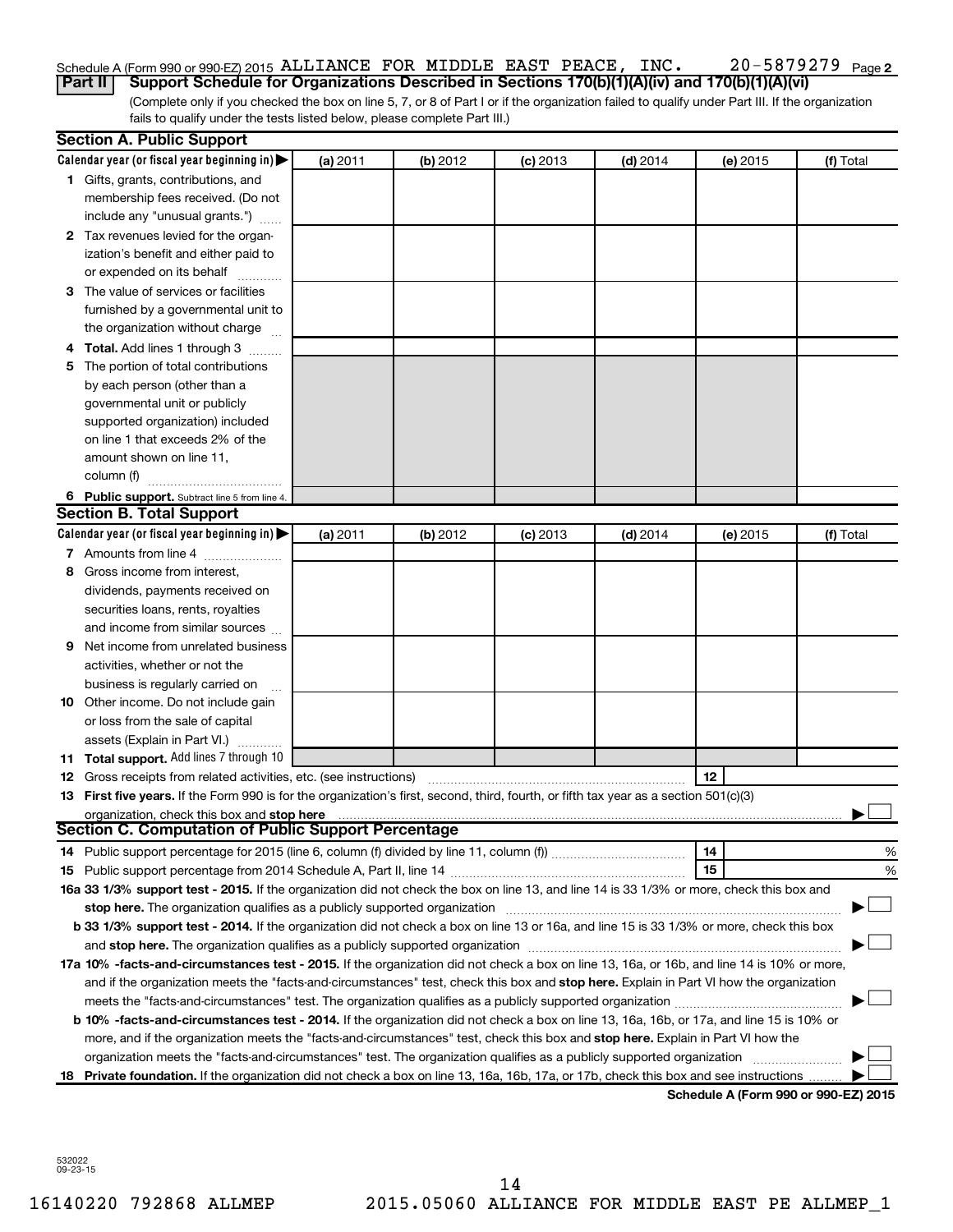### Schedule A (Form 990 or 990-EZ) 2015 ALLIANCE FOR MIDDLE EAST PEACE, INC.  $20-5879279$   $_{\rm Page}$ **Part III Support Schedule for Organizations Described in Section 509(a)(2)**

(Complete only if you checked the box on line 9 of Part I or if the organization failed to qualify under Part II. If the organization fails to qualify under the tests listed below, please complete Part II.)

|    | Calendar year (or fiscal year beginning in)                                                                                                                                                                                                                                     | (a) 2011                      | (b) 2012                       | $(c)$ 2013         | $(d)$ 2014            | (e) 2015            | (f) Total                                       |
|----|---------------------------------------------------------------------------------------------------------------------------------------------------------------------------------------------------------------------------------------------------------------------------------|-------------------------------|--------------------------------|--------------------|-----------------------|---------------------|-------------------------------------------------|
|    | 1 Gifts, grants, contributions, and                                                                                                                                                                                                                                             |                               |                                |                    |                       |                     |                                                 |
|    | membership fees received. (Do not                                                                                                                                                                                                                                               |                               |                                |                    |                       |                     |                                                 |
|    | include any "unusual grants.")                                                                                                                                                                                                                                                  | 206917.                       | 157583.                        | 145278.            | 474076.               | 286898.             | 1270752.                                        |
|    | 2 Gross receipts from admissions,<br>merchandise sold or services per-<br>formed, or facilities furnished in<br>any activity that is related to the<br>organization's tax-exempt purpose                                                                                        |                               |                                |                    |                       |                     |                                                 |
| 3  | Gross receipts from activities that                                                                                                                                                                                                                                             |                               |                                |                    |                       |                     |                                                 |
|    | are not an unrelated trade or bus-<br>iness under section 513                                                                                                                                                                                                                   |                               |                                |                    |                       |                     |                                                 |
| 4  | Tax revenues levied for the organ-                                                                                                                                                                                                                                              |                               |                                |                    |                       |                     |                                                 |
|    | ization's benefit and either paid to                                                                                                                                                                                                                                            |                               |                                |                    |                       |                     |                                                 |
|    | or expended on its behalf                                                                                                                                                                                                                                                       |                               |                                |                    |                       |                     |                                                 |
| 5  | The value of services or facilities<br>furnished by a governmental unit to                                                                                                                                                                                                      |                               |                                |                    |                       |                     |                                                 |
|    | the organization without charge                                                                                                                                                                                                                                                 |                               |                                |                    |                       |                     |                                                 |
| 6  | <b>Total.</b> Add lines 1 through 5                                                                                                                                                                                                                                             | 206917.                       | 157583.                        | 145278             | 474076.               | 286898.             | 1270752.                                        |
|    | 7a Amounts included on lines 1, 2, and<br>3 received from disqualified persons                                                                                                                                                                                                  |                               |                                |                    |                       |                     | 0.                                              |
|    | <b>b</b> Amounts included on lines 2 and 3 received<br>from other than disqualified persons that<br>exceed the greater of \$5,000 or 1% of the                                                                                                                                  |                               |                                |                    |                       |                     |                                                 |
|    | amount on line 13 for the year                                                                                                                                                                                                                                                  |                               |                                |                    |                       |                     | $0 \cdot$<br>σ.                                 |
|    | c Add lines 7a and 7b                                                                                                                                                                                                                                                           |                               |                                |                    |                       |                     | 1270752.                                        |
|    | 8 Public support. (Subtract line 7c from line 6.)<br><b>Section B. Total Support</b>                                                                                                                                                                                            |                               |                                |                    |                       |                     |                                                 |
|    | Calendar year (or fiscal year beginning in)                                                                                                                                                                                                                                     |                               |                                |                    |                       |                     |                                                 |
|    | 9 Amounts from line 6                                                                                                                                                                                                                                                           | (a) 2011<br>$\frac{206917.}{$ | (b) 2012<br><del>157583.</del> | (c) 2013<br>145278 | $(d)$ 2014<br>474076. | (e) 2015<br>286898. | (f) Total<br>1270752.                           |
|    | <b>10a</b> Gross income from interest,<br>dividends, payments received on<br>securities loans, rents, royalties<br>and income from similar sources                                                                                                                              |                               |                                |                    |                       |                     |                                                 |
|    | <b>b</b> Unrelated business taxable income                                                                                                                                                                                                                                      |                               |                                |                    |                       |                     |                                                 |
|    | (less section 511 taxes) from businesses<br>acquired after June 30, 1975                                                                                                                                                                                                        |                               |                                |                    |                       |                     |                                                 |
|    | c Add lines 10a and 10b                                                                                                                                                                                                                                                         |                               |                                |                    |                       |                     |                                                 |
| 11 | Net income from unrelated business<br>activities not included in line 10b,<br>whether or not the business is<br>regularly carried on                                                                                                                                            |                               |                                |                    |                       |                     |                                                 |
|    | <b>12</b> Other income. Do not include gain<br>or loss from the sale of capital<br>assets (Explain in Part VI.)                                                                                                                                                                 |                               |                                |                    |                       |                     |                                                 |
|    | 13 Total support. (Add lines 9, 10c, 11, and 12.)                                                                                                                                                                                                                               | 206917.                       | 157583.                        | 145278.            | 474076.               | 286898.             | 1270752.                                        |
|    | 14 First five years. If the Form 990 is for the organization's first, second, third, fourth, or fifth tax year as a section 501(c)(3) organization,                                                                                                                             |                               |                                |                    |                       |                     |                                                 |
|    | check this box and stop here www.communication.communication.communication.com/                                                                                                                                                                                                 |                               |                                |                    |                       |                     |                                                 |
|    | Section C. Computation of Public Support Percentage                                                                                                                                                                                                                             |                               |                                |                    |                       |                     |                                                 |
|    |                                                                                                                                                                                                                                                                                 |                               |                                |                    |                       | 15                  | 100.00<br>%                                     |
|    |                                                                                                                                                                                                                                                                                 |                               |                                |                    |                       | 16                  | 100.00<br>$\%$                                  |
|    | Section D. Computation of Investment Income Percentage                                                                                                                                                                                                                          |                               |                                |                    |                       |                     |                                                 |
|    |                                                                                                                                                                                                                                                                                 |                               |                                |                    |                       | 17                  | .00<br>$\%$                                     |
| 18 | Investment income percentage from 2014 Schedule A, Part III, line 17                                                                                                                                                                                                            |                               |                                |                    |                       | 18                  | %                                               |
|    | 19a 33 1/3% support tests - 2015. If the organization did not check the box on line 14, and line 15 is more than 33 1/3%, and line 17 is not                                                                                                                                    |                               |                                |                    |                       |                     |                                                 |
|    | more than 33 1/3%, check this box and stop here. The organization qualifies as a publicly supported organization                                                                                                                                                                |                               |                                |                    |                       |                     | $\blacktriangleright$ $\mathbf{X}$              |
|    | <b>b 33 1/3% support tests - 2014.</b> If the organization did not check a box on line 14 or line 19a, and line 16 is more than 33 1/3%, and<br>line 18 is not more than 33 1/3%, check this box and stop here. The organization qualifies as a publicly supported organization |                               |                                |                    |                       |                     |                                                 |
|    |                                                                                                                                                                                                                                                                                 |                               |                                |                    |                       |                     |                                                 |
|    | 532023 09-23-15                                                                                                                                                                                                                                                                 |                               |                                |                    |                       |                     | Schedule A (Form 990 or 990-EZ) 2015            |
|    |                                                                                                                                                                                                                                                                                 |                               |                                | 15                 |                       |                     |                                                 |
|    | 16140220 792868 ALLMEP                                                                                                                                                                                                                                                          |                               |                                |                    |                       |                     | 2015.05060 ALLIANCE FOR MIDDLE EAST PE ALLMEP_1 |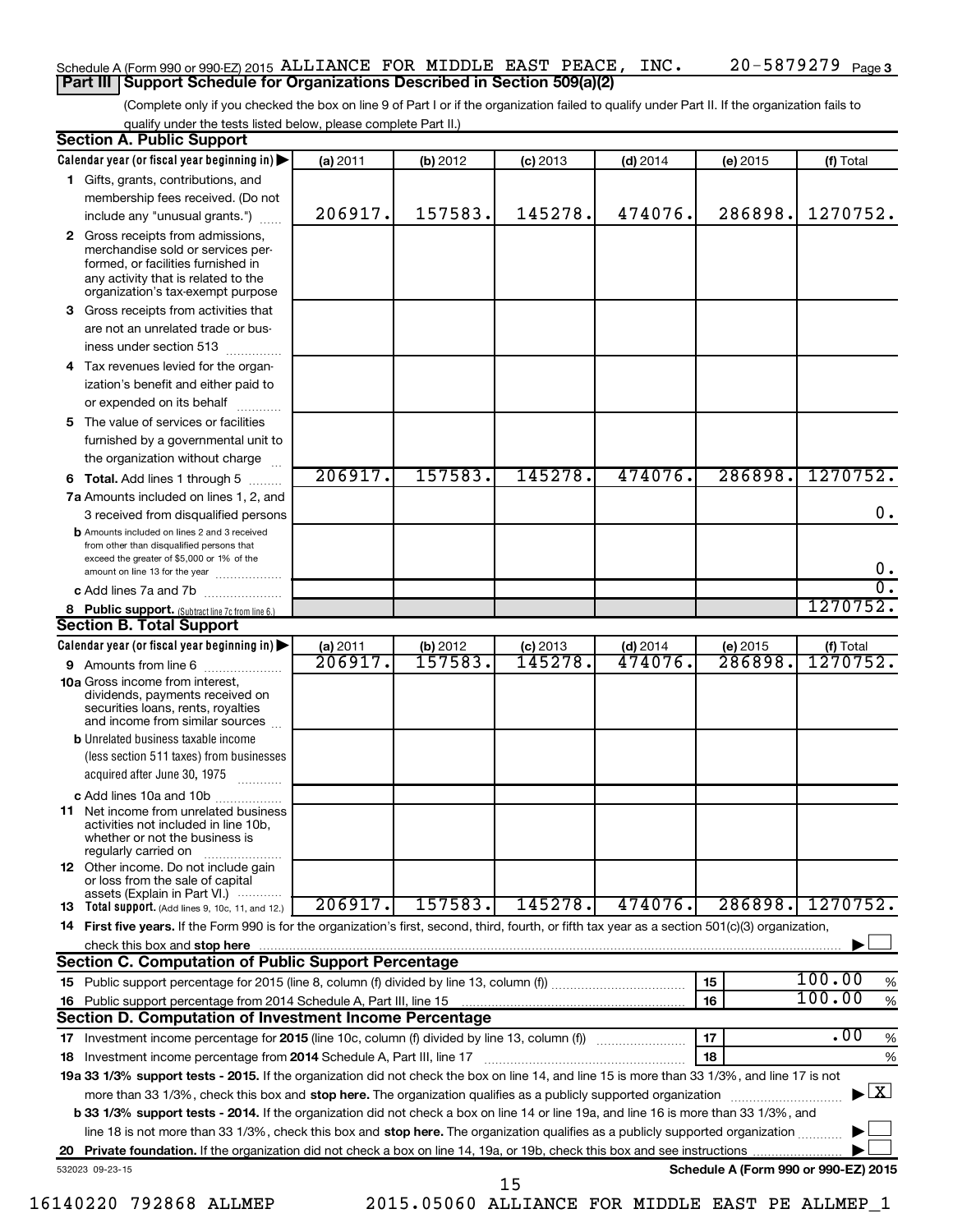**1**

**2**

**3a**

**3b**

**3c**

**4a**

**4b**

**4c**

**5a**

**5b 5c**

**6**

**7**

**8**

**9a**

**9b**

**9c**

**10a**

**10b**

**Yes No**

# **Part IV Supporting Organizations**

(Complete only if you checked a box in line 11 on Part I. If you checked 11a of Part I, complete Sections A and B. If you checked 11b of Part I, complete Sections A and C. If you checked 11c of Part I, complete Sections A, D, and E. If you checked 11d of Part I, complete Sections A and D, and complete Part V.)

### **Section A. All Supporting Organizations**

- **1** Are all of the organization's supported organizations listed by name in the organization's governing documents? If "No" describe in Part VI how the supported organizations are designated. If designated by *class or purpose, describe the designation. If historic and continuing relationship, explain.*
- **2** Did the organization have any supported organization that does not have an IRS determination of status under section 509(a)(1) or (2)? If "Yes," explain in Part VI how the organization determined that the supported *organization was described in section 509(a)(1) or (2).*
- **3a** Did the organization have a supported organization described in section 501(c)(4), (5), or (6)? If "Yes," answer *(b) and (c) below.*
- **b** Did the organization confirm that each supported organization qualified under section 501(c)(4), (5), or (6) and satisfied the public support tests under section 509(a)(2)? If "Yes," describe in Part VI when and how the *organization made the determination.*
- **c** Did the organization ensure that all support to such organizations was used exclusively for section 170(c)(2)(B) purposes? If "Yes," explain in Part VI what controls the organization put in place to ensure such use.
- **4 a** *If* Was any supported organization not organized in the United States ("foreign supported organization")? *"Yes," and if you checked 11a or 11b in Part I, answer (b) and (c) below.*
- **b** Did the organization have ultimate control and discretion in deciding whether to make grants to the foreign supported organization? If "Yes," describe in Part VI how the organization had such control and discretion *despite being controlled or supervised by or in connection with its supported organizations.*
- **c** Did the organization support any foreign supported organization that does not have an IRS determination under sections 501(c)(3) and 509(a)(1) or (2)? If "Yes," explain in Part VI what controls the organization used *to ensure that all support to the foreign supported organization was used exclusively for section 170(c)(2)(B) purposes.*
- **5a** Did the organization add, substitute, or remove any supported organizations during the tax year? If "Yes," answer (b) and (c) below (if applicable). Also, provide detail in Part VI, including (i) the names and EIN *numbers of the supported organizations added, substituted, or removed; (ii) the reasons for each such action; (iii) the authority under the organization's organizing document authorizing such action; and (iv) how the action was accomplished (such as by amendment to the organizing document).*
- **b** Type I or Type II only. Was any added or substituted supported organization part of a class already designated in the organization's organizing document?
- **c Substitutions only.**  Was the substitution the result of an event beyond the organization's control?
- **6** Did the organization provide support (whether in the form of grants or the provision of services or facilities) to support or benefit one or more of the filing organization's supported organizations? If "Yes," provide detail in anyone other than (i) its supported organizations, (ii) individuals that are part of the charitable class benefited by one or more of its supported organizations, or (iii) other supporting organizations that also *Part VI.*
- **7** Did the organization provide a grant, loan, compensation, or other similar payment to a substantial contributor regard to a substantial contributor? If "Yes," complete Part I of Schedule L (Form 990 or 990-EZ). (defined in section 4958(c)(3)(C)), a family member of a substantial contributor, or a 35% controlled entity with
- **8** Did the organization make a loan to a disqualified person (as defined in section 4958) not described in line 7? *If "Yes," complete Part I of Schedule L (Form 990 or 990-EZ).*
- **9 a** Was the organization controlled directly or indirectly at any time during the tax year by one or more in section 509(a)(1) or (2))? If "Yes," provide detail in Part VI. disqualified persons as defined in section 4946 (other than foundation managers and organizations described
- **b** Did one or more disqualified persons (as defined in line 9a) hold a controlling interest in any entity in which the supporting organization had an interest? If "Yes," provide detail in Part VI.
- **c** Did a disqualified person (as defined in line 9a) have an ownership interest in, or derive any personal benefit from, assets in which the supporting organization also had an interest? If "Yes," provide detail in Part VI.
- **10 a** Was the organization subject to the excess business holdings rules of section 4943 because of section supporting organizations)? If "Yes," answer 10b below. 4943(f) (regarding certain Type II supporting organizations, and all Type III non-functionally integrated
	- **b** Did the organization have any excess business holdings in the tax year? (Use Schedule C, Form 4720, to *determine whether the organization had excess business holdings.)*

532024 09-23-15

**Schedule A (Form 990 or 990-EZ) 2015**

16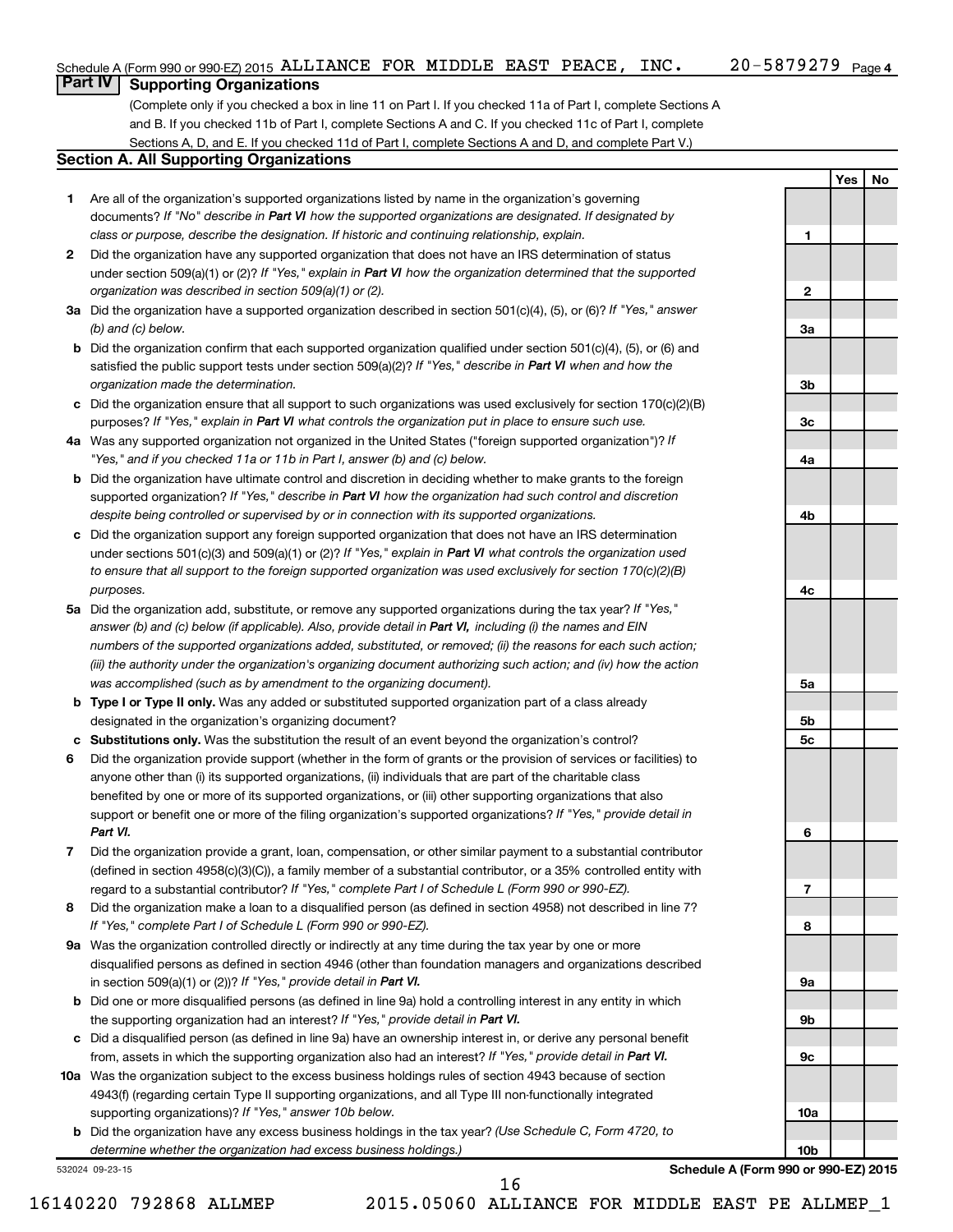#### 20-5879279 Page 5 Schedule A (Form 990 or 990-EZ) 2015 ALLIANCE FOR MIDDLE EAST PEACE, INC.  $20-5879279$  Page **Part IV Supporting Organizations** *(continued)* ALLIANCE FOR MIDDLE EAST PEACE, INC. 20-5879279

|        | <b>uit iv</b><br>Supporting Organizations (continued)                                                                                                                   |                 |            |    |
|--------|-------------------------------------------------------------------------------------------------------------------------------------------------------------------------|-----------------|------------|----|
|        |                                                                                                                                                                         |                 | Yes        | No |
| 11     | Has the organization accepted a gift or contribution from any of the following persons?                                                                                 |                 |            |    |
|        | a A person who directly or indirectly controls, either alone or together with persons described in (b) and (c)                                                          |                 |            |    |
|        | below, the governing body of a supported organization?                                                                                                                  | 11a             |            |    |
|        | <b>b</b> A family member of a person described in (a) above?                                                                                                            | 11 <sub>b</sub> |            |    |
|        | c A 35% controlled entity of a person described in (a) or (b) above? If "Yes" to a, b, or c, provide detail in Part VI.                                                 | 11c             |            |    |
|        | <b>Section B. Type I Supporting Organizations</b>                                                                                                                       |                 | <b>Yes</b> | No |
| 1.     | Did the directors, trustees, or membership of one or more supported organizations have the power to                                                                     |                 |            |    |
|        | regularly appoint or elect at least a majority of the organization's directors or trustees at all times during the                                                      |                 |            |    |
|        | tax year? If "No," describe in Part VI how the supported organization(s) effectively operated, supervised, or                                                           |                 |            |    |
|        | controlled the organization's activities. If the organization had more than one supported organization,                                                                 |                 |            |    |
|        | describe how the powers to appoint and/or remove directors or trustees were allocated among the supported                                                               |                 |            |    |
|        | organizations and what conditions or restrictions, if any, applied to such powers during the tax year.                                                                  | 1               |            |    |
| 2      | Did the organization operate for the benefit of any supported organization other than the supported                                                                     |                 |            |    |
|        | organization(s) that operated, supervised, or controlled the supporting organization? If "Yes," explain in                                                              |                 |            |    |
|        | Part VI how providing such benefit carried out the purposes of the supported organization(s) that operated,                                                             |                 |            |    |
|        | supervised, or controlled the supporting organization.                                                                                                                  | 2               |            |    |
|        | <b>Section C. Type II Supporting Organizations</b>                                                                                                                      |                 |            |    |
|        |                                                                                                                                                                         |                 | <b>Yes</b> | No |
| 1.     | Were a majority of the organization's directors or trustees during the tax year also a majority of the directors                                                        |                 |            |    |
|        | or trustees of each of the organization's supported organization(s)? If "No," describe in Part VI how control                                                           |                 |            |    |
|        | or management of the supporting organization was vested in the same persons that controlled or managed                                                                  |                 |            |    |
|        | the supported organization(s).                                                                                                                                          | 1               |            |    |
|        | <b>Section D. All Type III Supporting Organizations</b>                                                                                                                 |                 |            |    |
|        |                                                                                                                                                                         |                 | <b>Yes</b> | No |
| 1      | Did the organization provide to each of its supported organizations, by the last day of the fifth month of the                                                          |                 |            |    |
|        | organization's tax year, (i) a written notice describing the type and amount of support provided during the prior tax                                                   |                 |            |    |
|        | year, (ii) a copy of the Form 990 that was most recently filed as of the date of notification, and (iii) copies of the                                                  |                 |            |    |
|        | organization's governing documents in effect on the date of notification, to the extent not previously provided?                                                        | 1               |            |    |
| 2      | Were any of the organization's officers, directors, or trustees either (i) appointed or elected by the supported                                                        |                 |            |    |
|        | organization(s) or (ii) serving on the governing body of a supported organization? If "No," explain in Part VI how                                                      |                 |            |    |
|        | the organization maintained a close and continuous working relationship with the supported organization(s).                                                             | 2               |            |    |
| 3      | By reason of the relationship described in (2), did the organization's supported organizations have a                                                                   |                 |            |    |
|        | significant voice in the organization's investment policies and in directing the use of the organization's                                                              |                 |            |    |
|        | income or assets at all times during the tax year? If "Yes," describe in Part VI the role the organization's                                                            |                 |            |    |
|        | supported organizations played in this regard.                                                                                                                          | З               |            |    |
|        | Section E. Type III Functionally-Integrated Supporting Organizations                                                                                                    |                 |            |    |
| 1      | Check the box next to the method that the organization used to satisfy the Integral Part Test during the yeafsee instructions):                                         |                 |            |    |
| а      | The organization satisfied the Activities Test. Complete line 2 below.<br>The organization is the parent of each of its supported organizations. Complete line 3 below. |                 |            |    |
| b<br>с | The organization supported a governmental entity. Describe in Part VI how you supported a government entity (see instructions).                                         |                 |            |    |
| 2      | Activities Test. Answer (a) and (b) below.                                                                                                                              |                 | Yes        | No |
| а      | Did substantially all of the organization's activities during the tax year directly further the exempt purposes of                                                      |                 |            |    |
|        | the supported organization(s) to which the organization was responsive? If "Yes," then in Part VI identify                                                              |                 |            |    |
|        | how these activities directly furthered their exempt purposes,<br>those supported organizations and explain                                                             |                 |            |    |
|        | how the organization was responsive to those supported organizations, and how the organization determined                                                               |                 |            |    |
|        | that these activities constituted substantially all of its activities.                                                                                                  | 2a              |            |    |
| b      | Did the activities described in (a) constitute activities that, but for the organization's involvement, one or more                                                     |                 |            |    |
|        | of the organization's supported organization(s) would have been engaged in? If "Yes," explain in Part VI the                                                            |                 |            |    |
|        | reasons for the organization's position that its supported organization(s) would have engaged in these                                                                  |                 |            |    |
|        | activities but for the organization's involvement.                                                                                                                      | 2b              |            |    |
| З      | Parent of Supported Organizations. Answer (a) and (b) below.                                                                                                            |                 |            |    |
| а      | Did the organization have the power to regularly appoint or elect a majority of the officers, directors, or                                                             |                 |            |    |
|        | trustees of each of the supported organizations? Provide details in Part VI.                                                                                            | За              |            |    |
| b      | Did the organization exercise a substantial degree of direction over the policies, programs, and activities of each                                                     |                 |            |    |
|        | of its supported organizations? If "Yes," describe in Part VI the role played by the organization in this regard.                                                       | 3b              |            |    |
|        | Schedule A (Form 990 or 990-EZ) 2015<br>532025 09-23-15                                                                                                                 |                 |            |    |
|        | 17                                                                                                                                                                      |                 |            |    |

<sup>16140220 792868</sup> ALLMEP 2015.05060 ALLIANCE FOR MIDDLE EAST PE ALLMEP\_1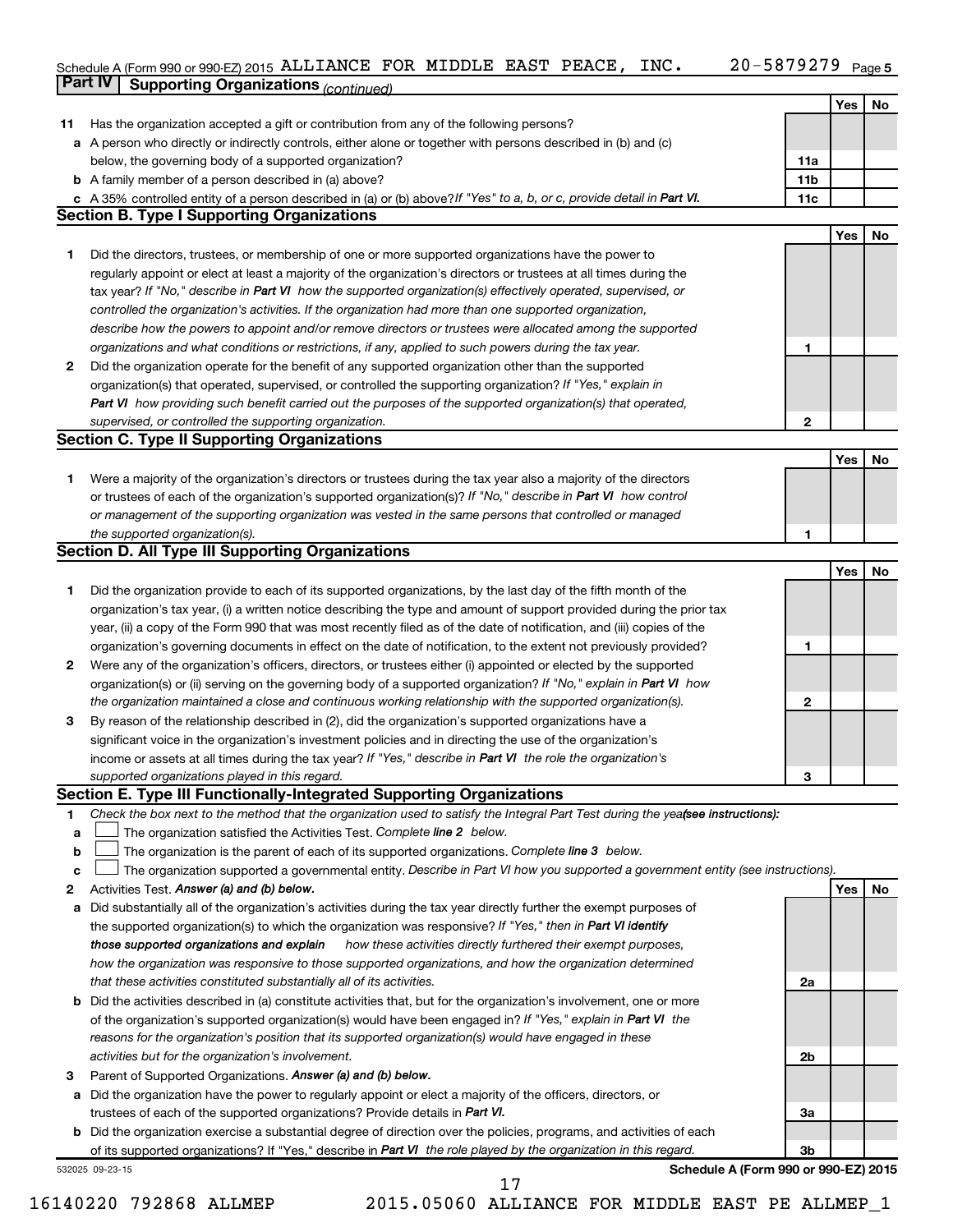| Schedule A (Form 990 or 990-EZ) 2015 ALLIANCE FOR MIDDLE EAST PEACE, |  |  | INC. | -5879279 <sub>Page 6</sub><br>$20 - 5$ |
|----------------------------------------------------------------------|--|--|------|----------------------------------------|
| $-$                                                                  |  |  |      |                                        |

1 **Letter on Reck here if the organization satisfied the Integral Part Test as a qualifying trust on Nov. 20, 1970. See instructions. All** other Type III non-functionally integrated supporting organizations must complete Sections A through E. **Part V Type III Non-Functionally Integrated 509(a)(3) Supporting Organizations** 

|              | Section A - Adjusted Net Income                                                                                                   | (A) Prior Year           | (B) Current Year<br>(optional) |                                |
|--------------|-----------------------------------------------------------------------------------------------------------------------------------|--------------------------|--------------------------------|--------------------------------|
| 1            | Net short-term capital gain                                                                                                       | 1                        |                                |                                |
| 2            | Recoveries of prior-year distributions                                                                                            | $\mathbf{2}$             |                                |                                |
| 3            | Other gross income (see instructions)                                                                                             | 3                        |                                |                                |
| 4            | Add lines 1 through 3                                                                                                             | 4                        |                                |                                |
| 5            | Depreciation and depletion                                                                                                        | 5                        |                                |                                |
| 6            | Portion of operating expenses paid or incurred for production or                                                                  |                          |                                |                                |
|              | collection of gross income or for management, conservation, or                                                                    |                          |                                |                                |
|              | maintenance of property held for production of income (see instructions)                                                          | 6                        |                                |                                |
| 7            | Other expenses (see instructions)                                                                                                 | $\overline{7}$           |                                |                                |
| 8            | Adjusted Net Income (subtract lines 5, 6 and 7 from line 4)                                                                       | 8                        |                                |                                |
|              | <b>Section B - Minimum Asset Amount</b>                                                                                           |                          | (A) Prior Year                 | (B) Current Year<br>(optional) |
| 1            | Aggregate fair market value of all non-exempt-use assets (see                                                                     |                          |                                |                                |
|              | instructions for short tax year or assets held for part of year):                                                                 |                          |                                |                                |
|              | <b>a</b> Average monthly value of securities                                                                                      | 1a                       |                                |                                |
|              | <b>b</b> Average monthly cash balances                                                                                            | 1b                       |                                |                                |
|              | <b>c</b> Fair market value of other non-exempt-use assets                                                                         | 1c                       |                                |                                |
|              | d Total (add lines 1a, 1b, and 1c)                                                                                                | 1d                       |                                |                                |
|              | e Discount claimed for blockage or other                                                                                          |                          |                                |                                |
|              | factors (explain in detail in <b>Part VI</b> ):                                                                                   |                          |                                |                                |
| 2            | Acquisition indebtedness applicable to non-exempt-use assets                                                                      | $\mathbf{2}$             |                                |                                |
| 3            | Subtract line 2 from line 1d                                                                                                      | 3                        |                                |                                |
| 4            | Cash deemed held for exempt use. Enter 1-1/2% of line 3 (for greater amount,                                                      |                          |                                |                                |
|              | see instructions).                                                                                                                | 4                        |                                |                                |
| 5            | Net value of non-exempt-use assets (subtract line 4 from line 3)                                                                  | 5                        |                                |                                |
| 6            | Multiply line 5 by .035                                                                                                           | 6                        |                                |                                |
| 7            | Recoveries of prior-year distributions                                                                                            | $\overline{\phantom{a}}$ |                                |                                |
| 8            | Minimum Asset Amount (add line 7 to line 6)                                                                                       | 8                        |                                |                                |
|              | <b>Section C - Distributable Amount</b>                                                                                           |                          |                                | <b>Current Year</b>            |
| 1            | Adjusted net income for prior year (from Section A, line 8, Column A)                                                             | 1                        |                                |                                |
| $\mathbf{2}$ | Enter 85% of line 1                                                                                                               | $\mathbf{2}$             |                                |                                |
| З            | Minimum asset amount for prior year (from Section B, line 8, Column A)                                                            | 3                        |                                |                                |
| 4            | Enter greater of line 2 or line 3                                                                                                 | 4                        |                                |                                |
| 5            | Income tax imposed in prior year                                                                                                  | 5                        |                                |                                |
| 6            | <b>Distributable Amount.</b> Subtract line 5 from line 4, unless subject to                                                       |                          |                                |                                |
|              | emergency temporary reduction (see instructions)                                                                                  | 6                        |                                |                                |
| 7            | Check here if the current year is the organization's first as a non-functionally-integrated Type III supporting organization (see |                          |                                |                                |

instructions).

**Schedule A (Form 990 or 990-EZ) 2015**

532026 09-23-15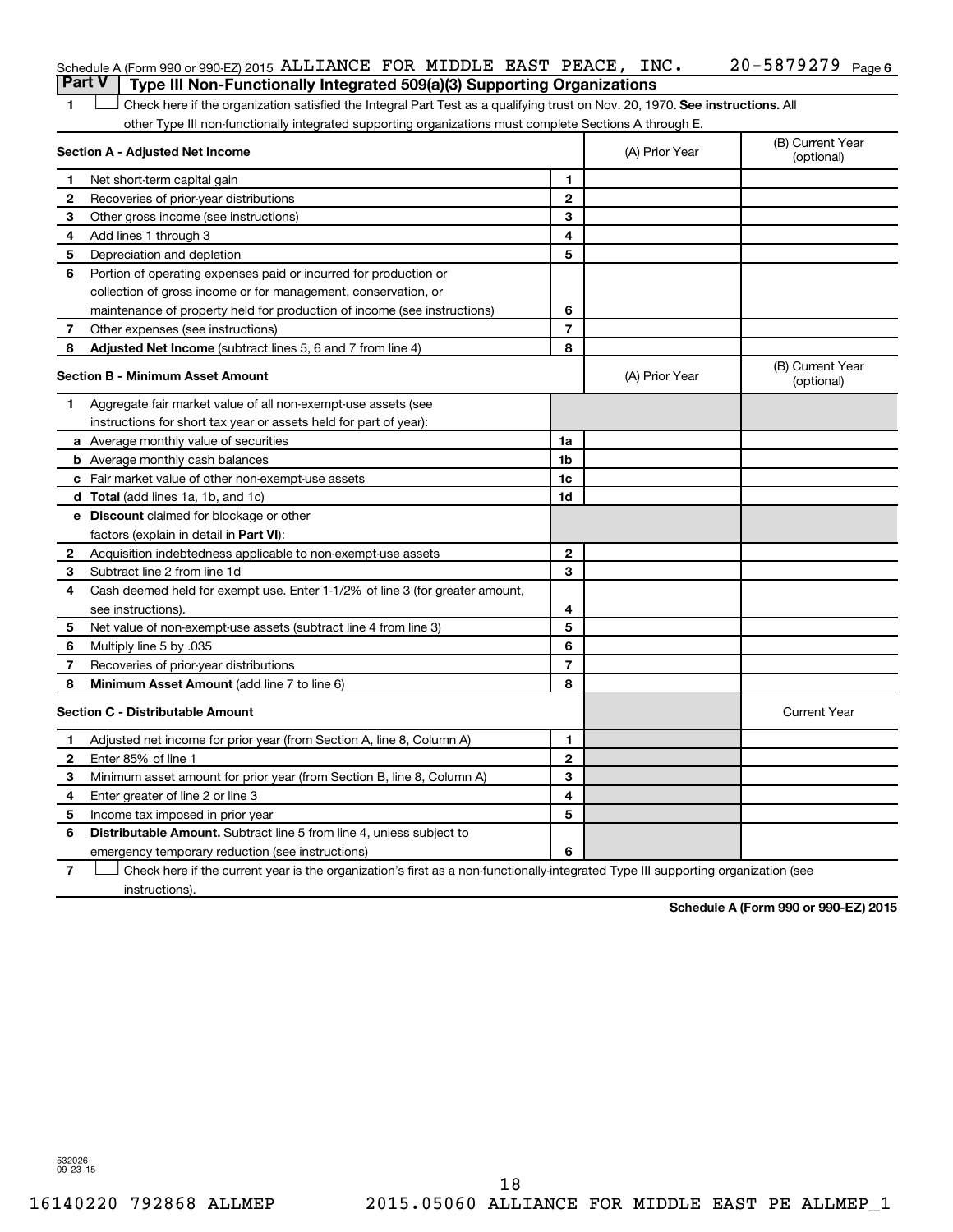#### Schedule A (Form 990 or 990-EZ) 2015 ALLIANCE FOR MIDDLE EAST PEACE, INC.  $20-5879279$  Page ALLIANCE FOR MIDDLE EAST PEACE, INC. 20-5879279

| <b>Part V</b>  | Type III Non-Functionally Integrated 509(a)(3) Supporting Organizations (continued)         |                             |                                       |                                         |  |  |  |  |  |
|----------------|---------------------------------------------------------------------------------------------|-----------------------------|---------------------------------------|-----------------------------------------|--|--|--|--|--|
|                | <b>Section D - Distributions</b>                                                            |                             |                                       | <b>Current Year</b>                     |  |  |  |  |  |
| 1              | Amounts paid to supported organizations to accomplish exempt purposes                       |                             |                                       |                                         |  |  |  |  |  |
| $\mathbf{2}$   | Amounts paid to perform activity that directly furthers exempt purposes of supported        |                             |                                       |                                         |  |  |  |  |  |
|                | organizations, in excess of income from activity                                            |                             |                                       |                                         |  |  |  |  |  |
| 3              | Administrative expenses paid to accomplish exempt purposes of supported organizations       |                             |                                       |                                         |  |  |  |  |  |
| 4              | Amounts paid to acquire exempt-use assets                                                   |                             |                                       |                                         |  |  |  |  |  |
| 5              | Qualified set-aside amounts (prior IRS approval required)                                   |                             |                                       |                                         |  |  |  |  |  |
| 6              | Other distributions (describe in <b>Part VI</b> ). See instructions.                        |                             |                                       |                                         |  |  |  |  |  |
| 7              | Total annual distributions. Add lines 1 through 6.                                          |                             |                                       |                                         |  |  |  |  |  |
| 8              | Distributions to attentive supported organizations to which the organization is responsive  |                             |                                       |                                         |  |  |  |  |  |
|                | (provide details in Part VI). See instructions.                                             |                             |                                       |                                         |  |  |  |  |  |
| 9              | Distributable amount for 2015 from Section C, line 6                                        |                             |                                       |                                         |  |  |  |  |  |
| 10             | Line 8 amount divided by Line 9 amount                                                      |                             |                                       |                                         |  |  |  |  |  |
|                |                                                                                             | (i)                         | (ii)                                  | (iii)                                   |  |  |  |  |  |
|                | Section E - Distribution Allocations (see instructions)                                     | <b>Excess Distributions</b> | <b>Underdistributions</b><br>Pre-2015 | <b>Distributable</b><br>Amount for 2015 |  |  |  |  |  |
|                |                                                                                             |                             |                                       |                                         |  |  |  |  |  |
| 1              | Distributable amount for 2015 from Section C, line 6                                        |                             |                                       |                                         |  |  |  |  |  |
| $\mathbf{2}$   | Underdistributions, if any, for years prior to 2015                                         |                             |                                       |                                         |  |  |  |  |  |
|                | (reasonable cause required-see instructions)                                                |                             |                                       |                                         |  |  |  |  |  |
| 3              | Excess distributions carryover, if any, to 2015:                                            |                             |                                       |                                         |  |  |  |  |  |
| a              |                                                                                             |                             |                                       |                                         |  |  |  |  |  |
| b              |                                                                                             |                             |                                       |                                         |  |  |  |  |  |
| с              |                                                                                             |                             |                                       |                                         |  |  |  |  |  |
|                | <b>d</b> From 2013                                                                          |                             |                                       |                                         |  |  |  |  |  |
|                | e From 2014                                                                                 |                             |                                       |                                         |  |  |  |  |  |
|                | f Total of lines 3a through e                                                               |                             |                                       |                                         |  |  |  |  |  |
|                | g Applied to underdistributions of prior years                                              |                             |                                       |                                         |  |  |  |  |  |
|                | h Applied to 2015 distributable amount                                                      |                             |                                       |                                         |  |  |  |  |  |
| Ť.             | Carryover from 2010 not applied (see instructions)                                          |                             |                                       |                                         |  |  |  |  |  |
| 4              | Remainder. Subtract lines 3g, 3h, and 3i from 3f.<br>Distributions for 2015 from Section D, |                             |                                       |                                         |  |  |  |  |  |
|                | line $7:$                                                                                   |                             |                                       |                                         |  |  |  |  |  |
|                | a Applied to underdistributions of prior years                                              |                             |                                       |                                         |  |  |  |  |  |
|                | <b>b</b> Applied to 2015 distributable amount                                               |                             |                                       |                                         |  |  |  |  |  |
| c              | Remainder. Subtract lines 4a and 4b from 4.                                                 |                             |                                       |                                         |  |  |  |  |  |
| 5              | Remaining underdistributions for years prior to 2015, if                                    |                             |                                       |                                         |  |  |  |  |  |
|                | any. Subtract lines 3g and 4a from line 2 (if amount                                        |                             |                                       |                                         |  |  |  |  |  |
|                | greater than zero, see instructions).                                                       |                             |                                       |                                         |  |  |  |  |  |
| 6              | Remaining underdistributions for 2015. Subtract lines 3h                                    |                             |                                       |                                         |  |  |  |  |  |
|                | and 4b from line 1 (if amount greater than zero, see                                        |                             |                                       |                                         |  |  |  |  |  |
|                | instructions).                                                                              |                             |                                       |                                         |  |  |  |  |  |
| $\overline{7}$ | Excess distributions carryover to 2016. Add lines 3j                                        |                             |                                       |                                         |  |  |  |  |  |
|                | and 4c.                                                                                     |                             |                                       |                                         |  |  |  |  |  |
| 8              | Breakdown of line 7:                                                                        |                             |                                       |                                         |  |  |  |  |  |
| а              |                                                                                             |                             |                                       |                                         |  |  |  |  |  |
| b              |                                                                                             |                             |                                       |                                         |  |  |  |  |  |
|                | c Excess from 2013                                                                          |                             |                                       |                                         |  |  |  |  |  |
|                | d Excess from 2014                                                                          |                             |                                       |                                         |  |  |  |  |  |
|                | e Excess from 2015                                                                          |                             |                                       |                                         |  |  |  |  |  |

**Schedule A (Form 990 or 990-EZ) 2015**

532027 09-23-15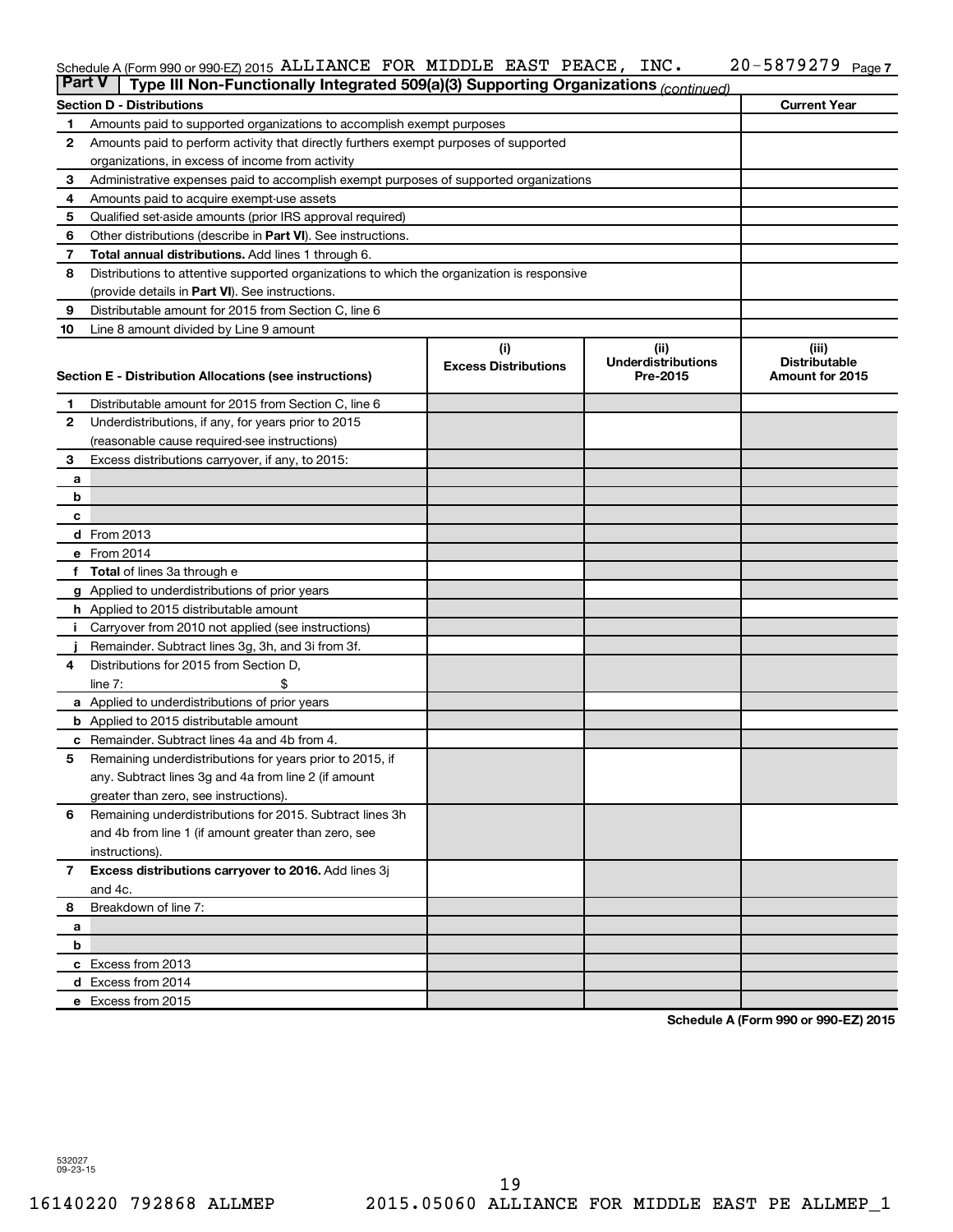|                 |                        | Schedule A (Form 990 or 990-EZ) 2015 ALLIANCE FOR MIDDLE EAST PEACE, INC.                                                       |  |    |  | 20-5879279 Page 8                                                                                                                                                                                                                                                             |  |
|-----------------|------------------------|---------------------------------------------------------------------------------------------------------------------------------|--|----|--|-------------------------------------------------------------------------------------------------------------------------------------------------------------------------------------------------------------------------------------------------------------------------------|--|
| <b>Part VI</b>  |                        |                                                                                                                                 |  |    |  | Supplemental Information. Provide the explanations required by Part II, line 10; Part II, line 17a or 17b; Part III, line 12;<br>Part IV, Section A, lines 1, 2, 3b, 3c, 4b, 4c, 5a, 6, 9a, 9b, 9c, 11a, 11b, and 11c; Part IV, Section B, lines 1 and 2; Part IV, Section C, |  |
|                 | (See instructions.)    | Section D, lines 5, 6, and 8; and Part V, Section E, lines 2, 5, and 6. Also complete this part for any additional information. |  |    |  | line 1; Part IV, Section D, lines 2 and 3; Part IV, Section E, lines 1c, 2a, 2b, 3a and 3b; Part V, line 1; Part V, Section B, line 1e; Part V,                                                                                                                               |  |
|                 |                        |                                                                                                                                 |  |    |  |                                                                                                                                                                                                                                                                               |  |
|                 |                        |                                                                                                                                 |  |    |  |                                                                                                                                                                                                                                                                               |  |
|                 |                        |                                                                                                                                 |  |    |  |                                                                                                                                                                                                                                                                               |  |
|                 |                        |                                                                                                                                 |  |    |  |                                                                                                                                                                                                                                                                               |  |
|                 |                        |                                                                                                                                 |  |    |  |                                                                                                                                                                                                                                                                               |  |
|                 |                        |                                                                                                                                 |  |    |  |                                                                                                                                                                                                                                                                               |  |
|                 |                        |                                                                                                                                 |  |    |  |                                                                                                                                                                                                                                                                               |  |
|                 |                        |                                                                                                                                 |  |    |  |                                                                                                                                                                                                                                                                               |  |
|                 |                        |                                                                                                                                 |  |    |  |                                                                                                                                                                                                                                                                               |  |
|                 |                        |                                                                                                                                 |  |    |  |                                                                                                                                                                                                                                                                               |  |
|                 |                        |                                                                                                                                 |  |    |  |                                                                                                                                                                                                                                                                               |  |
|                 |                        |                                                                                                                                 |  |    |  |                                                                                                                                                                                                                                                                               |  |
|                 |                        |                                                                                                                                 |  |    |  |                                                                                                                                                                                                                                                                               |  |
|                 |                        |                                                                                                                                 |  |    |  |                                                                                                                                                                                                                                                                               |  |
|                 |                        |                                                                                                                                 |  |    |  |                                                                                                                                                                                                                                                                               |  |
|                 |                        |                                                                                                                                 |  |    |  |                                                                                                                                                                                                                                                                               |  |
|                 |                        |                                                                                                                                 |  |    |  |                                                                                                                                                                                                                                                                               |  |
|                 |                        |                                                                                                                                 |  |    |  |                                                                                                                                                                                                                                                                               |  |
|                 |                        |                                                                                                                                 |  |    |  |                                                                                                                                                                                                                                                                               |  |
|                 |                        |                                                                                                                                 |  |    |  |                                                                                                                                                                                                                                                                               |  |
|                 |                        |                                                                                                                                 |  |    |  |                                                                                                                                                                                                                                                                               |  |
|                 |                        |                                                                                                                                 |  |    |  |                                                                                                                                                                                                                                                                               |  |
|                 |                        |                                                                                                                                 |  |    |  |                                                                                                                                                                                                                                                                               |  |
|                 |                        |                                                                                                                                 |  |    |  |                                                                                                                                                                                                                                                                               |  |
|                 |                        |                                                                                                                                 |  |    |  |                                                                                                                                                                                                                                                                               |  |
|                 |                        |                                                                                                                                 |  |    |  |                                                                                                                                                                                                                                                                               |  |
|                 |                        |                                                                                                                                 |  |    |  |                                                                                                                                                                                                                                                                               |  |
|                 |                        |                                                                                                                                 |  |    |  |                                                                                                                                                                                                                                                                               |  |
|                 |                        |                                                                                                                                 |  |    |  |                                                                                                                                                                                                                                                                               |  |
|                 |                        |                                                                                                                                 |  |    |  |                                                                                                                                                                                                                                                                               |  |
|                 |                        |                                                                                                                                 |  |    |  |                                                                                                                                                                                                                                                                               |  |
|                 |                        |                                                                                                                                 |  |    |  |                                                                                                                                                                                                                                                                               |  |
|                 |                        |                                                                                                                                 |  |    |  |                                                                                                                                                                                                                                                                               |  |
|                 |                        |                                                                                                                                 |  |    |  |                                                                                                                                                                                                                                                                               |  |
|                 |                        |                                                                                                                                 |  |    |  |                                                                                                                                                                                                                                                                               |  |
|                 |                        |                                                                                                                                 |  |    |  |                                                                                                                                                                                                                                                                               |  |
|                 |                        |                                                                                                                                 |  |    |  |                                                                                                                                                                                                                                                                               |  |
| 532028 09-23-15 |                        |                                                                                                                                 |  |    |  | Schedule A (Form 990 or 990-EZ) 2015                                                                                                                                                                                                                                          |  |
|                 | 16140220 792868 ALLMEP |                                                                                                                                 |  | 20 |  | 2015.05060 ALLIANCE FOR MIDDLE EAST PE ALLMEP_1                                                                                                                                                                                                                               |  |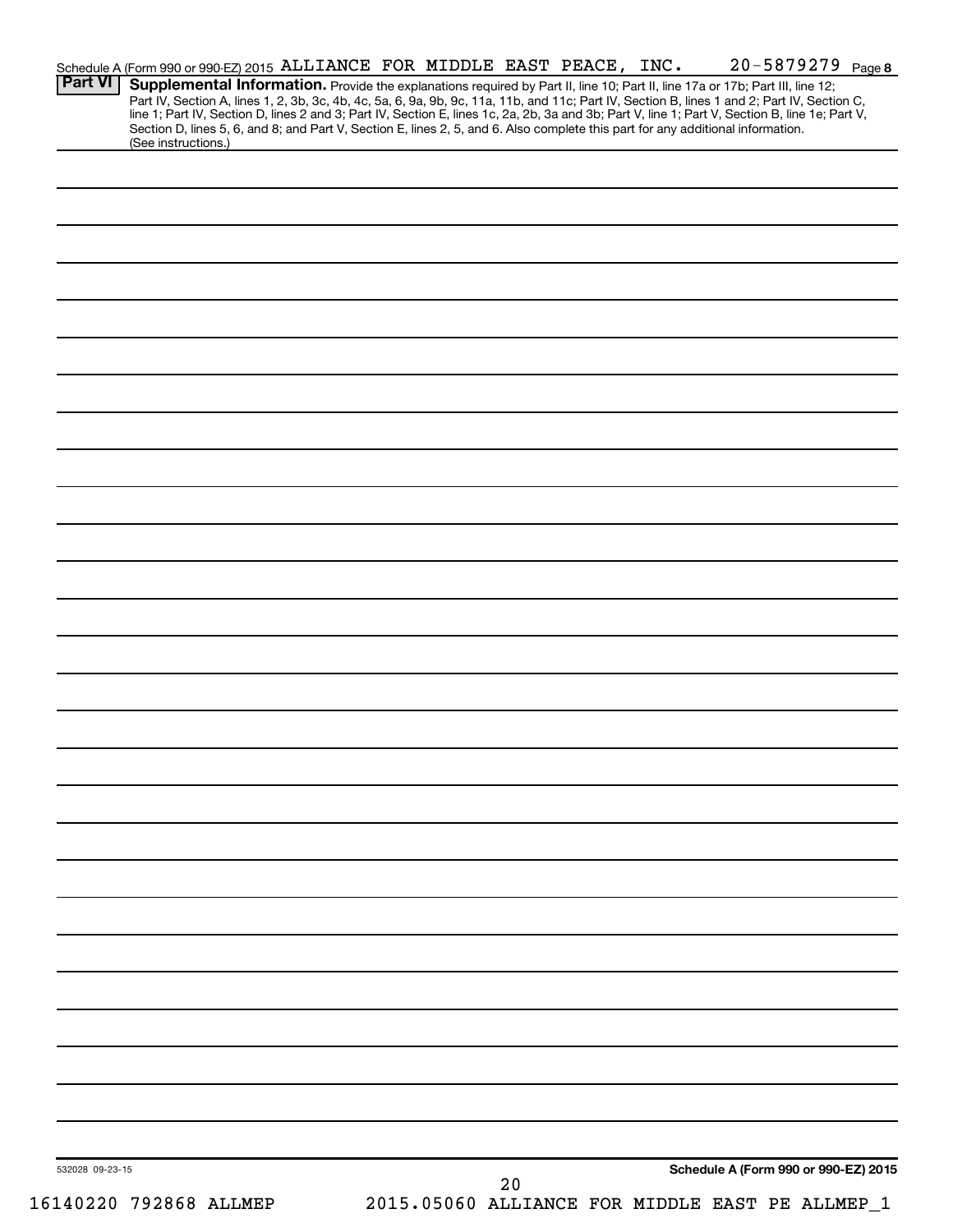| <b>Schedule B</b><br>(Form 990, 990-EZ,<br>or 990-PF)  |
|--------------------------------------------------------|
| Department of the Treasury<br>Internal Revenue Service |

# **Schedule of Contributors**

**or 990-PF) | Attach to Form 990, Form 990-EZ, or Form 990-PF. | Information about Schedule B (Form 990, 990-EZ, or 990-PF) and** its instructions is at www.irs.gov/form990.

OMB No. 1545-0047

**2015**

**Name of the organization Employer identification number**

| attrance eon wrnnie er |  |  |
|------------------------|--|--|

ALLIANCE FOR MIDDLE EAST PEACE, INC. | 20-5879279

| <b>Organization type (check one):</b> |                                                                           |  |  |  |  |  |  |  |
|---------------------------------------|---------------------------------------------------------------------------|--|--|--|--|--|--|--|
| Filers of:                            | Section:                                                                  |  |  |  |  |  |  |  |
| Form 990 or 990-EZ                    | $\lfloor \underline{X} \rfloor$ 501(c)( 3) (enter number) organization    |  |  |  |  |  |  |  |
|                                       | 4947(a)(1) nonexempt charitable trust not treated as a private foundation |  |  |  |  |  |  |  |
|                                       | 527 political organization                                                |  |  |  |  |  |  |  |
| Form 990-PF                           | 501(c)(3) exempt private foundation                                       |  |  |  |  |  |  |  |
|                                       | 4947(a)(1) nonexempt charitable trust treated as a private foundation     |  |  |  |  |  |  |  |
|                                       | 501(c)(3) taxable private foundation                                      |  |  |  |  |  |  |  |

Check if your organization is covered by the General Rule or a Special Rule.

**Note.**  Only a section 501(c)(7), (8), or (10) organization can check boxes for both the General Rule and a Special Rule. See instructions.

#### **General Rule**

**K** For an organization filing Form 990, 990-EZ, or 990-PF that received, during the year, contributions totaling \$5,000 or more (in money or property) from any one contributor. Complete Parts I and II. See instructions for determining a contributor's total contributions.

#### **Special Rules**

 $\Box$ 

any one contributor, during the year, total contributions of the greater of **(1)** \$5,000 or **(2)** 2% of the amount on (i) Form 990, Part VIII, line 1h, For an organization described in section 501(c)(3) filing Form 990 or 990-EZ that met the 33 1/3% support test of the regulations under sections 509(a)(1) and 170(b)(1)(A)(vi), that checked Schedule A (Form 990 or 990-EZ), Part II, line 13, 16a, or 16b, and that received from or (ii) Form 990-EZ, line 1. Complete Parts I and II.  $\Box$ 

year, total contributions of more than \$1,000 *exclusively* for religious, charitable, scientific, literary, or educational purposes, or for For an organization described in section 501(c)(7), (8), or (10) filing Form 990 or 990-EZ that received from any one contributor, during the the prevention of cruelty to children or animals. Complete Parts I, II, and III.  $\Box$ 

purpose. Do not complete any of the parts unless the General Rule applies to this organization because it received nonexclusively year, contributions exclusively for religious, charitable, etc., purposes, but no such contributions totaled more than \$1,000. If this box is checked, enter here the total contributions that were received during the year for an exclusively religious, charitable, etc., For an organization described in section 501(c)(7), (8), or (10) filing Form 990 or 990-EZ that received from any one contributor, during the religious, charitable, etc., contributions totaling \$5,000 or more during the year  $\ldots$  $\ldots$  $\ldots$  $\ldots$  $\ldots$  $\ldots$ 

**Caution.** An organization that is not covered by the General Rule and/or the Special Rules does not file Schedule B (Form 990, 990-EZ, or 990-PF),  **must** but it answer "No" on Part IV, line 2, of its Form 990; or check the box on line H of its Form 990-EZ or on its Form 990-PF, Part I, line 2, to certify that it does not meet the filing requirements of Schedule B (Form 990, 990-EZ, or 990-PF).

LHA For Paperwork Reduction Act Notice, see the Instructions for Form 990, 990-EZ, or 990-PF. Schedule B (Form 990, 990-EZ, or 990-PF) (2015)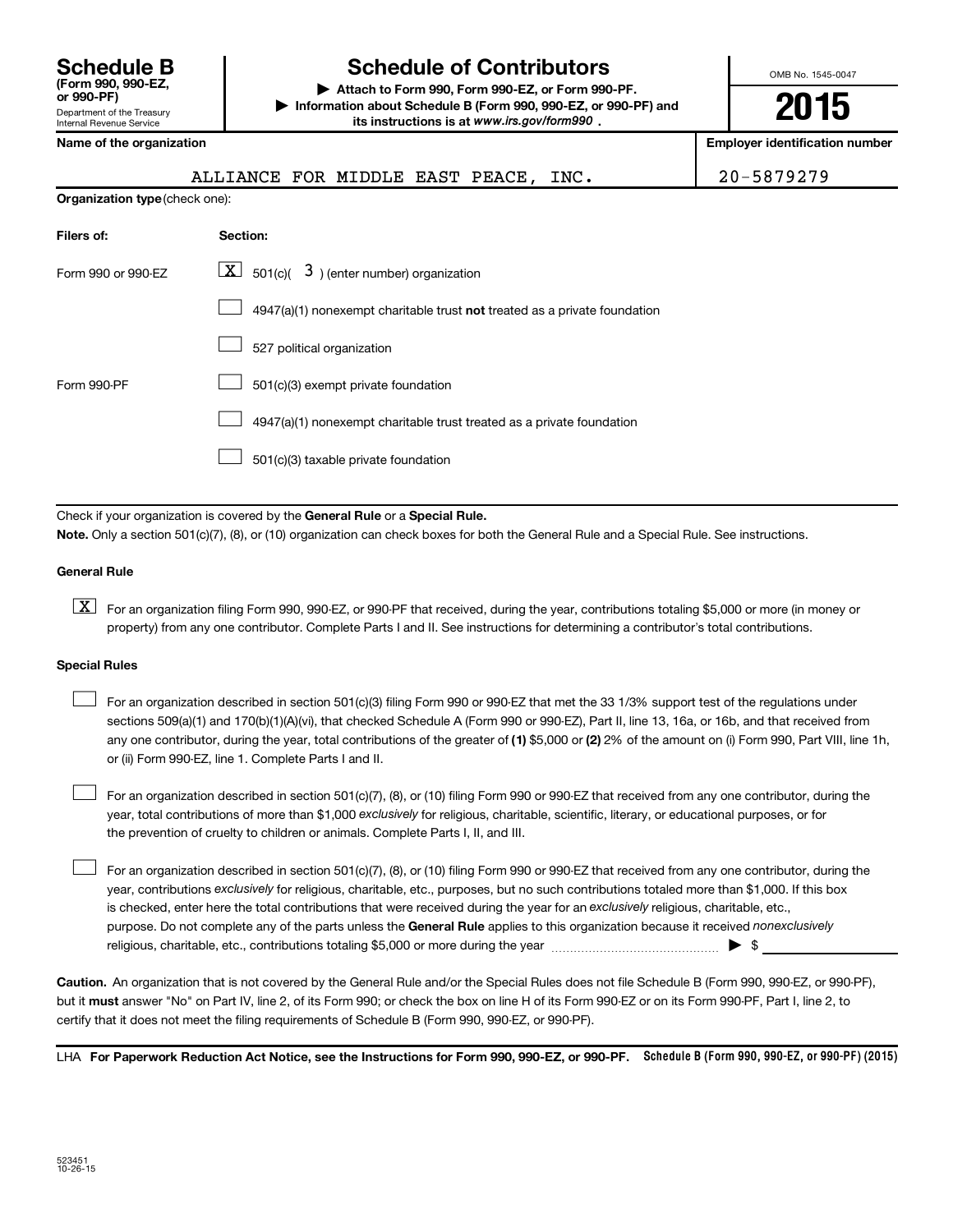#### Schedule B (Form 990, 990-EZ, or 990-PF) (2015)

# ALLIANCE FOR MIDDLE EAST PEACE, INC. 20-5879279

**Part I** Contributors (see instructions). Use duplicate copies of Part I if additional space is needed.

| (a)<br>No.           | (b)<br>Name, address, and ZIP + 4                                            | (c)<br><b>Total contributions</b> | (d)<br>Type of contribution                                                                                                                                       |
|----------------------|------------------------------------------------------------------------------|-----------------------------------|-------------------------------------------------------------------------------------------------------------------------------------------------------------------|
| 1                    | NAOMI AND NEHEMIAH COHEN FDN, INC.<br>PO BOX 30100<br>BETHESDA, MD 20824     | 10000.<br>\$                      | X<br>Person<br>Payroll<br>Noncash<br>(Complete Part II for<br>noncash contributions.)                                                                             |
| (a)<br>No.           | (b)<br>Name, address, and ZIP + 4                                            | (c)<br><b>Total contributions</b> | (d)<br>Type of contribution                                                                                                                                       |
| 2                    | MOSER FAMILY FOUNDATION<br>10 LEE STREET, UNIT 2105<br>BALTIMORE, MD 21202   | 10000.<br>\$                      | X<br>Person<br>Payroll<br>Noncash<br>(Complete Part II for<br>noncash contributions.)                                                                             |
| (a)<br>No.           | (b)<br>Name, address, and ZIP + 4                                            | (c)<br><b>Total contributions</b> | (d)<br>Type of contribution                                                                                                                                       |
| 3                    | GIORGIO GOMEL<br>VIA BASENTO 52ND<br>ROMA, ITALY                             | 5353.<br>\$                       | X.<br>Person<br>Payroll<br>Noncash<br>(Complete Part II for<br>noncash contributions.)                                                                            |
| (a)<br>No.           | (b)<br>Name, address, and ZIP + 4                                            | (c)<br><b>Total contributions</b> | (d)<br>Type of contribution                                                                                                                                       |
| 4                    | MEYERHOFF FOUNDATION<br>1 SOUTH STREET, SUITE 1000<br>BALTIMORE, MD 21202    | 20000.<br>\$                      | X.<br>Person<br>Payroll<br>Noncash<br>(Complete Part II for<br>noncash contributions.)                                                                            |
| (a)<br>No.           | (b)<br>Name, address, and ZIP + 4                                            | (c)<br><b>Total contributions</b> | (d)<br>Type of contribution                                                                                                                                       |
| 5                    | KAHN FAMILY FOUNDATION<br>7131 ARLINGTON ROAD APT. 306<br>BETHESDA, MD 20814 | 20000.<br>\$                      | $\lfloor x \rfloor$<br>Person<br>Pavroll<br>Noncash<br>(Complete Part II for<br>noncash contributions.)                                                           |
| (a)<br>No.           | (b)<br>Name, address, and ZIP + 4                                            | (c)<br><b>Total contributions</b> | (d)<br>Type of contribution                                                                                                                                       |
| 6<br>523452 10-26-15 | FOUNDATION FOR MIDDLE EAST PEACE<br>1763 N ST NW<br>WASHINGTON, DC 20036     | 5000.<br>\$                       | $\lfloor x \rfloor$<br>Person<br>Payroll<br><b>Noncash</b><br>(Complete Part II for<br>noncash contributions.)<br>Schedule B (Form 990, 990-EZ, or 990-PF) (2015) |
|                      | 22                                                                           |                                   |                                                                                                                                                                   |

16140220 792868 ALLMEP 2015.05060 ALLIANCE FOR MIDDLE EAST PE ALLMEP\_1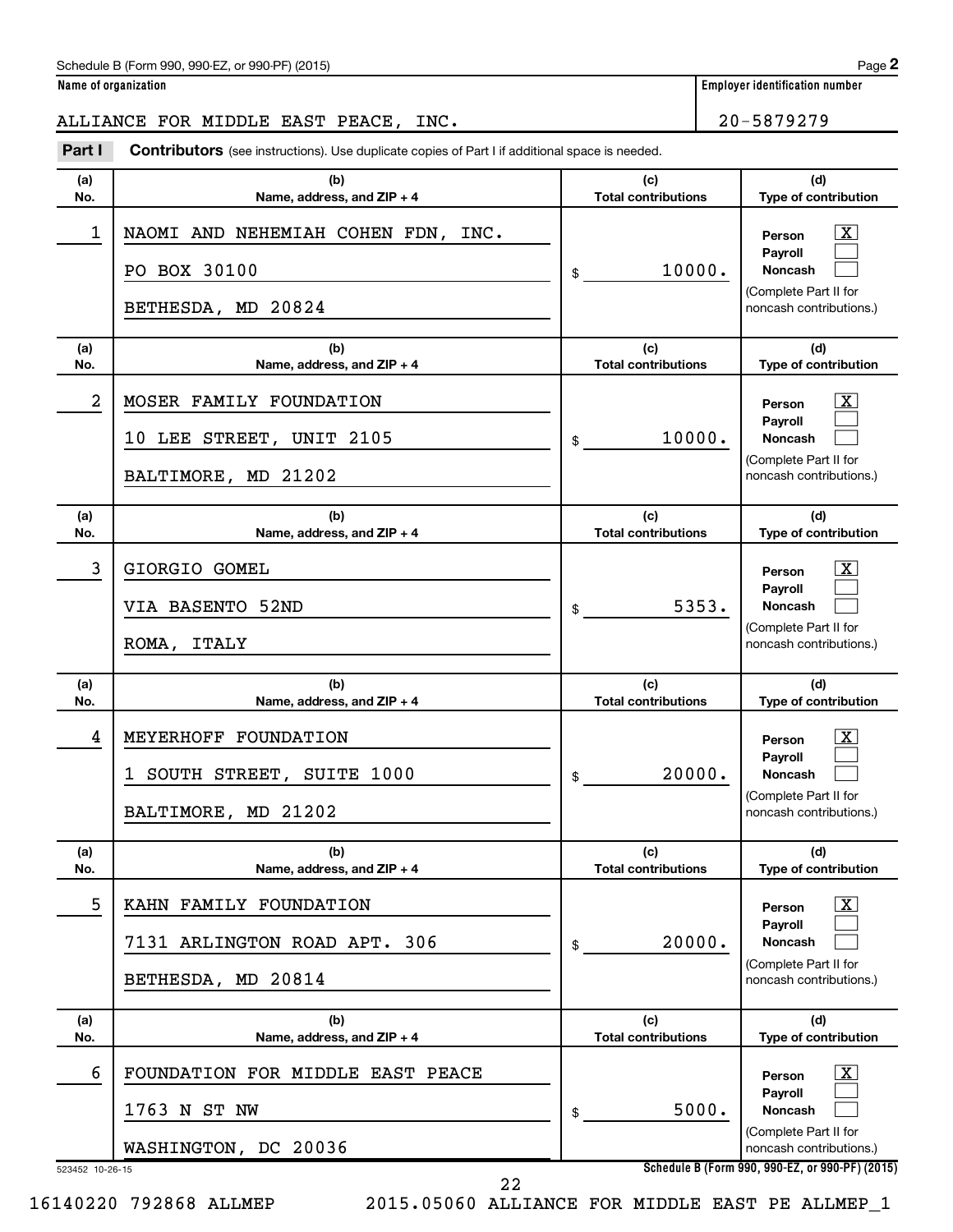#### Schedule B (Form 990, 990-EZ, or 990-PF) (2015)

# ALLIANCE FOR MIDDLE EAST PEACE, INC. 20-5879279

**Part I** Contributors (see instructions). Use duplicate copies of Part I if additional space is needed.

| (a)<br>No.            | (b)<br>Name, address, and ZIP + 4                                                                   | (c)<br><b>Total contributions</b> | (d)<br>Type of contribution                                                                                                                                |
|-----------------------|-----------------------------------------------------------------------------------------------------|-----------------------------------|------------------------------------------------------------------------------------------------------------------------------------------------------------|
| 7                     | ALBERT E MARKS CHARITABLE TRUST<br>118 YORK TERRENCE<br>BROOKLINE, MA 02446                         | 10000.<br>\$                      | х<br>Person<br>Payroll<br>Noncash<br>(Complete Part II for<br>noncash contributions.)                                                                      |
| (a)<br>No.            | (b)<br>Name, address, and ZIP + 4                                                                   | (c)<br><b>Total contributions</b> | (d)<br>Type of contribution                                                                                                                                |
| 8                     | GOODWIN FOUNDATION<br>PO BOX 943<br>ATCO, NJ 08004                                                  | 30000.<br>\$                      | x<br>Person<br>Payroll<br>Noncash<br>(Complete Part II for<br>noncash contributions.)                                                                      |
| (a)<br>No.            | (b)<br>Name, address, and ZIP + 4                                                                   | (c)<br><b>Total contributions</b> | (d)<br>Type of contribution                                                                                                                                |
| 9                     | OLIVESTONE<br>CO BRYAN CAVE ROBINSON SILVERMAN 1290<br>AVENUE OF THE AMERICAS<br>NEW YORK, NY 10104 | 30000.<br>\$                      | x<br>Person<br>Payroll<br>Noncash<br>(Complete Part II for<br>noncash contributions.)                                                                      |
| (a)<br>No.            | (b)<br>Name, address, and ZIP + 4                                                                   | (c)<br><b>Total contributions</b> | (d)<br>Type of contribution                                                                                                                                |
| 10                    | CAROL AND TERRY WINOGRAD<br>746 ESPLANADA WAY<br>STANFORD, CA 94305                                 | 15000.<br>\$                      | x<br>Person<br>Payroll<br>Noncash<br>(Complete Part II for<br>noncash contributions.)                                                                      |
| (a)<br>No.            | (b)<br>Name, address, and ZIP + 4                                                                   | (c)<br><b>Total contributions</b> | (d)<br>Type of contribution                                                                                                                                |
| 11                    | FRANKEL FOUNDATION<br>1040 N LAKE SHORE DR APT 18C<br>CHICAGO, IL 60611                             | 45000.<br>\$                      | $\boxed{\textbf{X}}$<br>Person<br>Payroll<br><b>Noncash</b><br>(Complete Part II for<br>noncash contributions.)                                            |
| (a)<br>No.            | (b)<br>Name, address, and ZIP + 4                                                                   | (c)<br><b>Total contributions</b> | (d)<br>Type of contribution                                                                                                                                |
| 12<br>523452 10-26-15 | S. DANIEL ABRAHAM<br>S FLAGLER DR. EAST TOWER STE 600<br>777<br>WEST PALM BEACH, FL 33401           | 10000.<br>\$                      | $\lfloor x \rfloor$<br>Person<br>Payroll<br>Noncash<br>(Complete Part II for<br>noncash contributions.)<br>Schedule B (Form 990, 990-EZ, or 990-PF) (2015) |
|                       | 23                                                                                                  |                                   |                                                                                                                                                            |

16140220 792868 ALLMEP 2015.05060 ALLIANCE FOR MIDDLE EAST PE ALLMEP\_1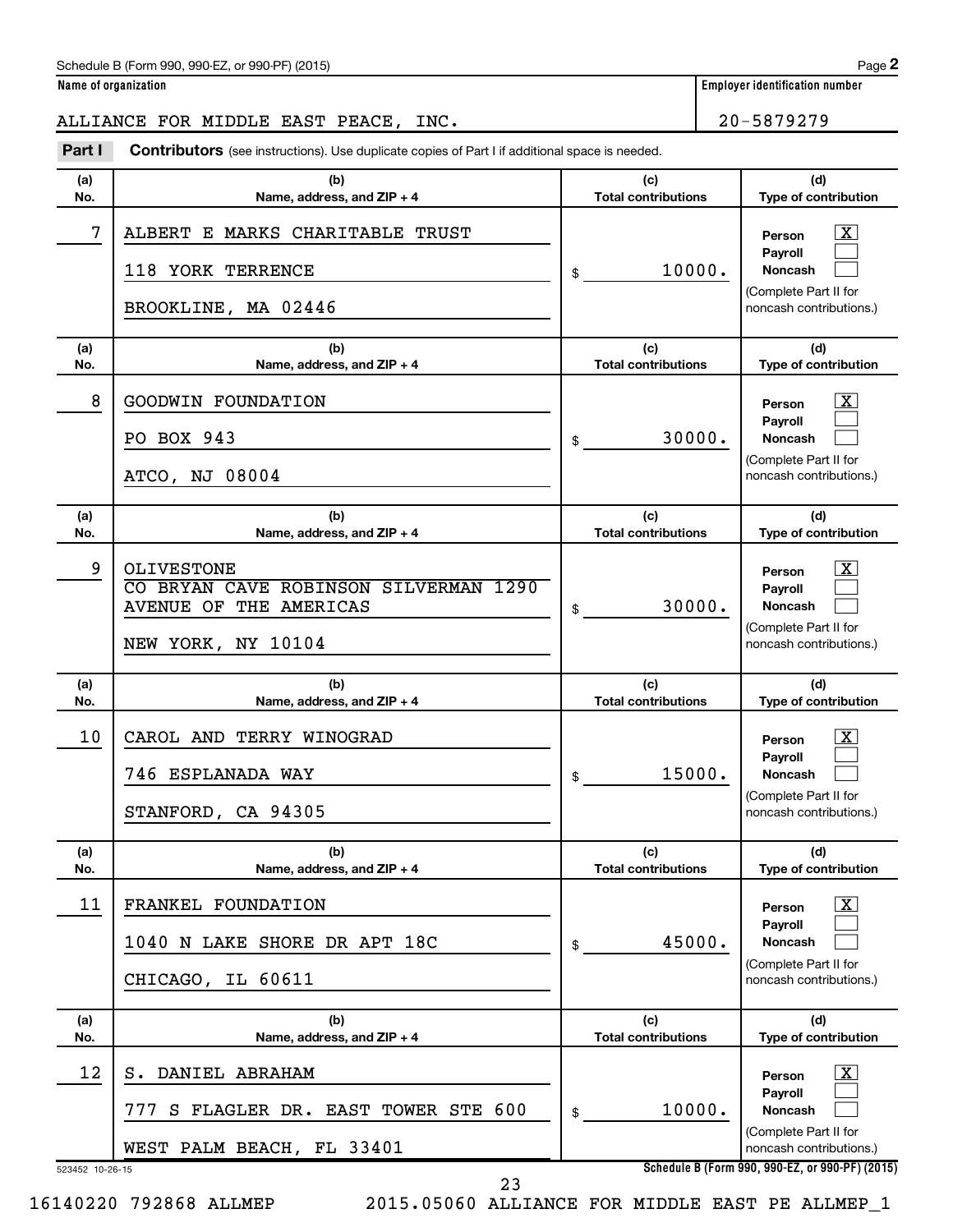#### Schedule B (Form 990, 990-EZ, or 990-PF) (2015)

# ALLIANCE FOR MIDDLE EAST PEACE, INC. 20-5879279

**Part I** Contributors (see instructions). Use duplicate copies of Part I if additional space is needed.

| (a)<br>No. | (b)<br>Name, address, and ZIP + 4                                      | (c)<br><b>Total contributions</b> | (d)<br>Type of contribution                                                                  |
|------------|------------------------------------------------------------------------|-----------------------------------|----------------------------------------------------------------------------------------------|
| 13         | MICHAEL YOUNG<br>JAMS 620 EIGHTH AVE. 34TH FLOOR<br>NEW YORK, NY 10018 | 10000.<br>\$                      | x<br>Person<br>Payroll<br><b>Noncash</b><br>(Complete Part II for<br>noncash contributions.) |
| (a)<br>No. | (b)<br>Name, address, and ZIP + 4                                      | (c)<br><b>Total contributions</b> | (d)<br>Type of contribution                                                                  |
|            |                                                                        | \$                                | Person<br>Payroll<br>Noncash<br>(Complete Part II for<br>noncash contributions.)             |
| (a)<br>No. | (b)<br>Name, address, and ZIP + 4                                      | (c)<br><b>Total contributions</b> | (d)<br>Type of contribution                                                                  |
|            |                                                                        | \$                                | Person<br>Pavroll<br>Noncash<br>(Complete Part II for<br>noncash contributions.)             |
| (a)<br>No. | (b)<br>Name, address, and ZIP + 4                                      | (c)<br><b>Total contributions</b> | (d)<br>Type of contribution                                                                  |
|            |                                                                        | \$                                | Person<br>Payroll<br><b>Noncash</b><br>(Complete Part II for<br>noncash contributions.)      |
| (a)<br>No. | (b)<br>Name, address, and ZIP + 4                                      | (c)<br><b>Total contributions</b> | (d)<br>Type of contribution                                                                  |
|            |                                                                        | \$                                | Person<br>Payroll<br><b>Noncash</b><br>(Complete Part II for<br>noncash contributions.)      |
| (a)<br>No. | (b)<br>Name, address, and ZIP + 4                                      | (c)<br><b>Total contributions</b> | (d)<br>Type of contribution                                                                  |
|            |                                                                        | \$                                | Person<br>Payroll<br>Noncash<br>(Complete Part II for<br>noncash contributions.)             |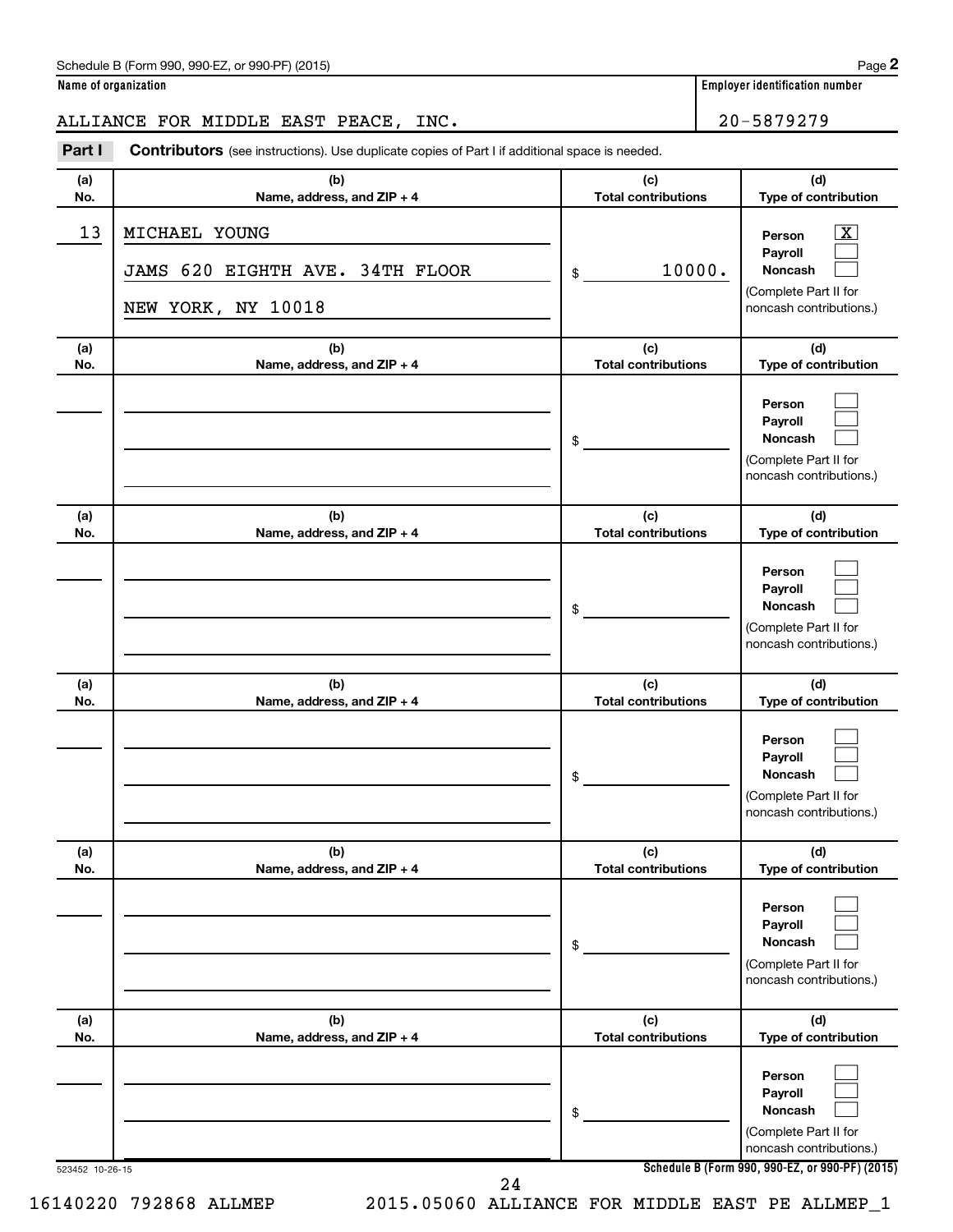# ALLIANCE FOR MIDDLE EAST PEACE, INC. 20-5879279

Part II Noncash Property (see instructions). Use duplicate copies of Part II if additional space is needed.

| (a)<br>No.      | (b)                                   | (c)                                     | (d)                                             |
|-----------------|---------------------------------------|-----------------------------------------|-------------------------------------------------|
| from            | Description of noncash property given | FMV (or estimate)                       | Date received                                   |
| Part I          |                                       | (see instructions)                      |                                                 |
|                 |                                       |                                         |                                                 |
|                 |                                       |                                         |                                                 |
|                 |                                       |                                         |                                                 |
|                 |                                       | \$                                      |                                                 |
| (a)             |                                       |                                         |                                                 |
| No.             | (b)                                   | (c)                                     | (d)                                             |
| from            | Description of noncash property given | FMV (or estimate)<br>(see instructions) | Date received                                   |
| Part I          |                                       |                                         |                                                 |
|                 |                                       |                                         |                                                 |
|                 |                                       |                                         |                                                 |
|                 |                                       |                                         |                                                 |
|                 |                                       | \$                                      |                                                 |
| (a)             |                                       |                                         |                                                 |
| No.             | (b)                                   | (c)<br>FMV (or estimate)                | (d)                                             |
| from            | Description of noncash property given | (see instructions)                      | Date received                                   |
| Part I          |                                       |                                         |                                                 |
|                 |                                       |                                         |                                                 |
|                 |                                       |                                         |                                                 |
|                 |                                       | \$                                      |                                                 |
|                 |                                       |                                         |                                                 |
| (a)             |                                       | (c)                                     |                                                 |
| No.             | (b)                                   | FMV (or estimate)                       | (d)                                             |
| from<br>Part I  | Description of noncash property given | (see instructions)                      | Date received                                   |
|                 |                                       |                                         |                                                 |
|                 |                                       |                                         |                                                 |
|                 |                                       |                                         |                                                 |
|                 |                                       | \$                                      |                                                 |
|                 |                                       |                                         |                                                 |
| (a)<br>No.      | (b)                                   | (c)                                     | (d)                                             |
| from            | Description of noncash property given | FMV (or estimate)                       | Date received                                   |
| Part I          |                                       | (see instructions)                      |                                                 |
|                 |                                       |                                         |                                                 |
|                 |                                       |                                         |                                                 |
|                 |                                       |                                         |                                                 |
|                 |                                       | \$                                      |                                                 |
| (a)             |                                       |                                         |                                                 |
| No.             | (b)                                   | (c)                                     | (d)                                             |
| from            | Description of noncash property given | FMV (or estimate)<br>(see instructions) | Date received                                   |
| Part I          |                                       |                                         |                                                 |
|                 |                                       |                                         |                                                 |
|                 |                                       |                                         |                                                 |
|                 |                                       | \$                                      |                                                 |
| 523453 10-26-15 |                                       |                                         | Schedule B (Form 990, 990-EZ, or 990-PF) (2015) |
|                 | 25                                    |                                         |                                                 |

16140220 792868 ALLMEP 2015.05060 ALLIANCE FOR MIDDLE EAST PE ALLMEP\_1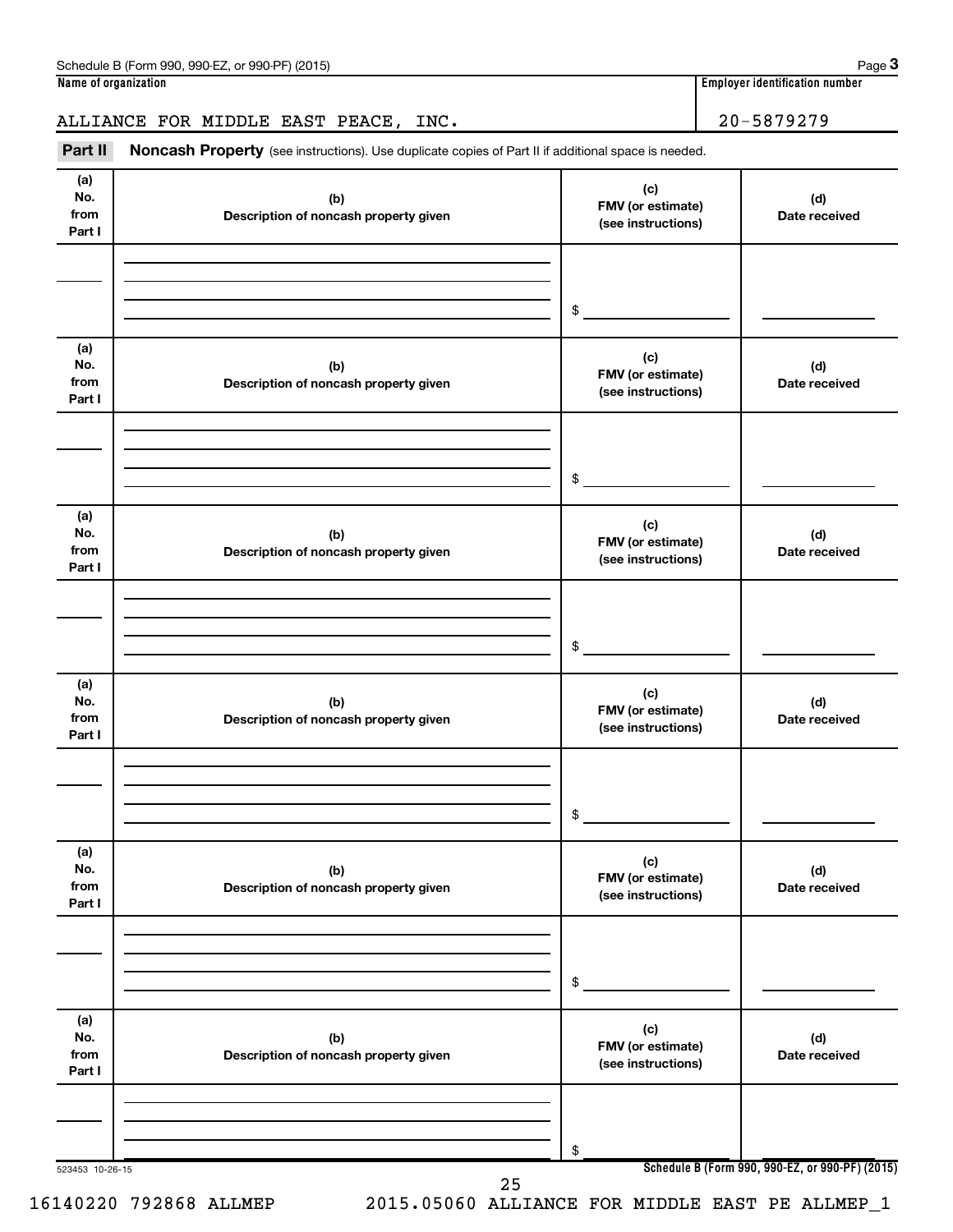| Name of organization      |                                                                                                                                                                                                                             |                      |  | <b>Employer identification number</b>    |  |
|---------------------------|-----------------------------------------------------------------------------------------------------------------------------------------------------------------------------------------------------------------------------|----------------------|--|------------------------------------------|--|
| Part III                  | ALLIANCE FOR MIDDLE EAST PEACE, INC.<br>Exclusively religious, charitable, etc., contributions to organizations described in section $501(c)(7)$ , (8), or (10) that total more than \$1,000 for                            |                      |  | 20-5879279                               |  |
|                           | the year from any one contributor. Complete columns (a) through (e) and the following line entry. For organizations                                                                                                         |                      |  |                                          |  |
|                           | completing Part III, enter the total of exclusively religious, charitable, etc., contributions of \$1,000 or less for the year. (Enter this info. once.)<br>Use duplicate copies of Part III if additional space is needed. |                      |  |                                          |  |
| (a) No.                   |                                                                                                                                                                                                                             |                      |  |                                          |  |
| from<br>Part I            | (b) Purpose of gift                                                                                                                                                                                                         | (c) Use of gift      |  | (d) Description of how gift is held      |  |
|                           |                                                                                                                                                                                                                             |                      |  |                                          |  |
|                           |                                                                                                                                                                                                                             |                      |  |                                          |  |
|                           |                                                                                                                                                                                                                             |                      |  |                                          |  |
|                           |                                                                                                                                                                                                                             | (e) Transfer of gift |  |                                          |  |
|                           | Transferee's name, address, and ZIP + 4                                                                                                                                                                                     |                      |  | Relationship of transferor to transferee |  |
|                           |                                                                                                                                                                                                                             |                      |  |                                          |  |
|                           |                                                                                                                                                                                                                             |                      |  |                                          |  |
|                           |                                                                                                                                                                                                                             |                      |  |                                          |  |
| (a) No.<br>from           | (b) Purpose of gift                                                                                                                                                                                                         |                      |  |                                          |  |
| Part I                    |                                                                                                                                                                                                                             | (c) Use of gift      |  | (d) Description of how gift is held      |  |
|                           |                                                                                                                                                                                                                             |                      |  |                                          |  |
|                           |                                                                                                                                                                                                                             |                      |  |                                          |  |
|                           |                                                                                                                                                                                                                             |                      |  |                                          |  |
|                           | (e) Transfer of gift                                                                                                                                                                                                        |                      |  |                                          |  |
|                           | Transferee's name, address, and ZIP + 4                                                                                                                                                                                     |                      |  | Relationship of transferor to transferee |  |
|                           |                                                                                                                                                                                                                             |                      |  |                                          |  |
|                           |                                                                                                                                                                                                                             |                      |  |                                          |  |
|                           |                                                                                                                                                                                                                             |                      |  |                                          |  |
| (a) No.<br>from<br>Part I | (b) Purpose of gift                                                                                                                                                                                                         | (c) Use of gift      |  | (d) Description of how gift is held      |  |
|                           |                                                                                                                                                                                                                             |                      |  |                                          |  |
|                           |                                                                                                                                                                                                                             |                      |  |                                          |  |
|                           |                                                                                                                                                                                                                             |                      |  |                                          |  |
|                           | (e) Transfer of gift                                                                                                                                                                                                        |                      |  |                                          |  |
|                           |                                                                                                                                                                                                                             |                      |  |                                          |  |
|                           | Transferee's name, address, and ZIP + 4                                                                                                                                                                                     |                      |  | Relationship of transferor to transferee |  |
|                           |                                                                                                                                                                                                                             |                      |  |                                          |  |
|                           |                                                                                                                                                                                                                             |                      |  |                                          |  |
| (a) No.<br>from           |                                                                                                                                                                                                                             |                      |  |                                          |  |
| Part I                    | (b) Purpose of gift                                                                                                                                                                                                         | (c) Use of gift      |  | (d) Description of how gift is held      |  |
|                           |                                                                                                                                                                                                                             |                      |  |                                          |  |
|                           |                                                                                                                                                                                                                             |                      |  |                                          |  |
|                           |                                                                                                                                                                                                                             |                      |  |                                          |  |
|                           | (e) Transfer of gift                                                                                                                                                                                                        |                      |  |                                          |  |
|                           | Transferee's name, address, and ZIP + 4                                                                                                                                                                                     |                      |  | Relationship of transferor to transferee |  |
|                           |                                                                                                                                                                                                                             |                      |  |                                          |  |
|                           |                                                                                                                                                                                                                             |                      |  |                                          |  |
|                           |                                                                                                                                                                                                                             |                      |  |                                          |  |
|                           |                                                                                                                                                                                                                             |                      |  |                                          |  |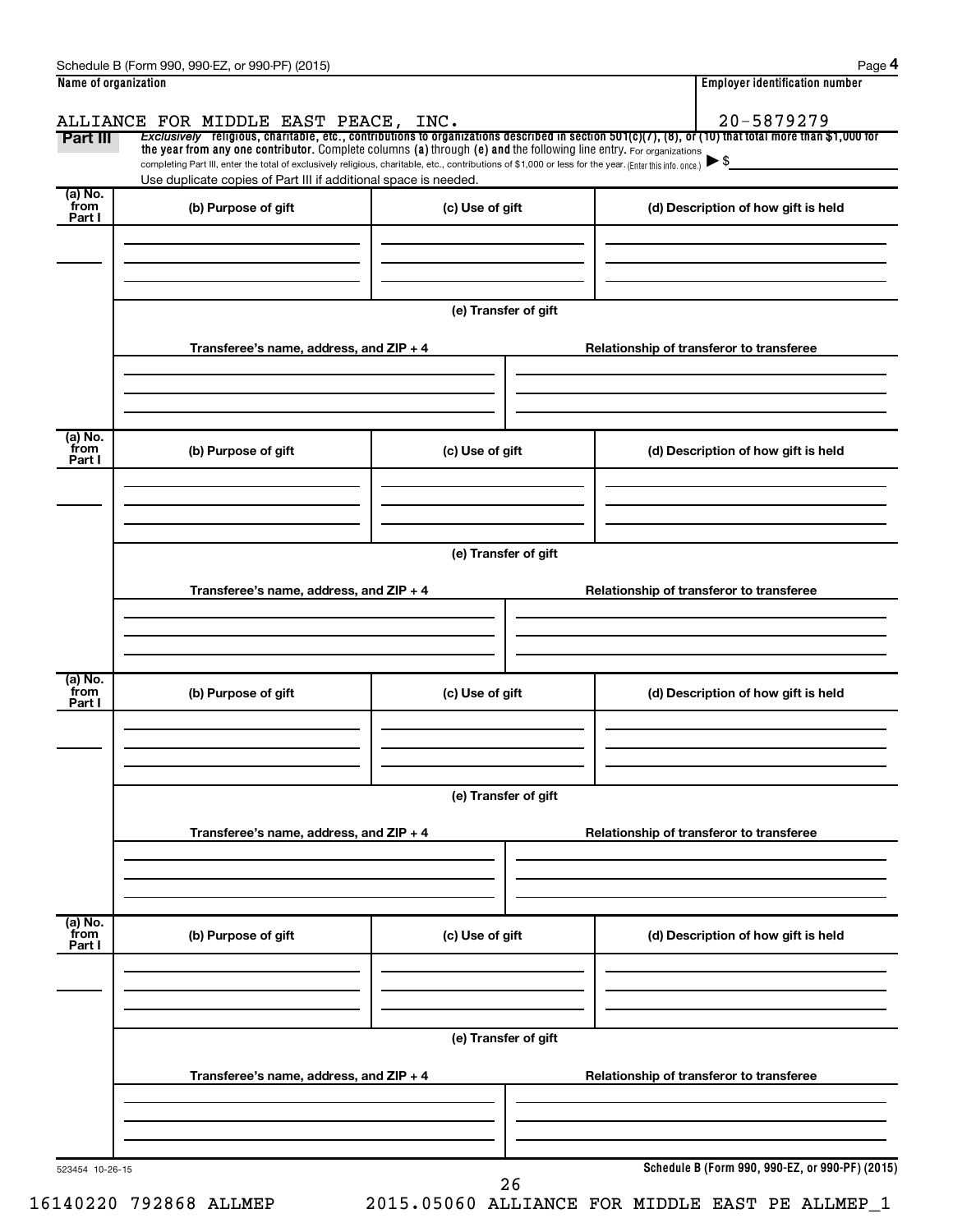# **SCHEDULE C**

Department of the Treasury Internal Revenue Service

# **Political Campaign and Lobbying Activities**

**Information about Schedule C (Form 990 or 990-EZ) and its instructions is at |**  *www.irs.gov/form990.* **(Form 990 or 990-EZ) For Organizations Exempt From Income Tax Under section 501(c) and section 527** Complete if the organization is described below. > Attach to Form 990 or Form 990-EZ. OMB No. 1545-0047 **Open to Public**

**Inspection**

**Employer identification number**

**If the organization answered "Yes," on Form 990, Part IV, line 3, or Form 990-EZ, Part V, line 46 (Political Campaign Activities), then**

- Section 501(c)(3) organizations: Complete Parts I-A and B. Do not complete Part I-C.
- Section 501(c) (other than section 501(c)(3)) organizations: Complete Parts I-A and C below. Do not complete Part I-B.
- Section 527 organizations: Complete Part I-A only.

# **If the organization answered "Yes," on Form 990, Part IV, line 4, or Form 990-EZ, Part VI, line 47 (Lobbying Activities), then**

- Section 501(c)(3) organizations that have filed Form 5768 (election under section 501(h)): Complete Part II-A. Do not complete Part II-B.
- Section 501(c)(3) organizations that have NOT filed Form 5768 (election under section 501(h)): Complete Part II-B. Do not complete Part II-A.

**If the organization answered "Yes," on Form 990, Part IV, line 5 (Proxy Tax) (see separate instructions) or Form 990-EZ, Part V, line 35c (Proxy Tax) (see separate instructions), then**

|                      | • Section 501(c)(4), (5), or (6) organizations: Complete Part III. |
|----------------------|--------------------------------------------------------------------|
| Name of organization |                                                                    |

|    |                                                                                                                                                                                                                                                                                                                                                                                                                                        | ALLIANCE FOR MIDDLE EAST PEACE, INC. |           |                          | 20-5879279              |
|----|----------------------------------------------------------------------------------------------------------------------------------------------------------------------------------------------------------------------------------------------------------------------------------------------------------------------------------------------------------------------------------------------------------------------------------------|--------------------------------------|-----------|--------------------------|-------------------------|
|    | Complete if the organization is exempt under section 501(c) or is a section 527 organization.<br>Part I-A                                                                                                                                                                                                                                                                                                                              |                                      |           |                          |                         |
| 3  | Provide a description of the organization's direct and indirect political campaign activities in Part IV.<br>Political expenditures <i>machine machine content and all experimental expenditures</i><br>Volunteer hours with an account of the contract of the contract of the contract of the contract of the contract of the contract of the contract of the contract of the contract of the contract of the contract of the contrac |                                      |           | $\triangleright$ \$      |                         |
|    | Part I-B<br>Complete if the organization is exempt under section 501(c)(3).                                                                                                                                                                                                                                                                                                                                                            |                                      |           |                          |                         |
|    | Enter the amount of any excise tax incurred by the organization under section 4955                                                                                                                                                                                                                                                                                                                                                     |                                      |           | >                        |                         |
| 2  | Enter the amount of any excise tax incurred by organization managers under section 4955 [11] [12] S                                                                                                                                                                                                                                                                                                                                    |                                      |           |                          |                         |
|    |                                                                                                                                                                                                                                                                                                                                                                                                                                        |                                      |           |                          | Yes<br><b>No</b>        |
|    |                                                                                                                                                                                                                                                                                                                                                                                                                                        |                                      |           |                          | Yes<br>No               |
|    | <b>b</b> If "Yes." describe in Part IV.                                                                                                                                                                                                                                                                                                                                                                                                |                                      |           |                          |                         |
|    | Complete if the organization is exempt under section 501(c), except section 501(c)(3).<br>  Part I-C I                                                                                                                                                                                                                                                                                                                                 |                                      |           |                          |                         |
|    | Enter the amount directly expended by the filing organization for section 527 exempt function activities                                                                                                                                                                                                                                                                                                                               |                                      |           | $\triangleright$ \$      |                         |
| 2  | Enter the amount of the filing organization's funds contributed to other organizations for section 527                                                                                                                                                                                                                                                                                                                                 |                                      |           |                          |                         |
|    | exempt function activities                                                                                                                                                                                                                                                                                                                                                                                                             |                                      |           | $\blacktriangleright$ \$ |                         |
| 3  | Total exempt function expenditures. Add lines 1 and 2. Enter here and on Form 1120-POL,                                                                                                                                                                                                                                                                                                                                                |                                      |           |                          |                         |
|    | line 17b                                                                                                                                                                                                                                                                                                                                                                                                                               |                                      |           |                          | >                       |
| 4  |                                                                                                                                                                                                                                                                                                                                                                                                                                        |                                      |           |                          | Yes<br><b>No</b>        |
| 5. | Enter the names, addresses and employer identification number (EIN) of all section 527 political organizations to which the filing organization                                                                                                                                                                                                                                                                                        |                                      |           |                          |                         |
|    | made payments. For each organization listed, enter the amount paid from the filing organization's funds. Also enter the amount of political                                                                                                                                                                                                                                                                                            |                                      |           |                          |                         |
|    | contributions received that were promptly and directly delivered to a separate political organization, such as a separate segregated fund or a<br>political action committee (PAC). If additional space is needed, provide information in Part IV.                                                                                                                                                                                     |                                      |           |                          |                         |
|    | (a) Name                                                                                                                                                                                                                                                                                                                                                                                                                               | (b) Address                          | $(c)$ EIN | (d) Amount paid from     | (e) Amount of political |

| (a) Name | (b) Address | $(c)$ EIN | (d) Amount paid from<br>filing organization's<br>funds. If none, enter -0-. | (e) Amount of political<br>contributions received and<br>promptly and directly<br>delivered to a separate<br>political organization.<br>If none, enter -0-. |
|----------|-------------|-----------|-----------------------------------------------------------------------------|-------------------------------------------------------------------------------------------------------------------------------------------------------------|
|          |             |           |                                                                             |                                                                                                                                                             |
|          |             |           |                                                                             |                                                                                                                                                             |
|          |             |           |                                                                             |                                                                                                                                                             |
|          |             |           |                                                                             |                                                                                                                                                             |
|          |             |           |                                                                             |                                                                                                                                                             |
|          |             |           |                                                                             |                                                                                                                                                             |

**For Paperwork Reduction Act Notice, see the Instructions for Form 990 or 990-EZ. Schedule C (Form 990 or 990-EZ) 2015** LHA

532041 10-05-15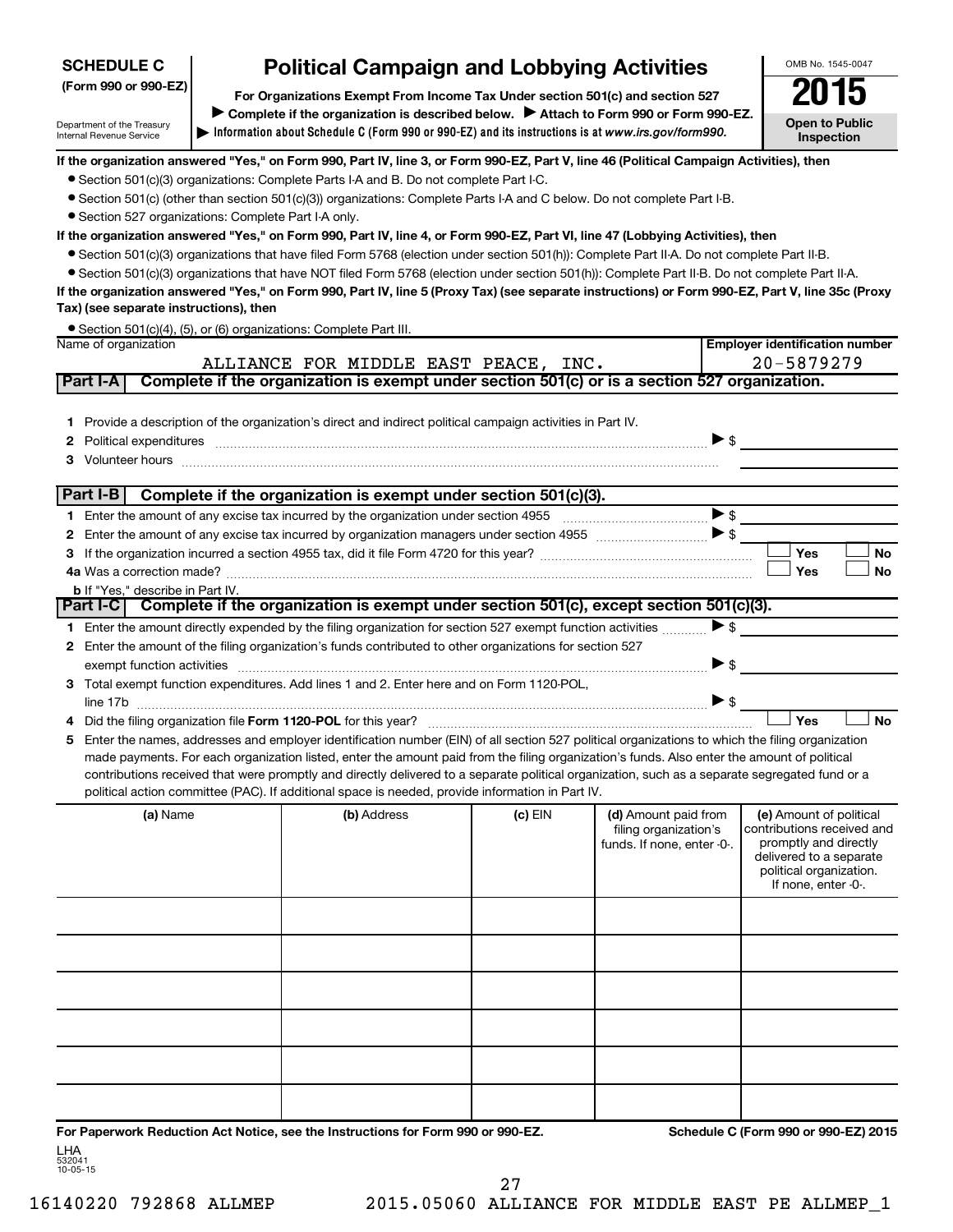| Schedule C (Form 990 or 990-EZ) 2015 ALLIANCE FOR MIDDLE EAST PEACE, $INC.$                                     |                                                       |                                                                                                                                   |            |                                        | 20-5879279 Page 2              |
|-----------------------------------------------------------------------------------------------------------------|-------------------------------------------------------|-----------------------------------------------------------------------------------------------------------------------------------|------------|----------------------------------------|--------------------------------|
| Complete if the organization is exempt under section 501(c)(3) and filed Form 5768 (election under<br>Part II-A |                                                       |                                                                                                                                   |            |                                        |                                |
| section 501(h)).                                                                                                |                                                       |                                                                                                                                   |            |                                        |                                |
| A Check $\blacktriangleright$                                                                                   |                                                       | if the filing organization belongs to an affiliated group (and list in Part IV each affiliated group member's name, address, EIN, |            |                                        |                                |
|                                                                                                                 | expenses, and share of excess lobbying expenditures). |                                                                                                                                   |            |                                        |                                |
| <b>B</b> Check <b>P</b>                                                                                         |                                                       | if the filing organization checked box A and "limited control" provisions apply.                                                  |            |                                        |                                |
|                                                                                                                 | <b>Limits on Lobbying Expenditures</b>                | (The term "expenditures" means amounts paid or incurred.)                                                                         |            | (a) Filing<br>organization's<br>totals | (b) Affiliated group<br>totals |
| <b>1a</b> Total lobbying expenditures to influence public opinion (grass roots lobbying)                        |                                                       |                                                                                                                                   |            | 4371.                                  |                                |
|                                                                                                                 |                                                       |                                                                                                                                   |            | 4371.                                  |                                |
|                                                                                                                 |                                                       |                                                                                                                                   |            | 8742.                                  |                                |
| <b>d</b> Other exempt purpose expenditures                                                                      |                                                       |                                                                                                                                   |            | 226260.                                |                                |
|                                                                                                                 |                                                       |                                                                                                                                   |            | 235002.                                |                                |
| f Lobbying nontaxable amount. Enter the amount from the following table in both columns.                        |                                                       |                                                                                                                                   |            | 47000.                                 |                                |
| If the amount on line 1e, column $(a)$ or $(b)$ is:                                                             |                                                       | The lobbying nontaxable amount is:                                                                                                |            |                                        |                                |
| Not over \$500,000                                                                                              |                                                       | 20% of the amount on line 1e.                                                                                                     |            |                                        |                                |
| Over \$500,000 but not over \$1,000,000                                                                         |                                                       | \$100,000 plus 15% of the excess over \$500,000.                                                                                  |            |                                        |                                |
| Over \$1,000,000 but not over \$1,500,000                                                                       |                                                       | \$175,000 plus 10% of the excess over \$1,000,000                                                                                 |            |                                        |                                |
| Over \$1,500,000 but not over \$17,000,000                                                                      |                                                       | \$225,000 plus 5% of the excess over \$1,500,000.                                                                                 |            |                                        |                                |
| Over \$17,000,000                                                                                               | \$1,000,000.                                          |                                                                                                                                   |            |                                        |                                |
|                                                                                                                 |                                                       |                                                                                                                                   |            |                                        |                                |
| g Grassroots nontaxable amount (enter 25% of line 1f)                                                           |                                                       |                                                                                                                                   |            | 11750.                                 |                                |
| <b>h</b> Subtract line 1g from line 1a. If zero or less, enter -0-                                              |                                                       |                                                                                                                                   |            | $\mathbf{0}$ .                         |                                |
| i Subtract line 1f from line 1c. If zero or less, enter 0-                                                      |                                                       |                                                                                                                                   |            | σ.                                     |                                |
| If there is an amount other than zero on either line 1h or line 1i, did the organization file Form 4720         |                                                       |                                                                                                                                   |            |                                        |                                |
| reporting section 4911 tax for this year?                                                                       |                                                       |                                                                                                                                   |            |                                        | Yes<br>No                      |
| (Some organizations that made a section 501(h) election do not have to complete all of the five columns below.  |                                                       | 4-Year Averaging Period Under section 501(h)<br>See the separate instructions for lines 2a through 2f.)                           |            |                                        |                                |
|                                                                                                                 |                                                       | Lobbying Expenditures During 4-Year Averaging Period                                                                              |            |                                        |                                |
| Calendar year<br>(or fiscal year beginning in)                                                                  | (a) 2012                                              | (b) 2013                                                                                                                          | $(c)$ 2014 | $(d)$ 2015                             | (e) Total                      |
| 2a Lobbying nontaxable amount                                                                                   | 39706.                                                | 22803.                                                                                                                            | 24792.     | 47000.                                 | 134301.                        |
| <b>b</b> Lobbying ceiling amount<br>$(150\% \text{ of line } 2a, \text{column}(e))$                             |                                                       |                                                                                                                                   |            |                                        | 201452.                        |
| c Total lobbying expenditures                                                                                   | 2197.                                                 | 4647.                                                                                                                             | 7556.      | 8742.                                  | 23142.                         |

**d** Grassroots nontaxable amount **e** Grassroots ceiling amount **f** Grassroots lobbying expenditures (150% of line 2d, column (e)) 9927. 5701. 6198. 11750. 33576. 3778. 4371. 8149.

**Schedule C (Form 990 or 990-EZ) 2015**

50364.

532042 10-05-15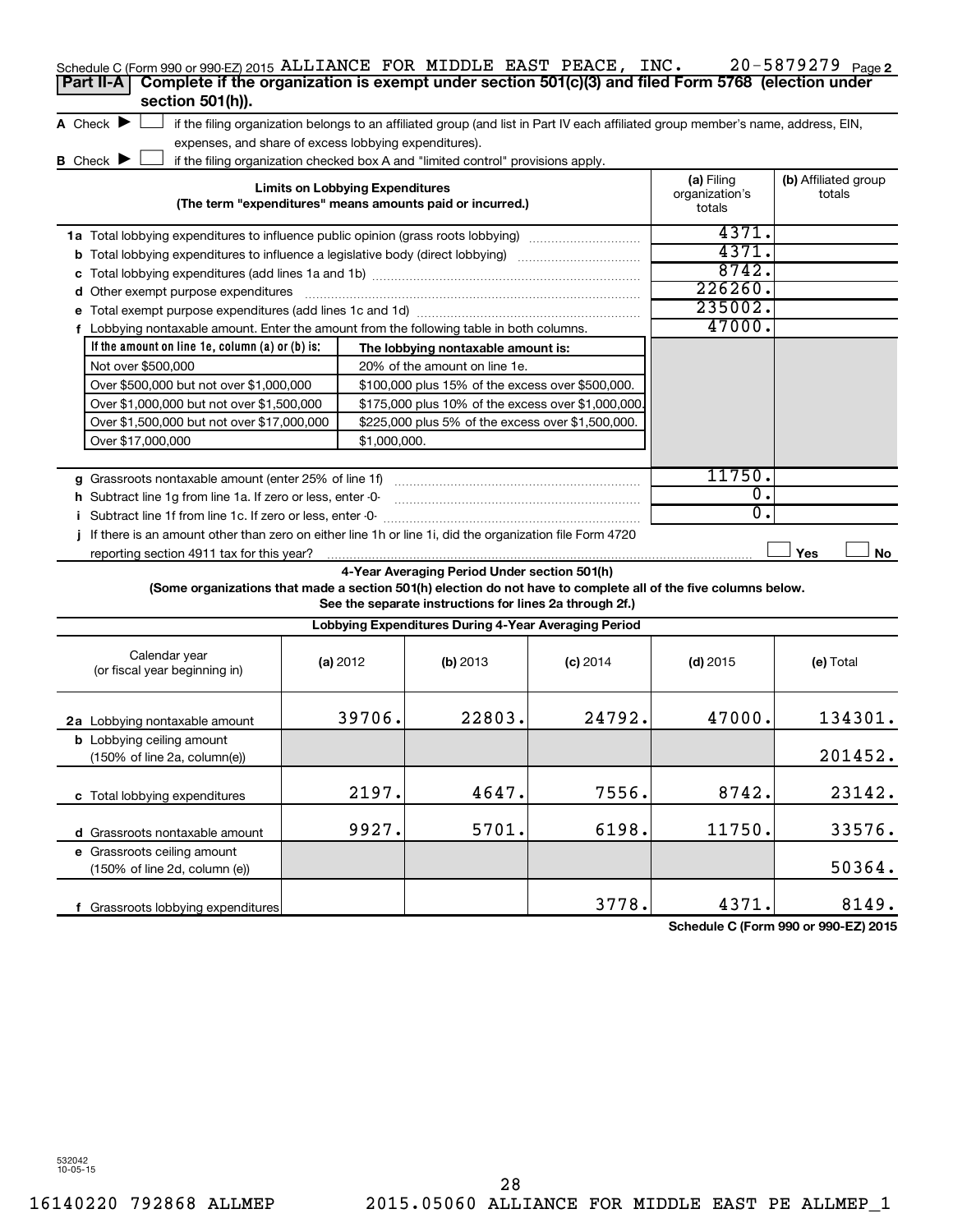#### 20-5879279 Page 3 Schedule C (Form 990 or 990-EZ) 2015 ALLIANCE FOR MIDDLE EAST PEACE, INC.  $20-5879279$   $_{\sf Page}$ **Part II-B Complete if the organization is exempt under section 501(c)(3) and has NOT filed Form 5768 (election under section 501(h)).**

|    | For each "Yes," response on lines 1a through 1i below, provide in Part IV a detailed description                                                                                                                                            |     | (a)            |     | (b)    |  |
|----|---------------------------------------------------------------------------------------------------------------------------------------------------------------------------------------------------------------------------------------------|-----|----------------|-----|--------|--|
|    | of the lobbying activity.                                                                                                                                                                                                                   | Yes | No             |     | Amount |  |
| 1. | During the year, did the filing organization attempt to influence foreign, national, state or<br>local legislation, including any attempt to influence public opinion on a legislative matter<br>or referendum, through the use of:         |     |                |     |        |  |
|    | <b>b</b> Paid staff or management (include compensation in expenses reported on lines 1c through 1i)?                                                                                                                                       |     |                |     |        |  |
|    |                                                                                                                                                                                                                                             |     |                |     |        |  |
|    |                                                                                                                                                                                                                                             |     |                |     |        |  |
|    |                                                                                                                                                                                                                                             |     |                |     |        |  |
|    | g Direct contact with legislators, their staffs, government officials, or a legislative body?                                                                                                                                               |     |                |     |        |  |
|    | h Rallies, demonstrations, seminars, conventions, speeches, lectures, or any similar means?                                                                                                                                                 |     |                |     |        |  |
|    | <i>i</i> Other activities?                                                                                                                                                                                                                  |     |                |     |        |  |
|    |                                                                                                                                                                                                                                             |     |                |     |        |  |
|    | 2a Did the activities in line 1 cause the organization to be not described in section 501(c)(3)?                                                                                                                                            |     |                |     |        |  |
|    |                                                                                                                                                                                                                                             |     |                |     |        |  |
|    | c If "Yes," enter the amount of any tax incurred by organization managers under section 4912                                                                                                                                                |     |                |     |        |  |
|    | d If the filing organization incurred a section 4912 tax, did it file Form 4720 for this year?                                                                                                                                              |     |                |     |        |  |
|    | Part III-A Complete if the organization is exempt under section $501(c)(4)$ , section $501(c)(5)$ , or section                                                                                                                              |     |                |     |        |  |
|    | $501(c)(6)$ .                                                                                                                                                                                                                               |     |                |     |        |  |
|    |                                                                                                                                                                                                                                             |     |                | Yes | No     |  |
| 1  |                                                                                                                                                                                                                                             |     | $\mathbf{1}$   |     |        |  |
| 2  |                                                                                                                                                                                                                                             |     | $\overline{2}$ |     |        |  |
| 3  |                                                                                                                                                                                                                                             |     |                |     |        |  |
|    | Part III-B Complete if the organization is exempt under section 501(c)(4), section 501(c)(5), or section<br>501(c)(6) and if either (a) BOTH Part III-A, lines 1 and 2, are answered "No," OR (b) Part III-A, line 3, is<br>answered "Yes." |     |                |     |        |  |
| 1. |                                                                                                                                                                                                                                             |     | 1              |     |        |  |
| 2  | Section 162(e) nondeductible lobbying and political expenditures (do not include amounts of political                                                                                                                                       |     |                |     |        |  |
|    | expenses for which the section 527(f) tax was paid).                                                                                                                                                                                        |     |                |     |        |  |
|    |                                                                                                                                                                                                                                             |     | 2a             |     |        |  |
|    | b Carryover from last year manufactured and content to content the content of the content of the content of the content of the content of the content of the content of the content of the content of the content of the conte              |     | 2b             |     |        |  |
|    |                                                                                                                                                                                                                                             |     | 2c             |     |        |  |
| З  |                                                                                                                                                                                                                                             |     | 3              |     |        |  |
| 4  | If notices were sent and the amount on line 2c exceeds the amount on line 3, what portion of the excess                                                                                                                                     |     |                |     |        |  |
|    | does the organization agree to carryover to the reasonable estimate of nondeductible lobbying and political                                                                                                                                 |     |                |     |        |  |
|    |                                                                                                                                                                                                                                             |     | 4              |     |        |  |
| 5  |                                                                                                                                                                                                                                             |     | 5              |     |        |  |
|    | Part IV  <br><b>Supplemental Information</b>                                                                                                                                                                                                |     |                |     |        |  |
|    | Provide the descriptions required for Part I-A, line 1; Part I-B, line 4; Part I-C, line 5; Part II-A (affiliated group list); Part II-A, lines 1 and 2 (see                                                                                |     |                |     |        |  |

instructions); and Part II-B, line 1. Also, complete this part for any additional information.

**Schedule C (Form 990 or 990-EZ) 2015**

532043 10-05-15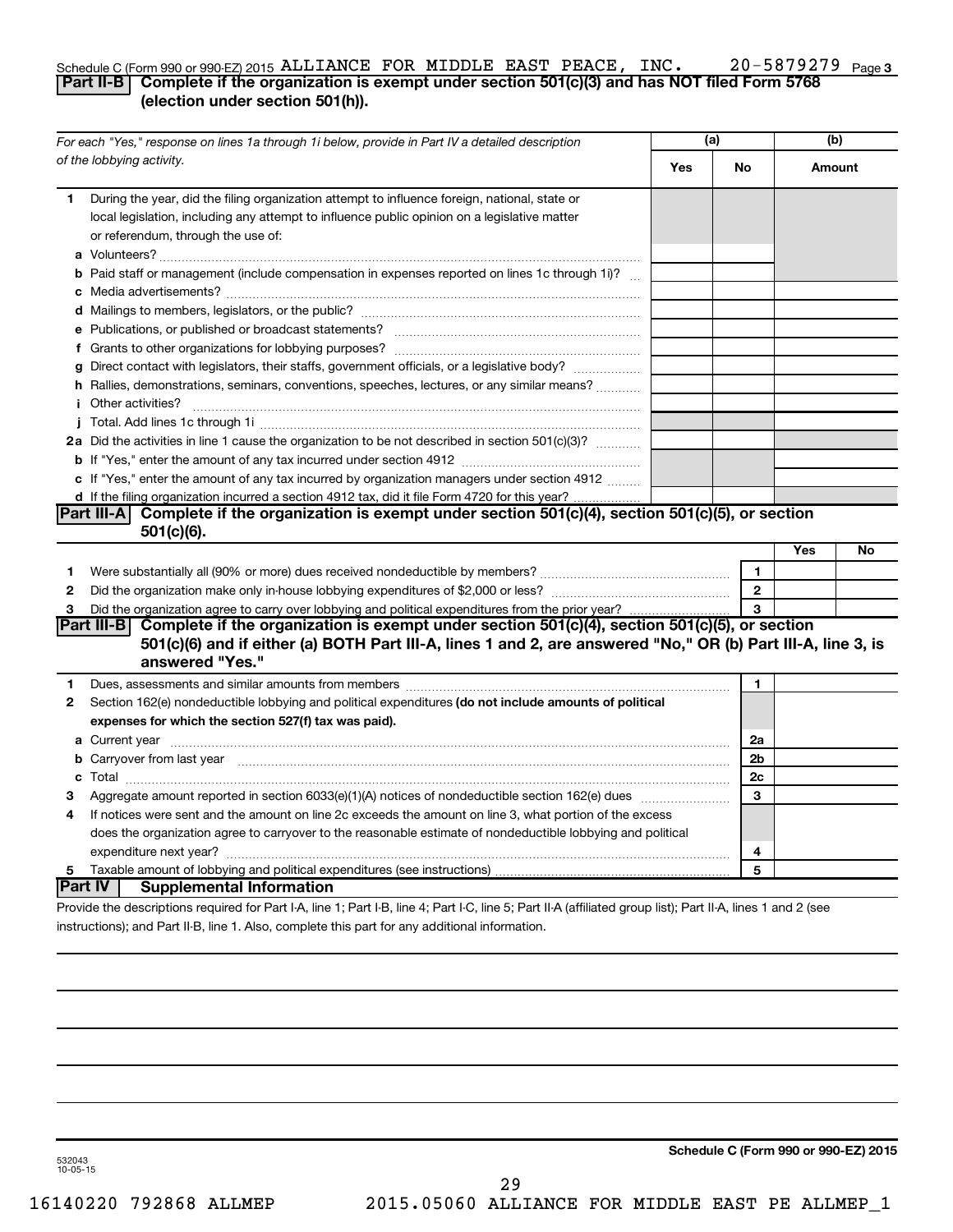| <b>SCHEDULE D</b> |  |
|-------------------|--|
|-------------------|--|

Department of the Treasury Internal Revenue Service

| (Form 990) |  |
|------------|--|
|------------|--|

# **SCHEDULE D Supplemental Financial Statements**<br> **Form 990 2015**<br> **Part IV** line 6.7.8.9.10, 11a, 11b, 11d, 11d, 11d, 11d, 11d, 12a, 0r, 12b

**(Form 990) | Complete if the organization answered "Yes" on Form 990, Part IV, line 6, 7, 8, 9, 10, 11a, 11b, 11c, 11d, 11e, 11f, 12a, or 12b.**

**| Attach to Form 990. | Information about Schedule D (Form 990) and its instructions is at**  *www.irs.gov/form990.*



Name of the organization<br>**ALLIANCE FOR MIDDLE EAST PEACE, INC.** 20-5879279

|                | ALLIANCE FOR MIDDLE EAST PEACE, INC.                                                                                                                      |                         |                                                |                                                    | 20-5879279                      |
|----------------|-----------------------------------------------------------------------------------------------------------------------------------------------------------|-------------------------|------------------------------------------------|----------------------------------------------------|---------------------------------|
| Part I         | Organizations Maintaining Donor Advised Funds or Other Similar Funds or Accounts. Complete if the                                                         |                         |                                                |                                                    |                                 |
|                | organization answered "Yes" on Form 990, Part IV, line 6.                                                                                                 |                         |                                                |                                                    |                                 |
|                |                                                                                                                                                           | (a) Donor advised funds |                                                | (b) Funds and other accounts                       |                                 |
| 1              |                                                                                                                                                           |                         |                                                |                                                    |                                 |
| 2              | Aggregate value of contributions to (during year)                                                                                                         |                         |                                                |                                                    |                                 |
| з              | Aggregate value of grants from (during year)                                                                                                              |                         |                                                |                                                    |                                 |
| 4              |                                                                                                                                                           |                         |                                                |                                                    |                                 |
| 5              | Did the organization inform all donors and donor advisors in writing that the assets held in donor advised funds                                          |                         |                                                |                                                    |                                 |
|                |                                                                                                                                                           |                         |                                                |                                                    | Yes<br>No                       |
| 6              | Did the organization inform all grantees, donors, and donor advisors in writing that grant funds can be used only                                         |                         |                                                |                                                    |                                 |
|                | for charitable purposes and not for the benefit of the donor or donor advisor, or for any other purpose conferring                                        |                         |                                                |                                                    |                                 |
|                | impermissible private benefit?                                                                                                                            |                         |                                                |                                                    | Yes<br>No                       |
| <b>Part II</b> | Conservation Easements. Complete if the organization answered "Yes" on Form 990, Part IV, line 7.                                                         |                         |                                                |                                                    |                                 |
| 1              | Purpose(s) of conservation easements held by the organization (check all that apply).                                                                     |                         |                                                |                                                    |                                 |
|                | Preservation of land for public use (e.g., recreation or education)                                                                                       |                         |                                                | Preservation of a historically important land area |                                 |
|                | Protection of natural habitat                                                                                                                             |                         | Preservation of a certified historic structure |                                                    |                                 |
|                | Preservation of open space                                                                                                                                |                         |                                                |                                                    |                                 |
| 2              | Complete lines 2a through 2d if the organization held a qualified conservation contribution in the form of a conservation easement on the last            |                         |                                                |                                                    |                                 |
|                | day of the tax year.                                                                                                                                      |                         |                                                |                                                    | Held at the End of the Tax Year |
|                |                                                                                                                                                           |                         |                                                | 2a                                                 |                                 |
|                |                                                                                                                                                           |                         |                                                | 2 <sub>b</sub>                                     |                                 |
|                |                                                                                                                                                           |                         |                                                | 2c                                                 |                                 |
|                | Number of conservation easements included in (c) acquired after 8/17/06, and not on a historic structure                                                  |                         |                                                |                                                    |                                 |
|                |                                                                                                                                                           |                         |                                                | 2d                                                 |                                 |
| З              | Number of conservation easements modified, transferred, released, extinguished, or terminated by the organization during the tax                          |                         |                                                |                                                    |                                 |
|                | vear                                                                                                                                                      |                         |                                                |                                                    |                                 |
| 4              | Number of states where property subject to conservation easement is located >                                                                             |                         |                                                |                                                    |                                 |
| 5              | Does the organization have a written policy regarding the periodic monitoring, inspection, handling of                                                    |                         |                                                |                                                    |                                 |
|                | violations, and enforcement of the conservation easements it holds?                                                                                       |                         |                                                |                                                    | Yes<br><b>No</b>                |
|                | Staff and volunteer hours devoted to monitoring, inspecting, handling of violations, and enforcing conservation easements during the year                 |                         |                                                |                                                    |                                 |
| 6              |                                                                                                                                                           |                         |                                                |                                                    |                                 |
|                | Amount of expenses incurred in monitoring, inspecting, handling of violations, and enforcing conservation easements during the year                       |                         |                                                |                                                    |                                 |
| 7              | ► \$                                                                                                                                                      |                         |                                                |                                                    |                                 |
|                | Does each conservation easement reported on line 2(d) above satisfy the requirements of section 170(h)(4)(B)(i)                                           |                         |                                                |                                                    |                                 |
| 8              |                                                                                                                                                           |                         |                                                |                                                    | Yes                             |
|                |                                                                                                                                                           |                         |                                                |                                                    | No                              |
| 9              | In Part XIII, describe how the organization reports conservation easements in its revenue and expense statement, and balance sheet, and                   |                         |                                                |                                                    |                                 |
|                | include, if applicable, the text of the footnote to the organization's financial statements that describes the organization's accounting for              |                         |                                                |                                                    |                                 |
|                | conservation easements.<br>Organizations Maintaining Collections of Art, Historical Treasures, or Other Similar Assets.<br>Part III                       |                         |                                                |                                                    |                                 |
|                | Complete if the organization answered "Yes" on Form 990, Part IV, line 8.                                                                                 |                         |                                                |                                                    |                                 |
|                |                                                                                                                                                           |                         |                                                |                                                    |                                 |
|                | 1a If the organization elected, as permitted under SFAS 116 (ASC 958), not to report in its revenue statement and balance sheet works of art,             |                         |                                                |                                                    |                                 |
|                | historical treasures, or other similar assets held for public exhibition, education, or research in furtherance of public service, provide, in Part XIII, |                         |                                                |                                                    |                                 |
|                | the text of the footnote to its financial statements that describes these items.                                                                          |                         |                                                |                                                    |                                 |
| b              | If the organization elected, as permitted under SFAS 116 (ASC 958), to report in its revenue statement and balance sheet works of art, historical         |                         |                                                |                                                    |                                 |
|                | treasures, or other similar assets held for public exhibition, education, or research in furtherance of public service, provide the following amounts     |                         |                                                |                                                    |                                 |
|                | relating to these items:                                                                                                                                  |                         |                                                |                                                    |                                 |
|                |                                                                                                                                                           |                         |                                                |                                                    |                                 |
|                | (ii) Assets included in Form 990, Part X                                                                                                                  |                         |                                                | $\blacktriangleright$ \$                           |                                 |
| 2              | If the organization received or held works of art, historical treasures, or other similar assets for financial gain, provide                              |                         |                                                |                                                    |                                 |
|                | the following amounts required to be reported under SFAS 116 (ASC 958) relating to these items:                                                           |                         |                                                |                                                    |                                 |
| а              | Revenue included on Form 990, Part VIII, line 1 [2000] [2000] [2000] [2000] [3000] [3000] [3000] [3000] [3000                                             |                         |                                                | \$<br>▶                                            |                                 |
|                |                                                                                                                                                           |                         |                                                | - \$<br>▶                                          |                                 |
| 532051         | LHA For Paperwork Reduction Act Notice, see the Instructions for Form 990.                                                                                |                         |                                                |                                                    | Schedule D (Form 990) 2015      |
| 11-02-15       |                                                                                                                                                           |                         |                                                |                                                    |                                 |

30

16140220 792868 ALLMEP 2015.05060 ALLIANCE FOR MIDDLE EAST PE ALLMEP\_1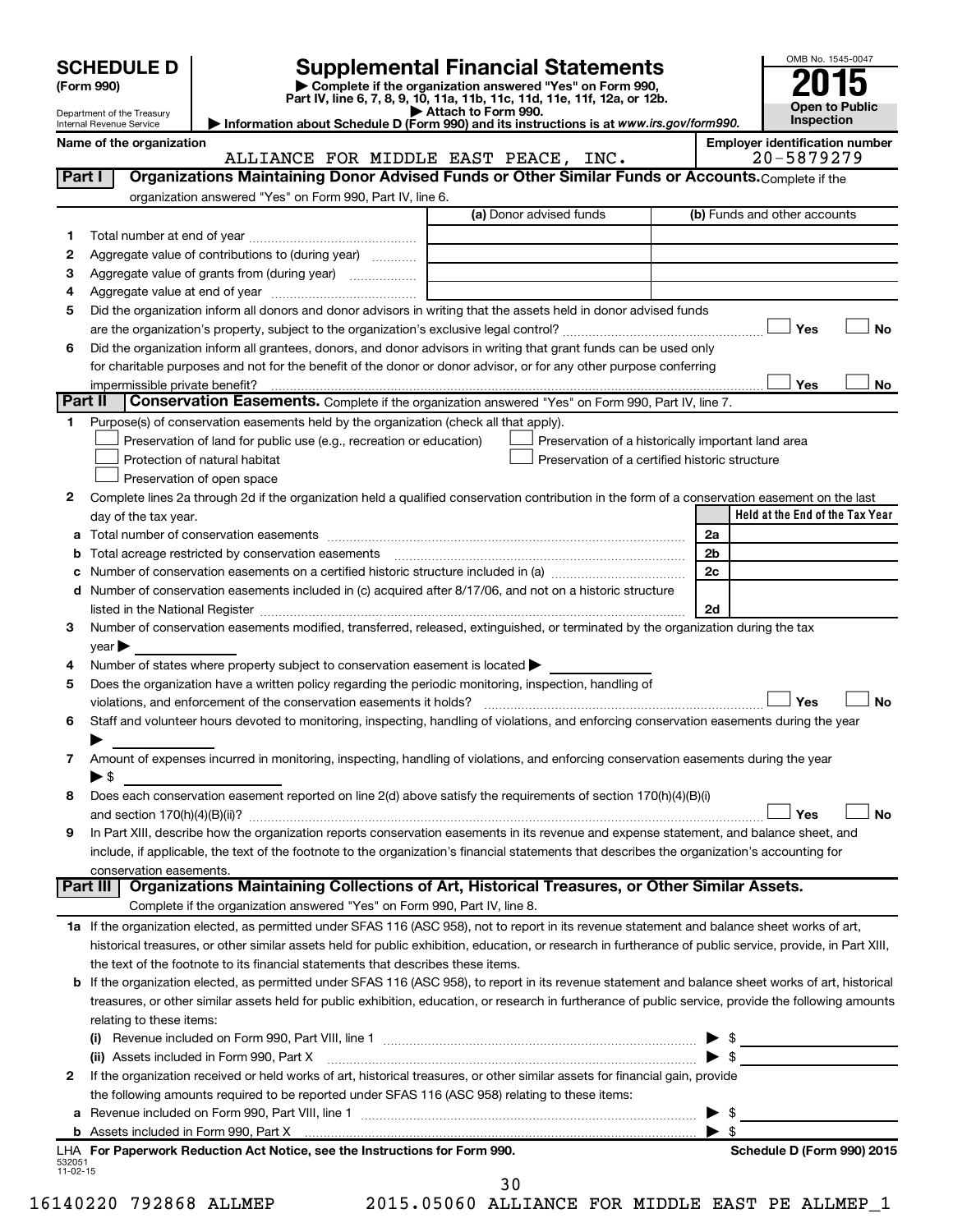|               | Schedule D (Form 990) 2015                                                                                                                                                                                                     | ALLIANCE FOR MIDDLE EAST PEACE, INC.    |   |                |                                                                                                                                                                                                                                |                                 | 20-5879279 Page 2 |                |     |    |
|---------------|--------------------------------------------------------------------------------------------------------------------------------------------------------------------------------------------------------------------------------|-----------------------------------------|---|----------------|--------------------------------------------------------------------------------------------------------------------------------------------------------------------------------------------------------------------------------|---------------------------------|-------------------|----------------|-----|----|
|               | Part III<br>Organizations Maintaining Collections of Art, Historical Treasures, or Other Similar Assets (continued)                                                                                                            |                                         |   |                |                                                                                                                                                                                                                                |                                 |                   |                |     |    |
| 3             | Using the organization's acquisition, accession, and other records, check any of the following that are a significant use of its collection items<br>(check all that apply):                                                   |                                         |   |                |                                                                                                                                                                                                                                |                                 |                   |                |     |    |
| a             | Public exhibition                                                                                                                                                                                                              | d                                       |   |                | Loan or exchange programs                                                                                                                                                                                                      |                                 |                   |                |     |    |
| b             | Scholarly research                                                                                                                                                                                                             | e                                       |   |                | Other and the control of the control of the control of the control of the control of the control of the control of the control of the control of the control of the control of the control of the control of the control of th |                                 |                   |                |     |    |
| c             | Preservation for future generations                                                                                                                                                                                            |                                         |   |                |                                                                                                                                                                                                                                |                                 |                   |                |     |    |
| 4             | Provide a description of the organization's collections and explain how they further the organization's exempt purpose in Part XIII.                                                                                           |                                         |   |                |                                                                                                                                                                                                                                |                                 |                   |                |     |    |
| 5             | During the year, did the organization solicit or receive donations of art, historical treasures, or other similar assets                                                                                                       |                                         |   |                |                                                                                                                                                                                                                                |                                 |                   |                |     |    |
|               |                                                                                                                                                                                                                                |                                         |   |                |                                                                                                                                                                                                                                |                                 |                   | Yes            |     | No |
|               | Part IV<br><b>Escrow and Custodial Arrangements.</b> Complete if the organization answered "Yes" on Form 990, Part IV, line 9, or                                                                                              |                                         |   |                |                                                                                                                                                                                                                                |                                 |                   |                |     |    |
|               | reported an amount on Form 990, Part X, line 21.                                                                                                                                                                               |                                         |   |                |                                                                                                                                                                                                                                |                                 |                   |                |     |    |
|               | 1a Is the organization an agent, trustee, custodian or other intermediary for contributions or other assets not included                                                                                                       |                                         |   |                |                                                                                                                                                                                                                                |                                 |                   |                |     |    |
|               |                                                                                                                                                                                                                                |                                         |   |                |                                                                                                                                                                                                                                |                                 |                   | Yes            |     | No |
|               | b If "Yes," explain the arrangement in Part XIII and complete the following table:                                                                                                                                             |                                         |   |                |                                                                                                                                                                                                                                |                                 |                   |                |     |    |
|               |                                                                                                                                                                                                                                |                                         |   |                |                                                                                                                                                                                                                                |                                 |                   | Amount         |     |    |
|               | c Beginning balance measurements and the state of the state of the state of the state of the state of the state of the state of the state of the state of the state of the state of the state of the state of the state of the |                                         |   |                |                                                                                                                                                                                                                                | 1c                              |                   |                |     |    |
|               |                                                                                                                                                                                                                                |                                         |   |                |                                                                                                                                                                                                                                | 1d                              |                   |                |     |    |
|               | e Distributions during the year manufactured and continuum control of the control of the control of the state of the control of the control of the control of the control of the control of the control of the control of the  |                                         |   |                |                                                                                                                                                                                                                                | 1e                              |                   |                |     |    |
| Ť.            |                                                                                                                                                                                                                                |                                         |   |                |                                                                                                                                                                                                                                | 1f                              |                   |                |     |    |
|               | 2a Did the organization include an amount on Form 990, Part X, line 21, for escrow or custodial account liability?                                                                                                             |                                         |   |                |                                                                                                                                                                                                                                |                                 |                   | Yes            |     | No |
| <b>Part V</b> | b If "Yes," explain the arrangement in Part XIII. Check here if the explanation has been provided on Part XIII<br><b>Endowment Funds.</b> Complete if the organization answered "Yes" on Form 990, Part IV, line 10.           |                                         |   |                |                                                                                                                                                                                                                                |                                 |                   |                |     |    |
|               |                                                                                                                                                                                                                                | (a) Current year                        |   | (b) Prior year | (c) Two years back $\vert$ (d) Three years back $\vert$ (e) Four years back                                                                                                                                                    |                                 |                   |                |     |    |
|               | 1a Beginning of year balance                                                                                                                                                                                                   |                                         |   |                |                                                                                                                                                                                                                                |                                 |                   |                |     |    |
|               |                                                                                                                                                                                                                                |                                         |   |                |                                                                                                                                                                                                                                |                                 |                   |                |     |    |
|               | c Net investment earnings, gains, and losses                                                                                                                                                                                   |                                         |   |                |                                                                                                                                                                                                                                |                                 |                   |                |     |    |
|               |                                                                                                                                                                                                                                |                                         |   |                |                                                                                                                                                                                                                                |                                 |                   |                |     |    |
|               | e Other expenditures for facilities                                                                                                                                                                                            |                                         |   |                |                                                                                                                                                                                                                                |                                 |                   |                |     |    |
|               | and programs                                                                                                                                                                                                                   |                                         |   |                |                                                                                                                                                                                                                                |                                 |                   |                |     |    |
|               |                                                                                                                                                                                                                                |                                         |   |                |                                                                                                                                                                                                                                |                                 |                   |                |     |    |
| g             |                                                                                                                                                                                                                                |                                         |   |                |                                                                                                                                                                                                                                |                                 |                   |                |     |    |
| 2             | Provide the estimated percentage of the current year end balance (line 1g, column (a)) held as:                                                                                                                                |                                         |   |                |                                                                                                                                                                                                                                |                                 |                   |                |     |    |
|               | a Board designated or quasi-endowment >                                                                                                                                                                                        |                                         | % |                |                                                                                                                                                                                                                                |                                 |                   |                |     |    |
|               | <b>b</b> Permanent endowment $\blacktriangleright$                                                                                                                                                                             | %                                       |   |                |                                                                                                                                                                                                                                |                                 |                   |                |     |    |
|               | <b>c</b> Temporarily restricted endowment $\blacktriangleright$                                                                                                                                                                | %                                       |   |                |                                                                                                                                                                                                                                |                                 |                   |                |     |    |
|               | The percentages on lines 2a, 2b, and 2c should equal 100%.                                                                                                                                                                     |                                         |   |                |                                                                                                                                                                                                                                |                                 |                   |                |     |    |
|               | 3a Are there endowment funds not in the possession of the organization that are held and administered for the organization                                                                                                     |                                         |   |                |                                                                                                                                                                                                                                |                                 |                   |                |     |    |
|               | by:                                                                                                                                                                                                                            |                                         |   |                |                                                                                                                                                                                                                                |                                 |                   |                | Yes | No |
|               | (i)                                                                                                                                                                                                                            |                                         |   |                |                                                                                                                                                                                                                                |                                 |                   | 3a(i)          |     |    |
|               |                                                                                                                                                                                                                                |                                         |   |                |                                                                                                                                                                                                                                |                                 |                   | 3a(ii)         |     |    |
|               |                                                                                                                                                                                                                                |                                         |   |                |                                                                                                                                                                                                                                |                                 |                   | 3b             |     |    |
| 4             | Describe in Part XIII the intended uses of the organization's endowment funds.                                                                                                                                                 |                                         |   |                |                                                                                                                                                                                                                                |                                 |                   |                |     |    |
|               | <b>Land, Buildings, and Equipment.</b><br>Part VI                                                                                                                                                                              |                                         |   |                |                                                                                                                                                                                                                                |                                 |                   |                |     |    |
|               | Complete if the organization answered "Yes" on Form 990, Part IV, line 11a. See Form 990, Part X, line 10.                                                                                                                     |                                         |   |                |                                                                                                                                                                                                                                |                                 |                   |                |     |    |
|               | Description of property                                                                                                                                                                                                        | (a) Cost or other<br>basis (investment) |   |                | (b) Cost or other<br>basis (other)                                                                                                                                                                                             | (c) Accumulated<br>depreciation |                   | (d) Book value |     |    |
|               |                                                                                                                                                                                                                                |                                         |   |                |                                                                                                                                                                                                                                |                                 |                   |                |     |    |
|               |                                                                                                                                                                                                                                |                                         |   |                |                                                                                                                                                                                                                                |                                 |                   |                |     |    |
|               |                                                                                                                                                                                                                                |                                         |   |                |                                                                                                                                                                                                                                |                                 |                   |                |     |    |
|               |                                                                                                                                                                                                                                |                                         |   |                | 684.                                                                                                                                                                                                                           |                                 | 684.              |                |     | 0. |
|               |                                                                                                                                                                                                                                |                                         |   |                |                                                                                                                                                                                                                                |                                 |                   |                |     |    |
|               | Total. Add lines 1a through 1e. (Column (d) must equal Form 990, Part X, column (B), line 10c.)                                                                                                                                |                                         |   |                |                                                                                                                                                                                                                                |                                 |                   |                |     | 0. |

**Schedule D (Form 990) 2015**

532052 09-21-15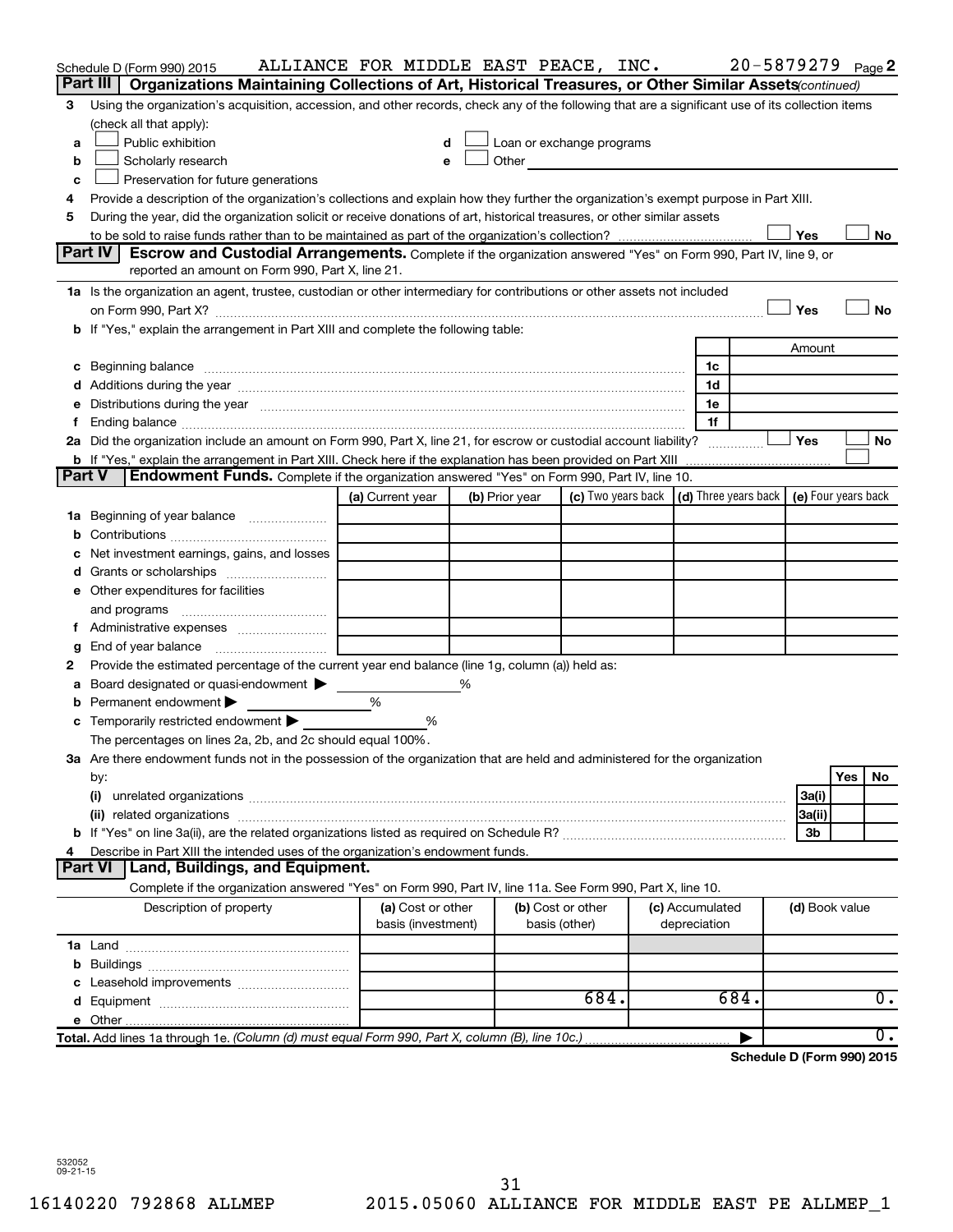|           | Part VII Investments - Other Securities.                                                                                                                                                                                   |                 |                |                                                           |
|-----------|----------------------------------------------------------------------------------------------------------------------------------------------------------------------------------------------------------------------------|-----------------|----------------|-----------------------------------------------------------|
|           | Complete if the organization answered "Yes" on Form 990, Part IV, line 11b. See Form 990, Part X, line 12.<br>(a) Description of security or category (including name of security)                                         | (b) Book value  |                | (c) Method of valuation: Cost or end-of-year market value |
|           | (1) Financial derivatives                                                                                                                                                                                                  |                 |                |                                                           |
|           |                                                                                                                                                                                                                            |                 |                |                                                           |
| (3) Other |                                                                                                                                                                                                                            |                 |                |                                                           |
| (A)       |                                                                                                                                                                                                                            |                 |                |                                                           |
| (B)       |                                                                                                                                                                                                                            |                 |                |                                                           |
| (C)       |                                                                                                                                                                                                                            |                 |                |                                                           |
| (D)       |                                                                                                                                                                                                                            |                 |                |                                                           |
| (E)       |                                                                                                                                                                                                                            |                 |                |                                                           |
| (F)       |                                                                                                                                                                                                                            |                 |                |                                                           |
| (G)       |                                                                                                                                                                                                                            |                 |                |                                                           |
| (H)       |                                                                                                                                                                                                                            |                 |                |                                                           |
|           | Total. (Col. (b) must equal Form 990, Part X, col. (B) line 12.)<br>Part VIII Investments - Program Related.                                                                                                               |                 |                |                                                           |
|           | Complete if the organization answered "Yes" on Form 990, Part IV, line 11c. See Form 990, Part X, line 13.                                                                                                                 |                 |                |                                                           |
|           | (a) Description of investment                                                                                                                                                                                              | (b) Book value  |                | (c) Method of valuation: Cost or end-of-year market value |
| (1)       |                                                                                                                                                                                                                            |                 |                |                                                           |
| (2)       |                                                                                                                                                                                                                            |                 |                |                                                           |
| (3)       |                                                                                                                                                                                                                            |                 |                |                                                           |
| (4)       |                                                                                                                                                                                                                            |                 |                |                                                           |
| (5)       |                                                                                                                                                                                                                            |                 |                |                                                           |
| (6)       |                                                                                                                                                                                                                            |                 |                |                                                           |
| (7)       |                                                                                                                                                                                                                            |                 |                |                                                           |
| (8)       |                                                                                                                                                                                                                            |                 |                |                                                           |
| (9)       |                                                                                                                                                                                                                            |                 |                |                                                           |
| Part IX   | Total. (Col. (b) must equal Form 990, Part X, col. (B) line 13.) $\blacktriangleright$<br><b>Other Assets.</b>                                                                                                             |                 |                |                                                           |
|           |                                                                                                                                                                                                                            |                 |                |                                                           |
|           | Complete if the organization answered "Yes" on Form 990, Part IV, line 11d. See Form 990, Part X, line 15.                                                                                                                 | (a) Description |                | (b) Book value                                            |
| (1)       |                                                                                                                                                                                                                            |                 |                |                                                           |
| (2)       |                                                                                                                                                                                                                            |                 |                |                                                           |
| (3)       |                                                                                                                                                                                                                            |                 |                |                                                           |
| (4)       |                                                                                                                                                                                                                            |                 |                |                                                           |
| (5)       |                                                                                                                                                                                                                            |                 |                |                                                           |
| (6)       |                                                                                                                                                                                                                            |                 |                |                                                           |
| (7)       |                                                                                                                                                                                                                            |                 |                |                                                           |
| (8)       |                                                                                                                                                                                                                            |                 |                |                                                           |
| (9)       |                                                                                                                                                                                                                            |                 |                |                                                           |
|           | Total. (Column (b) must equal Form 990, Part X, col. (B) line 15.)                                                                                                                                                         |                 |                |                                                           |
| Part X    | <b>Other Liabilities.</b>                                                                                                                                                                                                  |                 |                |                                                           |
|           | Complete if the organization answered "Yes" on Form 990, Part IV, line 11e or 11f. See Form 990, Part X, line 25.                                                                                                          |                 |                |                                                           |
| 1.        | (a) Description of liability                                                                                                                                                                                               |                 | (b) Book value |                                                           |
| (1)       | Federal income taxes                                                                                                                                                                                                       |                 |                |                                                           |
| (2)       |                                                                                                                                                                                                                            |                 |                |                                                           |
|           |                                                                                                                                                                                                                            |                 |                |                                                           |
| (3)       |                                                                                                                                                                                                                            |                 |                |                                                           |
| (4)       |                                                                                                                                                                                                                            |                 |                |                                                           |
| (5)       |                                                                                                                                                                                                                            |                 |                |                                                           |
| (6)       |                                                                                                                                                                                                                            |                 |                |                                                           |
| (7)       |                                                                                                                                                                                                                            |                 |                |                                                           |
| (8)       |                                                                                                                                                                                                                            |                 |                |                                                           |
| (9)       |                                                                                                                                                                                                                            |                 |                |                                                           |
|           | Total. (Column (b) must equal Form 990, Part X, col. (B) line 25.)<br>2. Liability for uncertain tax positions. In Part XIII, provide the text of the footnote to the organization's financial statements that reports the |                 |                |                                                           |
|           | organization's liability for uncertain tax positions under FIN 48 (ASC 740). Check here if the text of the footnote has been provided in Part XIII $ X $                                                                   |                 |                |                                                           |

Schedule D (Form 990) 2015  $\;$  <code>ALLIANCE FOR MIDDLE EAST PEACE, INC.</code>  $\;$   $\;$  20-5879279 <code>Page</code>

20-5879279 Page 3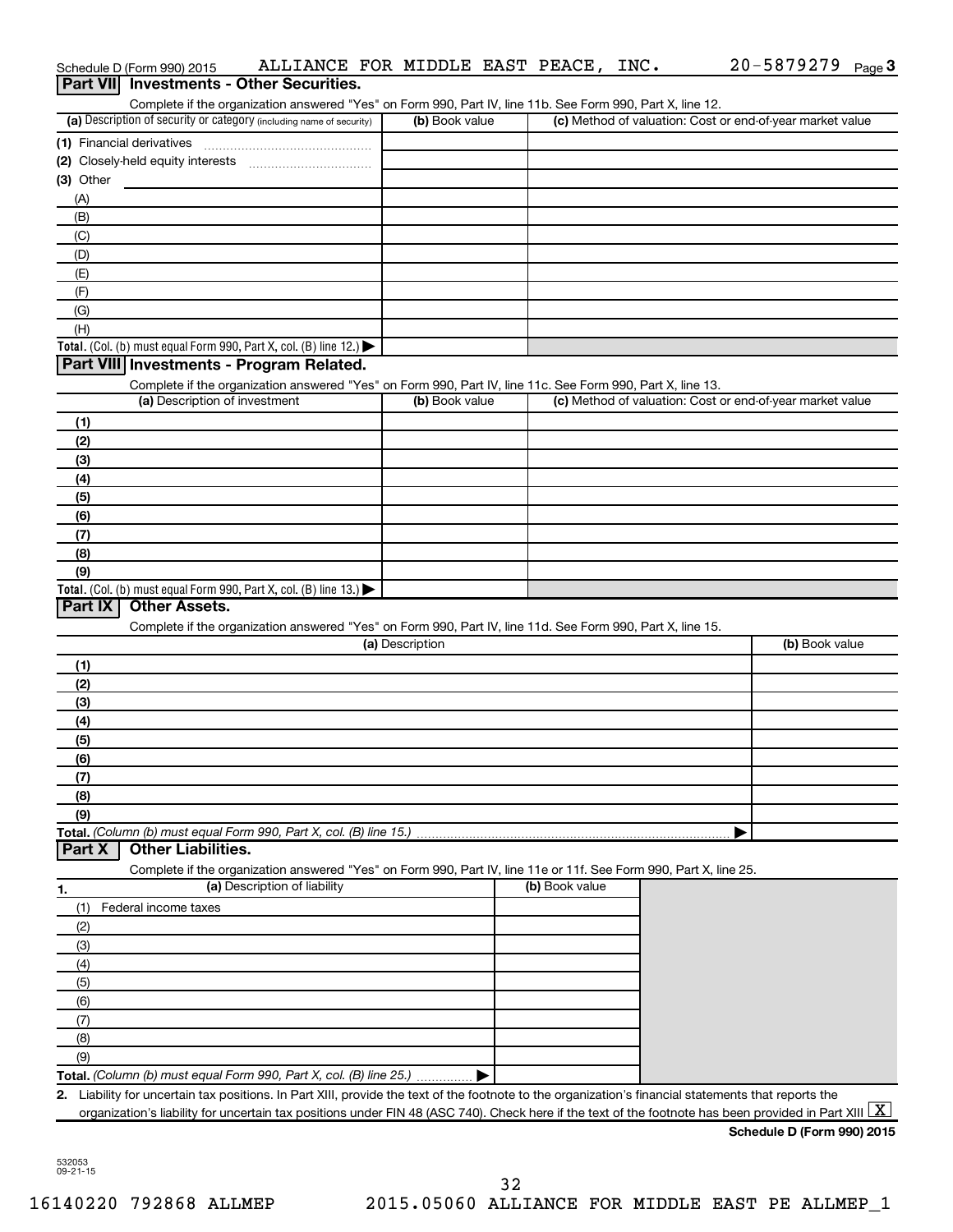|    | ALLIANCE FOR MIDDLE EAST PEACE, INC.<br>Schedule D (Form 990) 2015                                                                                                                                                                  |                |         |                | $20 - 5879279$ Page 4 |
|----|-------------------------------------------------------------------------------------------------------------------------------------------------------------------------------------------------------------------------------------|----------------|---------|----------------|-----------------------|
|    | Reconciliation of Revenue per Audited Financial Statements With Revenue per Return.<br><b>Part XI</b>                                                                                                                               |                |         |                |                       |
|    | Complete if the organization answered "Yes" on Form 990, Part IV, line 12a.                                                                                                                                                         |                |         |                |                       |
| 1  | Total revenue, gains, and other support per audited financial statements                                                                                                                                                            |                |         | $\overline{1}$ | 590660.               |
| 2  | Amounts included on line 1 but not on Form 990, Part VIII, line 12:                                                                                                                                                                 |                |         |                |                       |
| a  |                                                                                                                                                                                                                                     | 2a             |         |                |                       |
| b  |                                                                                                                                                                                                                                     | 2 <sub>b</sub> | 303762. |                |                       |
| с  |                                                                                                                                                                                                                                     | 2 <sub>c</sub> |         |                |                       |
| d  |                                                                                                                                                                                                                                     | 2d             |         |                |                       |
| e  | Add lines 2a through 2d                                                                                                                                                                                                             |                |         | 2е             | 303762.               |
| 3  |                                                                                                                                                                                                                                     |                |         | 3              | 286898.               |
| 4  | Amounts included on Form 990, Part VIII, line 12, but not on line 1:                                                                                                                                                                |                |         |                |                       |
|    | Investment expenses not included on Form 990, Part VIII, line 7b [[[[[[[[[[[[[[[[[[[[[[]]]]]]]]                                                                                                                                     | 4a             |         |                |                       |
| b  | Other (Describe in Part XIII.) (2000) (2000) (2000) (2010) (2010) (2010) (2010) (2010) (2010) (2010) (2010) (20                                                                                                                     | 4 <sub>b</sub> |         |                |                       |
| c. | Add lines 4a and 4b                                                                                                                                                                                                                 |                |         | 4с             | 0.                    |
|    |                                                                                                                                                                                                                                     |                |         |                | 286898.               |
|    |                                                                                                                                                                                                                                     |                |         |                |                       |
|    | Part XII   Reconciliation of Expenses per Audited Financial Statements With Expenses per Return.                                                                                                                                    |                |         |                |                       |
|    | Complete if the organization answered "Yes" on Form 990, Part IV, line 12a.                                                                                                                                                         |                |         |                |                       |
| 1  |                                                                                                                                                                                                                                     |                |         | $\blacksquare$ | 632170.               |
| 2  | Amounts included on line 1 but not on Form 990, Part IX, line 25:                                                                                                                                                                   |                |         |                |                       |
| a  |                                                                                                                                                                                                                                     | 2a             | 303762. |                |                       |
| b  |                                                                                                                                                                                                                                     | 2 <sub>b</sub> |         |                |                       |
| c  |                                                                                                                                                                                                                                     | 2c             |         |                |                       |
| d  |                                                                                                                                                                                                                                     | 2d             |         |                |                       |
| е  | Add lines 2a through 2d <b>contained a contained a contained a</b> contained a contact the state of the contained and contained a contact the contact of the contact of the contact of the contact of the contact of the contact of |                |         | <b>2e</b>      | 303762.               |
| З  |                                                                                                                                                                                                                                     |                |         | 3              | 328408.               |
| 4  | Amounts included on Form 990, Part IX, line 25, but not on line 1:                                                                                                                                                                  |                |         |                |                       |
| a  |                                                                                                                                                                                                                                     | 4a             |         |                |                       |
| b  |                                                                                                                                                                                                                                     | 4 <sub>b</sub> |         |                |                       |
| c. | Add lines 4a and 4b                                                                                                                                                                                                                 |                |         | 4с             | ο.                    |
|    | Part XIII Supplemental Information.                                                                                                                                                                                                 |                |         | 5              | 328408.               |

Provide the descriptions required for Part II, lines 3, 5, and 9; Part III, lines 1a and 4; Part IV, lines 1b and 2b; Part V, line 4; Part X, line 2; Part XI, lines 2d and 4b; and Part XII, lines 2d and 4b. Also complete this part to provide any additional information.

# PART X, LINE 2:

| IN ACCORDANCE WITH AUTHORITATIVE GUIDANCE ON ACCOUNTING FOR UNCERTAINTY<br>IN |  |  |  |  |  |  |  |
|-------------------------------------------------------------------------------|--|--|--|--|--|--|--|
| INCOME TAXES ISSUED BY THE FASB, THE ORGANIZATION RECOGNIZES TAX              |  |  |  |  |  |  |  |
| LIABILITIES FOR UNCERTAIN TAX POSITIONS WHEN IT IS MORE LIKELY THAN NOT       |  |  |  |  |  |  |  |
| THAT A TAX POSITION WILL NOT BE SUSTAINED UPON EXAMINATION AND SETTLEMENT     |  |  |  |  |  |  |  |
| WITH VARIOUS TAXING AUTHORITIES. LIABILITIES FOR UNCERTAIN TAX POSITIONS      |  |  |  |  |  |  |  |
| ARE MEASURED BASED UPON THE LARGEST AMOUNT OF BENEFIT THAT IS GREATER THAN    |  |  |  |  |  |  |  |
| 50% LIKELY OF BEING REALIZED UPON SETTLEMENT. THE GUIDANCE ON ACCOUNTING      |  |  |  |  |  |  |  |
| FOR UNCERTAINTY IN INCOME TAXES ALSO ADDRESSES DE-RECOGNITION,                |  |  |  |  |  |  |  |
| CLASSIFICATION, INTEREST AND PENALTIES ON INCOME TAXES, AND ACCOUNTING IN     |  |  |  |  |  |  |  |
| INTERIM PERIODS.                                                              |  |  |  |  |  |  |  |
|                                                                               |  |  |  |  |  |  |  |

33

532054 09-21-15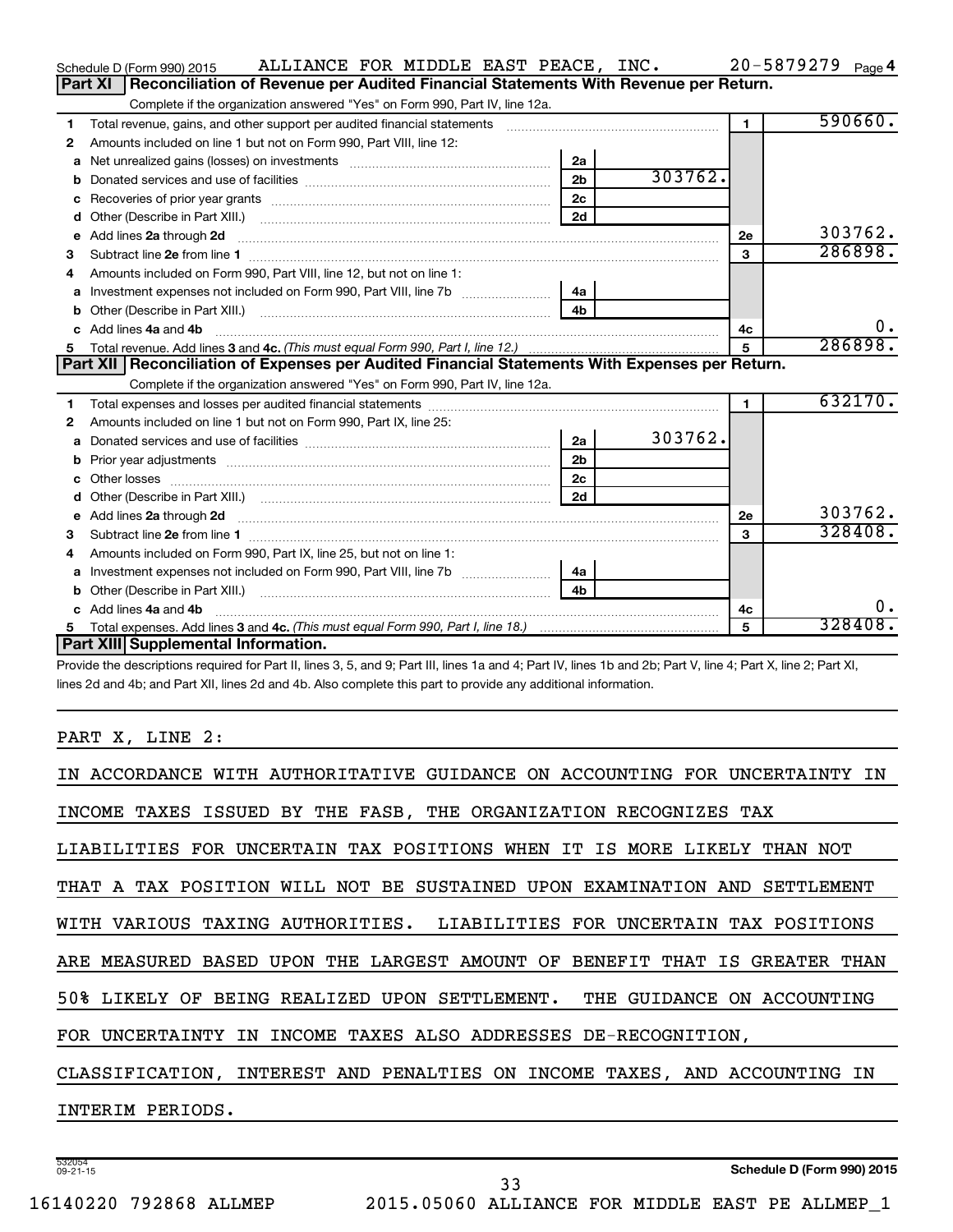|                                                                                         | ALLIANCE FOR MIDDLE EAST PEACE, INC. 20-5879279 Page 5 |    |  |                            |  |
|-----------------------------------------------------------------------------------------|--------------------------------------------------------|----|--|----------------------------|--|
| Schedule D (Form 990) 2015 ALLIANCE F<br>Part XIII Supplemental Information (continued) |                                                        |    |  |                            |  |
|                                                                                         |                                                        |    |  |                            |  |
|                                                                                         |                                                        |    |  |                            |  |
|                                                                                         |                                                        |    |  |                            |  |
|                                                                                         |                                                        |    |  |                            |  |
|                                                                                         |                                                        |    |  |                            |  |
|                                                                                         |                                                        |    |  |                            |  |
|                                                                                         |                                                        |    |  |                            |  |
|                                                                                         |                                                        |    |  |                            |  |
|                                                                                         |                                                        |    |  |                            |  |
|                                                                                         |                                                        |    |  |                            |  |
|                                                                                         |                                                        |    |  |                            |  |
|                                                                                         |                                                        |    |  |                            |  |
|                                                                                         |                                                        |    |  |                            |  |
|                                                                                         |                                                        |    |  |                            |  |
|                                                                                         |                                                        |    |  |                            |  |
|                                                                                         |                                                        |    |  |                            |  |
|                                                                                         |                                                        |    |  |                            |  |
|                                                                                         |                                                        |    |  |                            |  |
|                                                                                         |                                                        |    |  |                            |  |
|                                                                                         |                                                        |    |  |                            |  |
|                                                                                         |                                                        |    |  |                            |  |
|                                                                                         |                                                        |    |  |                            |  |
|                                                                                         |                                                        |    |  |                            |  |
|                                                                                         |                                                        |    |  |                            |  |
|                                                                                         |                                                        |    |  |                            |  |
|                                                                                         |                                                        |    |  |                            |  |
|                                                                                         |                                                        |    |  |                            |  |
|                                                                                         |                                                        |    |  |                            |  |
|                                                                                         |                                                        |    |  |                            |  |
|                                                                                         |                                                        |    |  |                            |  |
|                                                                                         |                                                        |    |  |                            |  |
|                                                                                         |                                                        |    |  |                            |  |
|                                                                                         |                                                        |    |  |                            |  |
|                                                                                         |                                                        |    |  |                            |  |
|                                                                                         |                                                        |    |  |                            |  |
|                                                                                         |                                                        |    |  |                            |  |
|                                                                                         |                                                        |    |  |                            |  |
|                                                                                         |                                                        |    |  |                            |  |
|                                                                                         |                                                        |    |  |                            |  |
|                                                                                         |                                                        |    |  |                            |  |
|                                                                                         |                                                        |    |  |                            |  |
|                                                                                         |                                                        |    |  |                            |  |
|                                                                                         |                                                        |    |  | Schedule D (Form 990) 2015 |  |
| 532055<br>09-21-15                                                                      |                                                        | 21 |  |                            |  |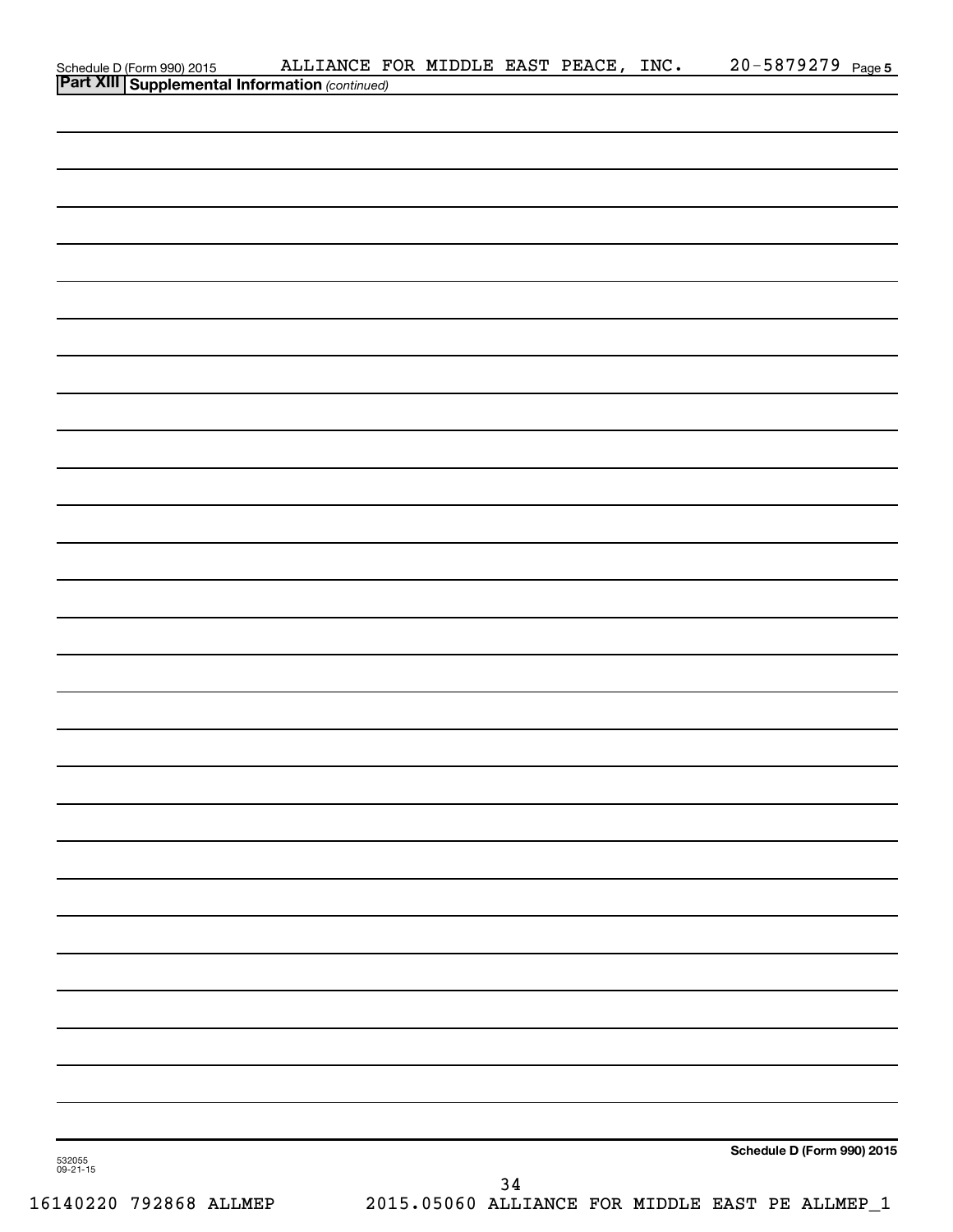| Department of the Treasury                           |                                           |                                                                                       |                                                                                                                                                      | <b>Open to Public</b>  |                                                                                                             |                                                                  |
|------------------------------------------------------|-------------------------------------------|---------------------------------------------------------------------------------------|------------------------------------------------------------------------------------------------------------------------------------------------------|------------------------|-------------------------------------------------------------------------------------------------------------|------------------------------------------------------------------|
| <b>Internal Revenue Service</b>                      |                                           |                                                                                       | Information about Schedule F (Form 990) and its instructions is at www.irs.gov/form990.                                                              |                        |                                                                                                             | <b>Inspection</b>                                                |
| Name of the organization                             |                                           |                                                                                       |                                                                                                                                                      |                        |                                                                                                             | <b>Employer identification number</b>                            |
| ALLIANCE FOR MIDDLE EAST PEACE, INC.                 |                                           |                                                                                       |                                                                                                                                                      |                        | 20-5879279                                                                                                  |                                                                  |
| Part I                                               | Form 990, Part IV, line 14b.              |                                                                                       | General Information on Activities Outside the United States. Complete if the organization answered "Yes" on                                          |                        |                                                                                                             |                                                                  |
| 1                                                    |                                           |                                                                                       | For grantmakers. Does the organization maintain records to substantiate the amount of its grants and other assistance,                               |                        |                                                                                                             |                                                                  |
|                                                      |                                           |                                                                                       | the grantees' eligibility for the grants or assistance, and the selection criteria used to award the grants or assistance?                           |                        |                                                                                                             | Yes<br><b>No</b>                                                 |
| $\mathbf{2}$<br>United States.                       |                                           |                                                                                       | For grantmakers. Describe in Part V the organization's procedures for monitoring the use of its grants and other assistance outside the              |                        |                                                                                                             |                                                                  |
| З                                                    |                                           |                                                                                       | Activities per Region. (The following Part I, line 3 table can be duplicated if additional space is needed.)                                         |                        |                                                                                                             |                                                                  |
| (a) Region                                           | (b) Number of<br>offices<br>in the region | (c) Number of<br>employees,<br>agents, and<br>independent<br>contractors<br>in region | (d) Activities conducted in region<br>(by type) (e.g., fundraising, program<br>services, investments, grants to<br>recipients located in the region) |                        | (e) If activity listed in (d)<br>is a program service,<br>describe specific type<br>of service(s) in region | (f) Total<br>expenditures<br>for and<br>investments<br>in region |
| MIDDLE EAST AND                                      |                                           |                                                                                       |                                                                                                                                                      |                        |                                                                                                             |                                                                  |
| NORTH AFRICA -                                       |                                           |                                                                                       |                                                                                                                                                      | CAPACITY BUILDING,     |                                                                                                             |                                                                  |
| ALGERIA, BAHRAIN,                                    |                                           |                                                                                       |                                                                                                                                                      | MEMBER RELATIONS,      |                                                                                                             |                                                                  |
| DJIBOUTI EGYPT                                       | 1                                         | 2                                                                                     | PROGRAM SERVICES                                                                                                                                     | ADVOCACY AND EDUCATION |                                                                                                             | 122846.                                                          |
|                                                      |                                           |                                                                                       |                                                                                                                                                      |                        |                                                                                                             |                                                                  |
|                                                      |                                           |                                                                                       |                                                                                                                                                      |                        |                                                                                                             |                                                                  |
|                                                      |                                           |                                                                                       |                                                                                                                                                      |                        |                                                                                                             |                                                                  |
|                                                      |                                           |                                                                                       |                                                                                                                                                      |                        |                                                                                                             |                                                                  |
|                                                      |                                           |                                                                                       |                                                                                                                                                      |                        |                                                                                                             |                                                                  |
|                                                      |                                           |                                                                                       |                                                                                                                                                      |                        |                                                                                                             |                                                                  |
|                                                      |                                           |                                                                                       |                                                                                                                                                      |                        |                                                                                                             |                                                                  |
| 3 a Sub-total                                        | $\mathbf{1}$                              | $\overline{a}$                                                                        |                                                                                                                                                      |                        |                                                                                                             | 122846.                                                          |
| <b>b</b> Total from continuation<br>sheets to Part I | 0                                         | 0                                                                                     |                                                                                                                                                      |                        |                                                                                                             | 0.                                                               |
| c Totals (add lines 3a<br>and 3b)                    | $\mathbf{1}$                              | $\overline{a}$                                                                        |                                                                                                                                                      |                        |                                                                                                             | 122846.                                                          |

**| Complete if the organization answered "Yes" on Form 990, Part IV, line 14b, 15, or 16.**

Statement of Activities Outside the United States<br> **Depropenting the organization answered "Yes" on Form 990, Part IV, line 14b, 15, or 16. <b>2015** 

**For Paperwork Reduction Act Notice, see the Instructions for Form 990. Schedule F (Form 990) 2015** LHA

OMB No. 1545-0047

532071 10-01-15

**SCHEDULE F**<br>(Form 990)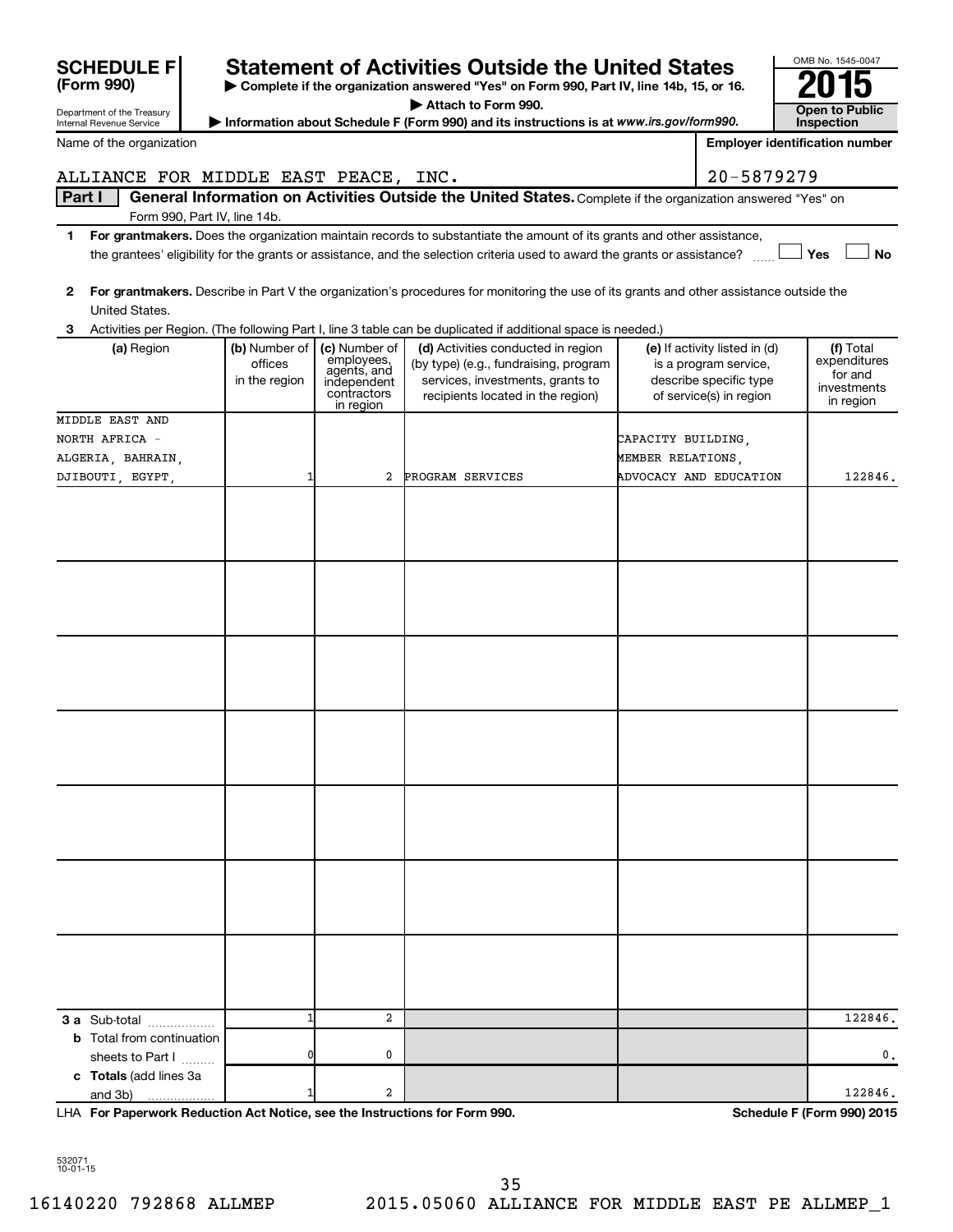Part II | Grants and Other Assistance to Organizations or Entities Outside the United States. Complete if the organization answered "Yes" on Form 990, Part IV, line 15, for any recipient who received more than \$5,000. Part II can be duplicated if additional space is needed.

| $\mathbf{1}$<br>(a) Name of organization                | (b) IRS code section<br>and EIN (if applicable) | (c) Region | (d) Purpose of<br>grant                                                                                                                         | (e) Amount | (f) Manner of<br>of cash grant cash disbursement | (g) Amount of<br>non-cash<br>assistance | (h) Description<br>of non-cash<br>assistance | (i) Method of<br>valuation (book, FMV,<br>appraisal, other) |
|---------------------------------------------------------|-------------------------------------------------|------------|-------------------------------------------------------------------------------------------------------------------------------------------------|------------|--------------------------------------------------|-----------------------------------------|----------------------------------------------|-------------------------------------------------------------|
|                                                         |                                                 |            |                                                                                                                                                 |            |                                                  |                                         |                                              |                                                             |
|                                                         |                                                 |            |                                                                                                                                                 |            |                                                  |                                         |                                              |                                                             |
|                                                         |                                                 |            |                                                                                                                                                 |            |                                                  |                                         |                                              |                                                             |
|                                                         |                                                 |            |                                                                                                                                                 |            |                                                  |                                         |                                              |                                                             |
|                                                         |                                                 |            |                                                                                                                                                 |            |                                                  |                                         |                                              |                                                             |
|                                                         |                                                 |            |                                                                                                                                                 |            |                                                  |                                         |                                              |                                                             |
|                                                         |                                                 |            |                                                                                                                                                 |            |                                                  |                                         |                                              |                                                             |
|                                                         |                                                 |            |                                                                                                                                                 |            |                                                  |                                         |                                              |                                                             |
|                                                         |                                                 |            |                                                                                                                                                 |            |                                                  |                                         |                                              |                                                             |
|                                                         |                                                 |            |                                                                                                                                                 |            |                                                  |                                         |                                              |                                                             |
|                                                         |                                                 |            |                                                                                                                                                 |            |                                                  |                                         |                                              |                                                             |
|                                                         |                                                 |            |                                                                                                                                                 |            |                                                  |                                         |                                              |                                                             |
|                                                         |                                                 |            |                                                                                                                                                 |            |                                                  |                                         |                                              |                                                             |
|                                                         |                                                 |            |                                                                                                                                                 |            |                                                  |                                         |                                              |                                                             |
|                                                         |                                                 |            |                                                                                                                                                 |            |                                                  |                                         |                                              |                                                             |
|                                                         |                                                 |            |                                                                                                                                                 |            |                                                  |                                         |                                              |                                                             |
| $\mathbf{2}$                                            |                                                 |            | Enter total number of recipient organizations listed above that are recognized as charities by the foreign country, recognized as tax-exempt by |            |                                                  |                                         |                                              |                                                             |
|                                                         |                                                 |            |                                                                                                                                                 |            |                                                  |                                         |                                              |                                                             |
| 3 Enter total number of other organizations or entities |                                                 |            |                                                                                                                                                 |            |                                                  |                                         |                                              |                                                             |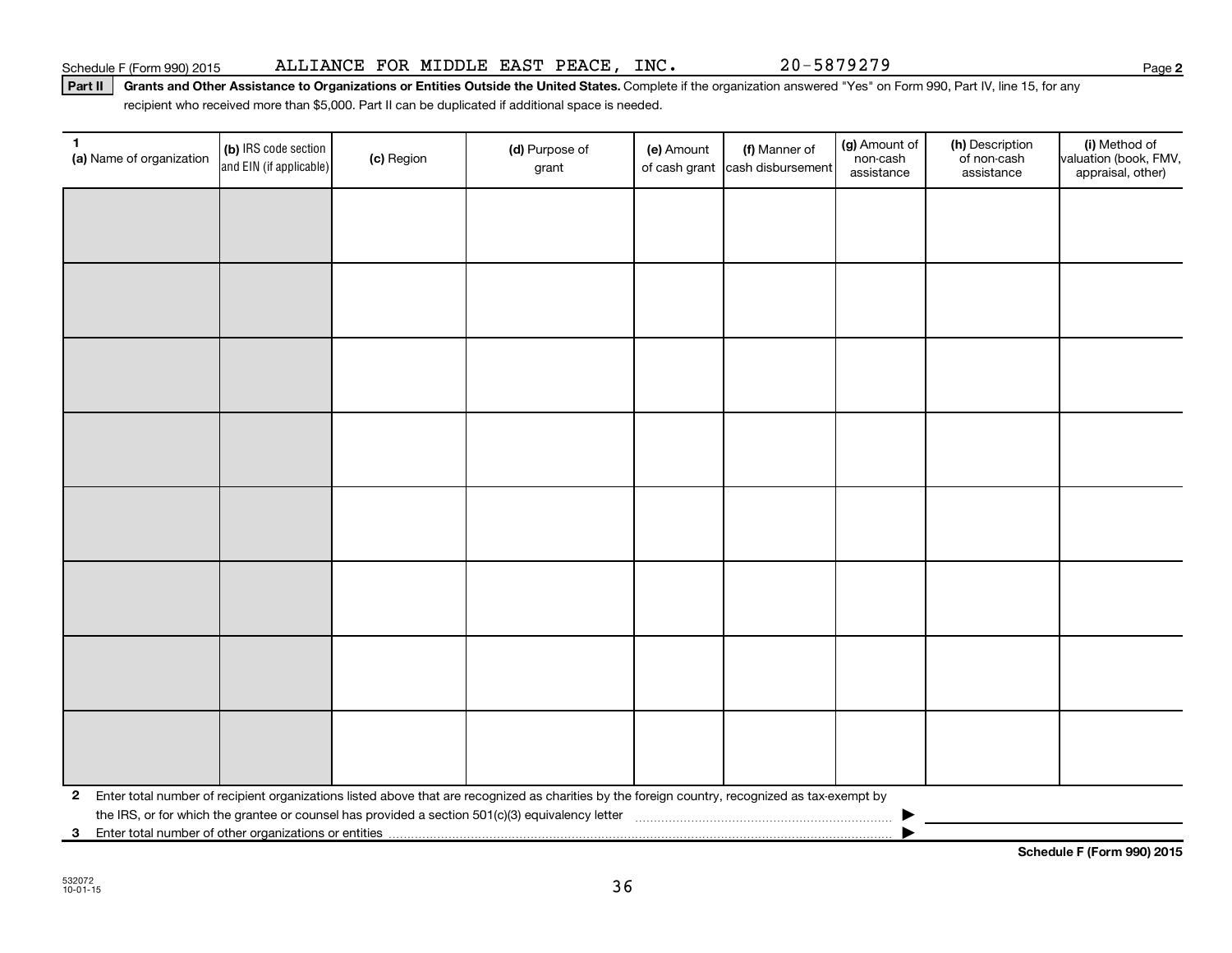Part III Grants and Other Assistance to Individuals Outside the United States. Complete if the organization answered "Yes" on Form 990, Part IV, line 16. Part III can be duplicated if additional space is needed.

| T are in carried depileated if additional space is riceded.<br>(a) Type of grant or assistance | (b) Region | (c) Number of<br>recipients | (d) Amount of<br>cash grant | (e) Manner of<br>cash disbursement | (f) Amount of<br>non-cash<br>assistance | (g) Description of<br>non-cash assistance | (h) Method of<br>valuation<br>(book, FMV,<br>appraisal, other) |
|------------------------------------------------------------------------------------------------|------------|-----------------------------|-----------------------------|------------------------------------|-----------------------------------------|-------------------------------------------|----------------------------------------------------------------|
|                                                                                                |            |                             |                             |                                    |                                         |                                           |                                                                |
|                                                                                                |            |                             |                             |                                    |                                         |                                           |                                                                |
|                                                                                                |            |                             |                             |                                    |                                         |                                           |                                                                |
|                                                                                                |            |                             |                             |                                    |                                         |                                           |                                                                |
|                                                                                                |            |                             |                             |                                    |                                         |                                           |                                                                |
|                                                                                                |            |                             |                             |                                    |                                         |                                           |                                                                |
|                                                                                                |            |                             |                             |                                    |                                         |                                           |                                                                |
|                                                                                                |            |                             |                             |                                    |                                         |                                           |                                                                |
|                                                                                                |            |                             |                             |                                    |                                         |                                           |                                                                |
|                                                                                                |            |                             |                             |                                    |                                         |                                           |                                                                |
|                                                                                                |            |                             |                             |                                    |                                         |                                           |                                                                |

**Schedule F (Form 990) 2015**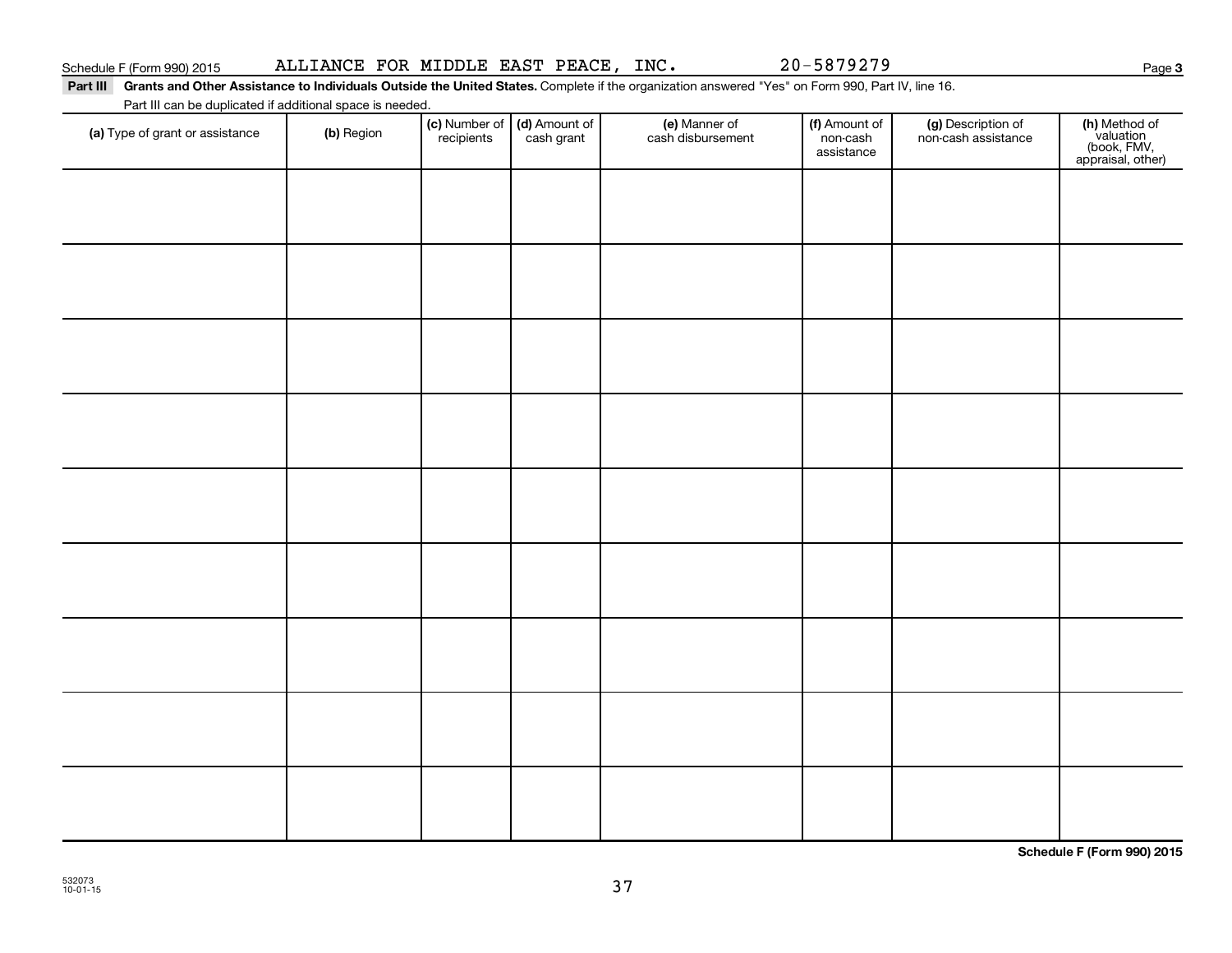| Schedule F (Form 990) 2015 ALLIANCE FOR MIDDLE EAST PEACE, |  |  | INC. | 20-5879279 | Page |
|------------------------------------------------------------|--|--|------|------------|------|
| <b>Part IV   Foreign Forms</b>                             |  |  |      |            |      |

| 1              | Was the organization a U.S. transferor of property to a foreign corporation during the tax year? If "Yes," the<br>organization may be required to file Form 926, Return by a U.S. Transferor of Property to a Foreign<br>Corporation (see Instructions for Form 926) [11] matter continuum matter of the Instruction (see Instructions for Form 926) [11] matter continuum matter of the Institution of the Institution of the Institution of the Insti | Yes | $X_{\text{No}}$       |
|----------------|---------------------------------------------------------------------------------------------------------------------------------------------------------------------------------------------------------------------------------------------------------------------------------------------------------------------------------------------------------------------------------------------------------------------------------------------------------|-----|-----------------------|
| $\overline{2}$ | Did the organization have an interest in a foreign trust during the tax year? If "Yes," the organization<br>may be required to separately file Form 3520, Annual Return To Report Transactions With Foreign<br>Trusts and Receipt of Certain Foreign Gifts, and/or Form 3520-A, Annual Information Return of Foreign<br>Trust With a U.S. Owner (see Instructions for Forms 3520 and 3520-A; do not file with Form 990) <i>managery compart</i>         | Yes | $X _{\text{No}}$      |
| 3              | Did the organization have an ownership interest in a foreign corporation during the tax year? If "Yes,"<br>the organization may be required to file Form 5471, Information Return of U.S. Persons With Respect to                                                                                                                                                                                                                                       | Yes | $X_{N0}$              |
| 4              | Was the organization a direct or indirect shareholder of a passive foreign investment company or a<br>qualified electing fund during the tax year? If "Yes," the organization may be required to file Form 8621,<br>Information Return by a Shareholder of a Passive Foreign Investment Company or Qualified Electing Fund<br>(see Instructions for Form 8621)                                                                                          | Yes | $X_{N0}$              |
| 5              | Did the organization have an ownership interest in a foreign partnership during the tax year? If "Yes,"<br>the organization may be required to file Form 8865, Return of U.S. Persons With Respect to Certain<br>Foreign Partnerships (see Instructions for Form 8865) [11, 120] Martin Martin Martin Martin Martin Martin Mart                                                                                                                         | Yes | $\boxed{\text{X}}$ No |
| 6              | Did the organization have any operations in or related to any boycotting countries during the tax year? If<br>"Yes," the organization may be required to separately file Form 5713, International Boycott Report (see                                                                                                                                                                                                                                   | Yes | $\mathbf{X}$<br>No    |

**Schedule F (Form 990) 2015**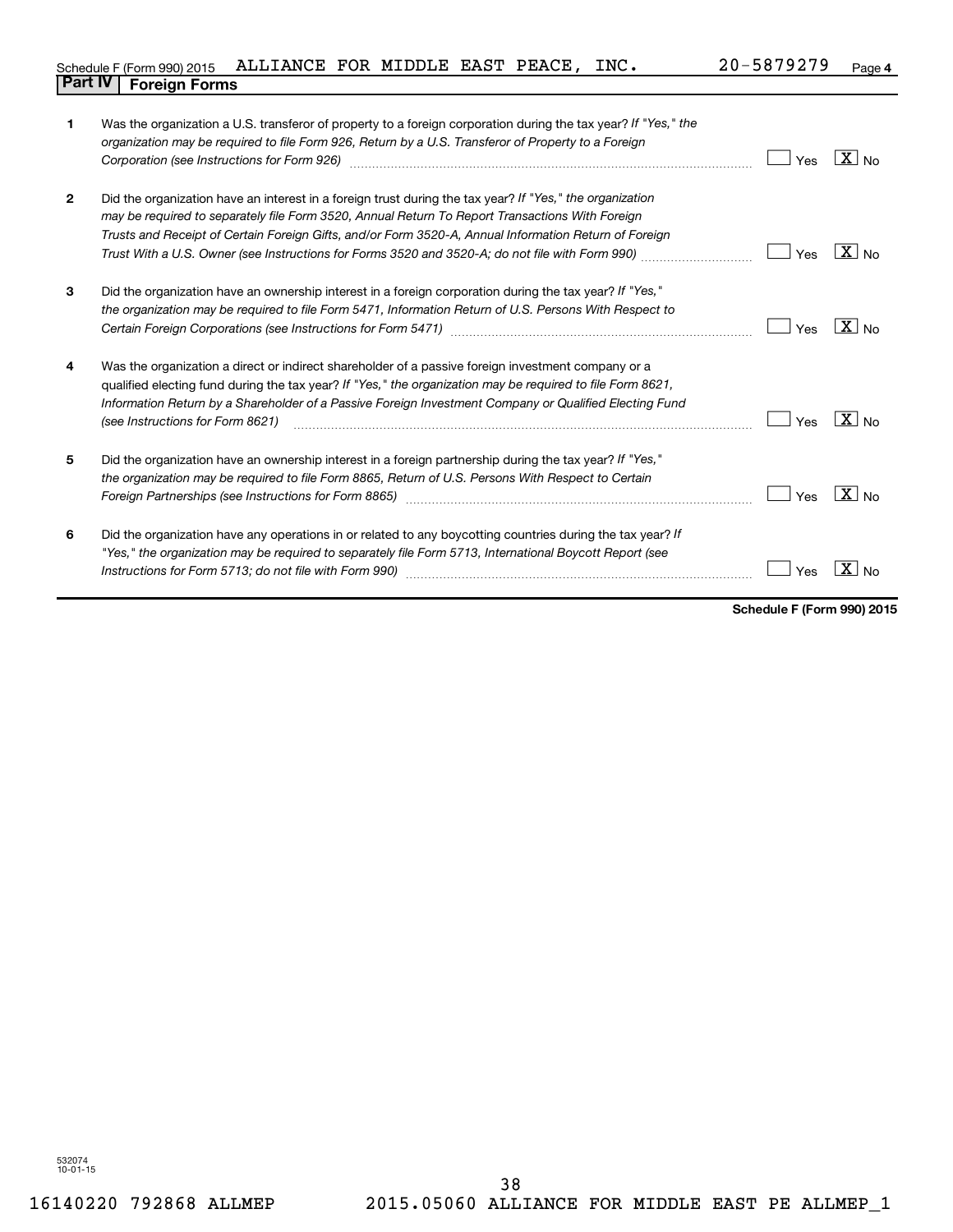| Schedule F (Form 990) 2015 | 5 ALLIANCE FOR MIDDLE EAST PEACE, |  |  | INC. | $20 - 5879279$ | Page |
|----------------------------|-----------------------------------|--|--|------|----------------|------|
|                            |                                   |  |  |      |                |      |

# **Part V** | Supplemental Information

Provide the information required by Part I, line 2 (monitoring of funds); Part I, line 3, column (f) (accounting method; amounts of investments vs. expenditures per region); Part II, line 1 (accounting method); Part III (accounting method); and Part III, column (c) (estimated number of recipients), as applicable. Also complete this part to provide any additional information.

| 532075 10-01-15 | 39 |  | Schedule F (Form 990) 2015 |
|-----------------|----|--|----------------------------|
|                 |    |  |                            |
|                 |    |  |                            |
|                 |    |  |                            |
|                 |    |  |                            |
|                 |    |  |                            |
|                 |    |  |                            |
|                 |    |  |                            |
|                 |    |  |                            |
|                 |    |  |                            |
|                 |    |  |                            |
|                 |    |  |                            |
|                 |    |  |                            |
|                 |    |  |                            |
|                 |    |  |                            |
|                 |    |  |                            |
|                 |    |  |                            |
|                 |    |  |                            |
|                 |    |  |                            |
|                 |    |  |                            |
|                 |    |  |                            |
|                 |    |  |                            |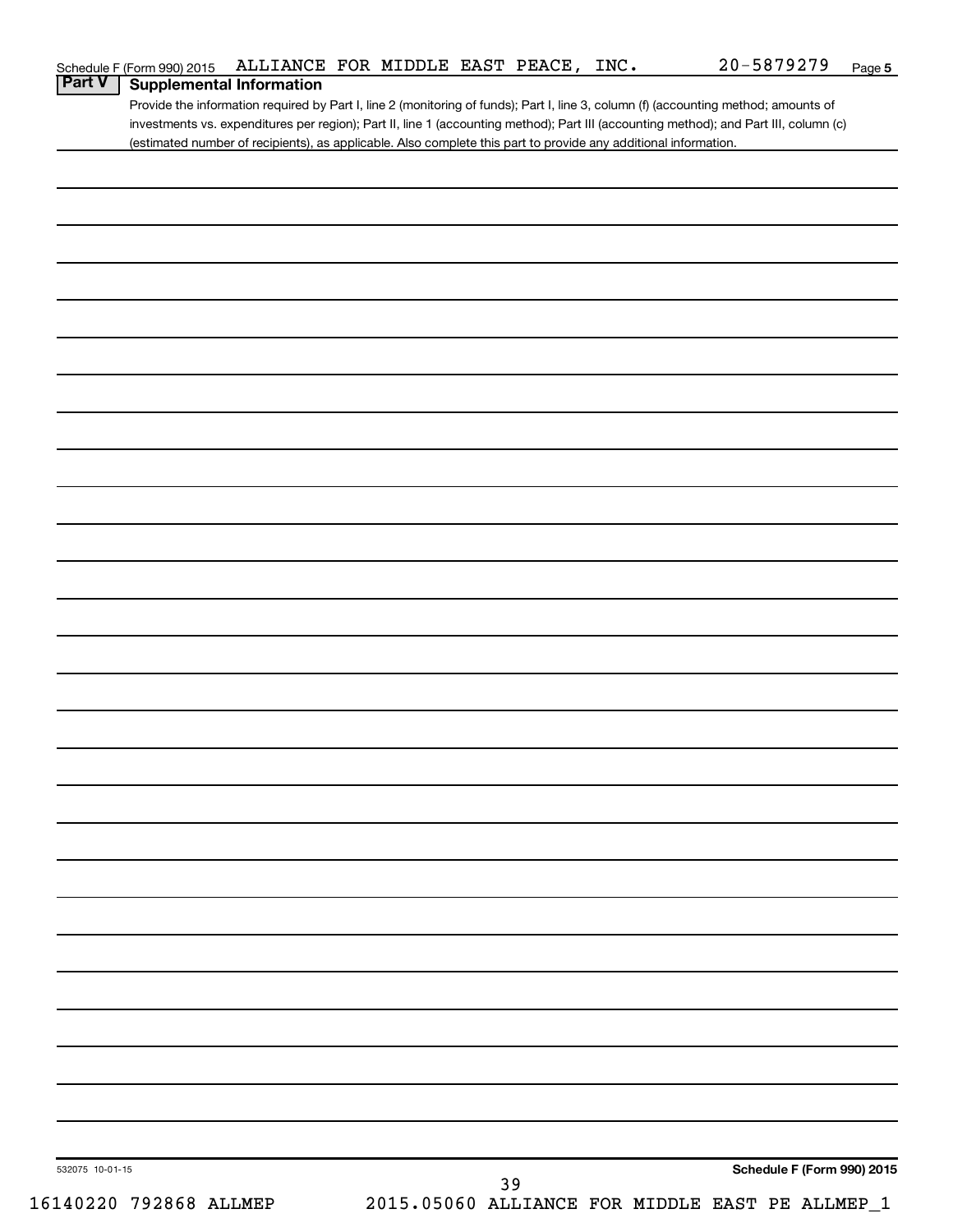**(Form 990 or 990-EZ)**

Department of the Treasury Internal Revenue Service Name of the organization

**SCHEDULE O Supplemental Information to Form 990 or 990-EZ 2015**<br>(Form 990 or 990-EZ) Complete to provide information for responses to specific questions on

**Complete to provide information for responses to specific questions on Form 990 or 990-EZ or to provide any additional information.**

**| Attach to Form 990 or 990-EZ.**

**Information about Schedule O (Form 990 or 990-EZ) and its instructions is at WWW.irs.gov/form990.** 

OMB No. 1545-0047 **Open to Public Inspection**

ALLIANCE FOR MIDDLE EAST PEACE, INC. 20-5879279

**Employer identification number**

# FORM 990, PART I, LINE 1, DESCRIPTION OF ORGANIZATION MISSION:

RECONCILIATION.

FORM 990, PART VI, SECTION B, LINE 11:

THE BOARD OF DIRECTORS REVIEWS THE FORM 990 BEFORE IT IS FILED

FORM 990, PART VI, SECTION B, LINE 12C:

THE BOARD OF DIRECTORS ANNUALLY REVIEWS ITS ASSOCIATIONS WITH VENDORS AND

CONTRIBUTORS TO INSURE THERE ARE NO CONFLICTS OF INTEREST

FORM 990, PART VI, SECTION B, LINE 15A:

INDEPENDENT BOARD MEMBERS APPROVE THE SALARY OF THE EXECUTIVE DIRECTOR

FORM 990, PART VI, SECTION C, LINE 19:

THE ORGANIZATION MAKES ITS GOVERNING DOCUMENTS, CONFLICT OF INTEREST POLICY AND FINANCIAL STATEMENTS AVAILABLE TO THE PUBLIC UPON REQUEST

53221  $09 - 02 - 15$ LHA For Paperwork Reduction Act Notice, see the Instructions for Form 990 or 990-EZ. Schedule O (Form 990 or 990-EZ) (2015) 40

16140220 792868 ALLMEP 2015.05060 ALLIANCE FOR MIDDLE EAST PE ALLMEP\_1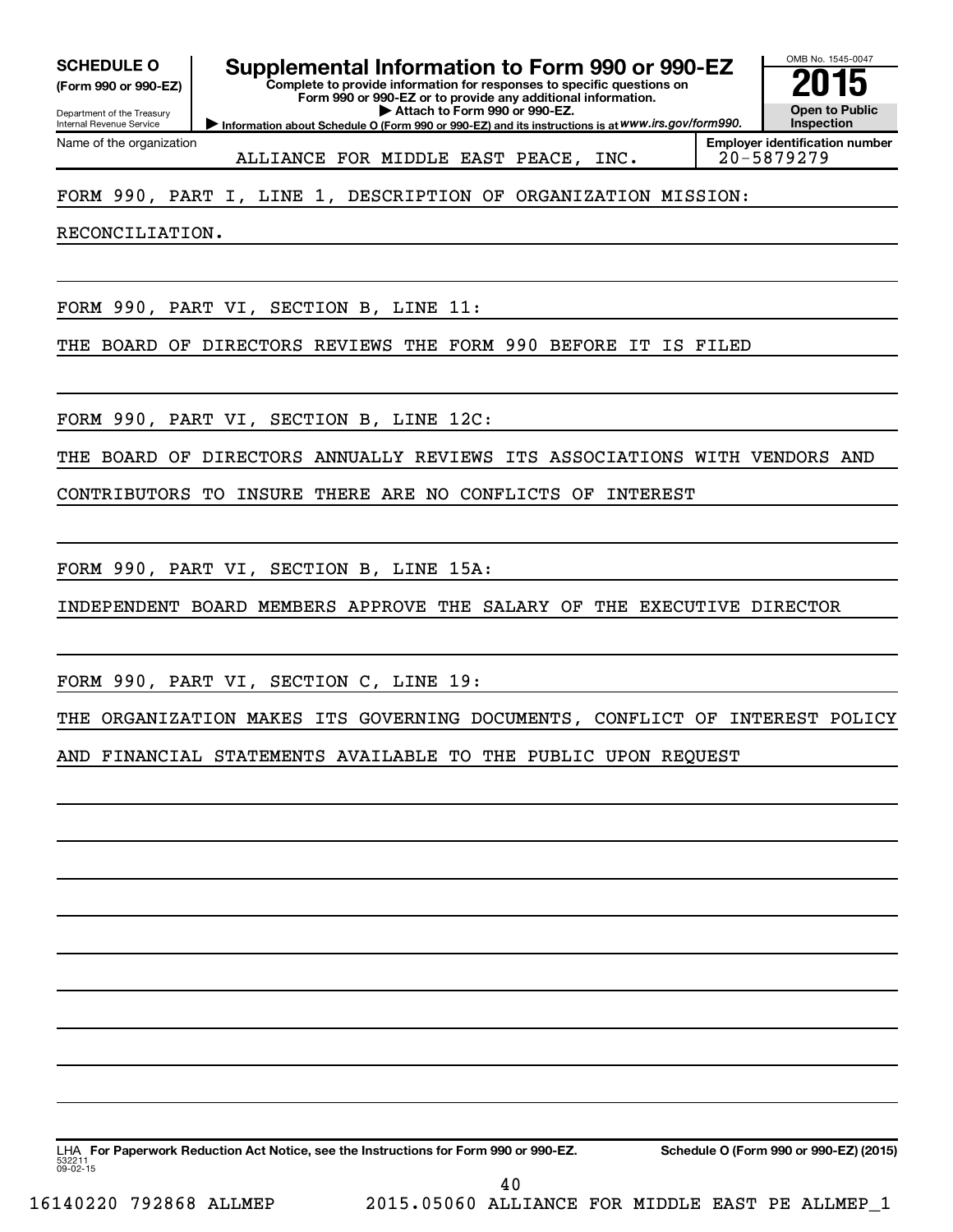| 8868<br>Form |  |
|--------------|--|
|--------------|--|

# (Rev. January 2014) **Cxempt Organization Return** Manuary 2014) **CMB No. 1545-1709 8868 Application for Extension of Time To File an**

**| File a separate application for each return.**

**Information about Form 8868 and its instructions is at www.irs.gov/form8868.** 

† X

 $\Box$ 

 $\boxed{1}$ 

| Department of the Treasury |
|----------------------------|
| Internal Revenue Service   |

| If you are filing for an Automatic 3-Month Extension, complete only Part I and check this box | . |
|-----------------------------------------------------------------------------------------------|---|
|-----------------------------------------------------------------------------------------------|---|

**• If you are filing for an Additional (Not Automatic) 3-Month Extension, complete only Part II (on page 2 of this form).** • If you are filing for an and check this box ~~~~~~~~~~~~~~~~~~~ |

Do not complete Part II unless you have already been granted an automatic 3-month extension on a previously filed Form 8868.

Electronic filing (e-file). You can electronically file Form 8868 if you need a 3-month automatic extension of time to file (6 months for a corporation visit www.irs.gov/efile and click on e-file for Charities & Nonprofits. required to file Form 990-T), or an additional (not automatic) 3-month extension of time. You can electronically file Form 8868 to request an extension of time to file any of the forms listed in Part I or Part II with the exception of Form 8870, Information Return for Transfers Associated With Certain Personal Benefit Contracts, which must be sent to the IRS in paper format (see instructions). For more details on the electronic filing of this form,

# **Part I Automatic 3-Month Extension of Time.** Only submit original (no copies needed)

A corporation required to file Form 990-T and requesting an automatic 6-month extension - check this box and complete Part I only ~~~~~~~~~~~~~~~~~~~~~~~~~~~~~~~~~~~~~~~~~~~~~~~~~~~~~~~~~~~~~~ |

**Enter filer's identifying number** *All other corporations (including 1120-C filers), partnerships, REMICs, and trusts must use Form 7004 to request an extension of time to file income tax returns.*

| Type or                                                            | Name of exempt organization or other filer, see instructions.                                       | Employer identification number (EIN) or |  |  |  |
|--------------------------------------------------------------------|-----------------------------------------------------------------------------------------------------|-----------------------------------------|--|--|--|
| print<br>File by the<br>due date for<br>filing your<br>return. See | ALLIANCE FOR MIDDLE EAST PEACE,<br>INC.                                                             | 20-5879279                              |  |  |  |
|                                                                    | Number, street, and room or suite no. If a P.O. box, see instructions.<br>1725 I STREET NW, NO. 300 | Social security number (SSN)            |  |  |  |
| instructions.                                                      | City, town or post office, state, and ZIP code. For a foreign address, see instructions.<br>.       |                                         |  |  |  |

WASHINGTON, DC 20006

| Enter the Return code for the return that this application is for (file a separate application for each return) |  |
|-----------------------------------------------------------------------------------------------------------------|--|
|                                                                                                                 |  |
|                                                                                                                 |  |
|                                                                                                                 |  |
|                                                                                                                 |  |
|                                                                                                                 |  |
|                                                                                                                 |  |

| Application                                                                                                                                                                                                                                                                                                                                                    | Return                | <b>Application</b>                |                |                         | Return |
|----------------------------------------------------------------------------------------------------------------------------------------------------------------------------------------------------------------------------------------------------------------------------------------------------------------------------------------------------------------|-----------------------|-----------------------------------|----------------|-------------------------|--------|
| Is For                                                                                                                                                                                                                                                                                                                                                         | <b>Is For</b><br>Code |                                   |                | Code                    |        |
| Form 990 or Form 990-EZ                                                                                                                                                                                                                                                                                                                                        | 01                    | Form 990-T (corporation)          |                |                         | 07     |
| Form 990-BL                                                                                                                                                                                                                                                                                                                                                    | 02                    | Form 1041-A                       |                |                         | 08     |
| Form 4720 (individual)                                                                                                                                                                                                                                                                                                                                         | 03                    | Form 4720 (other than individual) |                |                         | 09     |
| Form 990-PF                                                                                                                                                                                                                                                                                                                                                    | 04                    | Form 5227                         |                |                         | 10     |
| Form 990-T (sec. 401(a) or 408(a) trust)                                                                                                                                                                                                                                                                                                                       | 05                    | Form 6069                         |                |                         | 11     |
| Form 990-T (trust other than above)                                                                                                                                                                                                                                                                                                                            | 06                    | Form 8870                         |                |                         | 12     |
| THE ORGANIZATION<br>• The books are in the care of $\blacktriangleright$ 1725 I STREET NW, NO. 300 - WASHINGTON, DC 20006<br>Telephone No. $\triangleright$ 202-618-4600                                                                                                                                                                                       |                       | Fax No. $\blacktriangleright$     |                |                         |        |
| $\bullet$<br>If this is for a Group Return, enter the organization's four digit Group Exemption Number (GEN) [If this is for the whole group, check this<br>. If it is for part of the group, check this box $\blacktriangleright$ $\Box$ and attach a list with the names and EINs of all members the extension is for.<br>$box \blacktriangleright$          |                       |                                   |                |                         |        |
| I request an automatic 3-month (6 months for a corporation required to file Form 990-T) extension of time until<br>$\mathbf{1}$<br>APRIL 15, 2017, to file the exempt organization return for the organization named above. The extension<br>is for the organization's return for:<br>calendar year or<br>$\overline{\text{X}}$ tax year beginning SEP 1, 2015 |                       |                                   |                |                         |        |
| If the tax year entered in line 1 is for less than 12 months, check reason:<br>$\mathbf{2}$<br>Change in accounting period                                                                                                                                                                                                                                     |                       | Initial return                    | Final return   |                         |        |
| If this application is for Forms 990-BL, 990-PF, 990-T, 4720, or 6069, enter the tentative tax, less any<br>За<br>nonrefundable credits. See instructions.                                                                                                                                                                                                     |                       |                                   | За             | \$                      | О.     |
| If this application is for Forms 990-PF, 990-T, 4720, or 6069, enter any refundable credits and<br>b                                                                                                                                                                                                                                                           |                       |                                   |                |                         |        |
| estimated tax payments made. Include any prior year overpayment allowed as a credit.                                                                                                                                                                                                                                                                           |                       |                                   | 3 <sub>b</sub> | \$                      | 0.     |
| <b>Balance due.</b> Subtract line 3b from line 3a. Include your payment with this form, if required,<br>c                                                                                                                                                                                                                                                      |                       |                                   |                |                         |        |
| by using EFTPS (Electronic Federal Tax Payment System). See instructions.                                                                                                                                                                                                                                                                                      |                       |                                   | 3 <sub>c</sub> | \$                      | 0.     |
| Caution. If you are going to make an electronic funds withdrawal (direct debit) with this Form 8868, see Form 8453-EO and Form 8879-EO for payment<br>instructions.<br>For Privacy Act and Paperwork Reduction Act Notice, see instructions.<br><b>LHA</b>                                                                                                     |                       |                                   |                | Form 8868 (Rev. 1-2014) |        |

40.1

523841 04-01-15

16140220 792868 ALLMEP 2015.05060 ALLIANCE FOR MIDDLE EAST PE ALLMEP\_1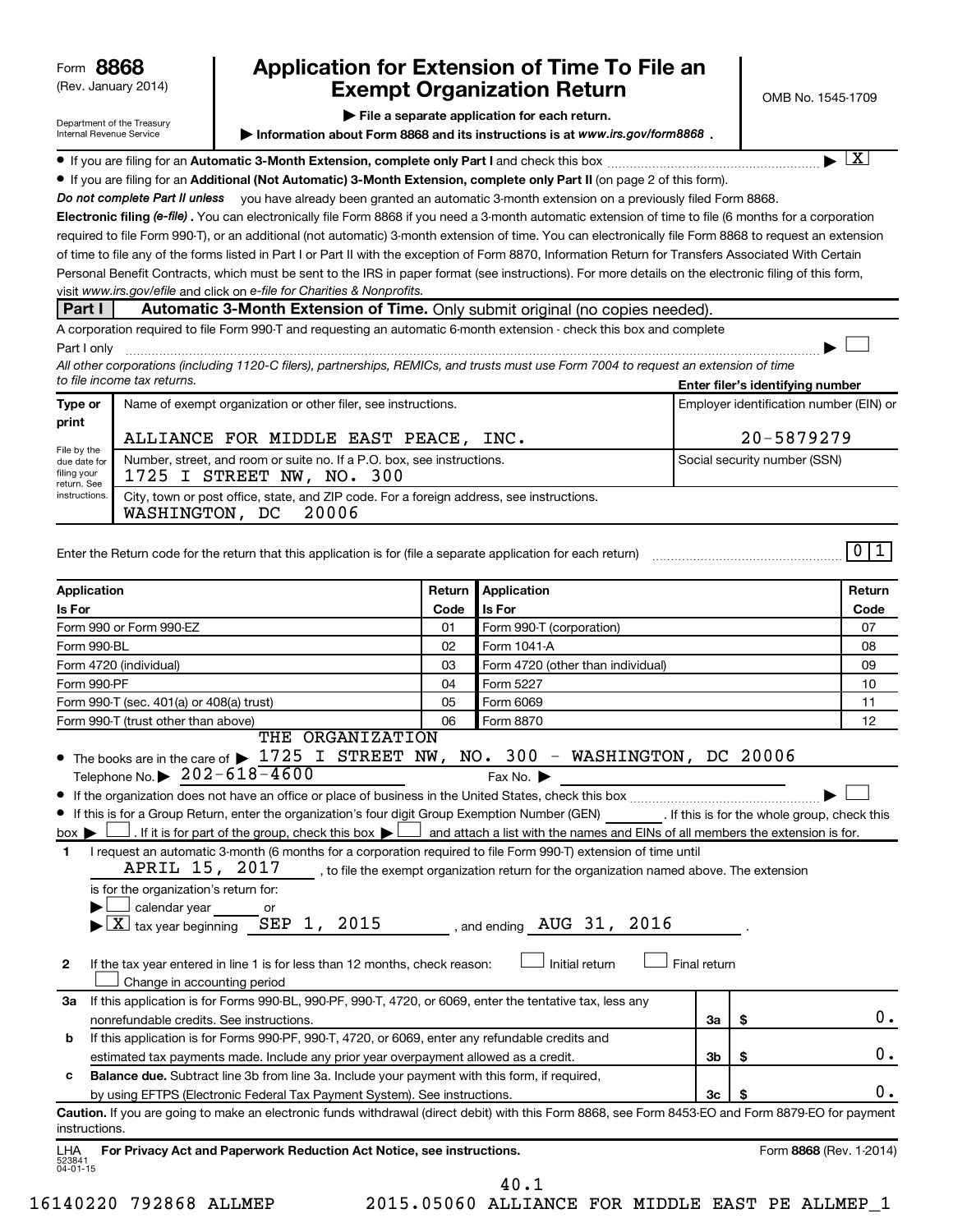|                 | <b>ILLINOIS CHARITABLE ORGANIZATION ANNUAL REPORT</b><br>For Office Use Only                                                                                      |                                |                         | Form AG990-IL<br>Revised 3/05       |       |
|-----------------|-------------------------------------------------------------------------------------------------------------------------------------------------------------------|--------------------------------|-------------------------|-------------------------------------|-------|
| PMT#            | <b>Attorney General LISA MADIGAN State of Illinois</b>                                                                                                            |                                |                         |                                     |       |
|                 | Charitable Trust Bureau, 100 West Randolph                                                                                                                        |                                |                         | $CO# 01-69840582$                   |       |
|                 | 11th Floor, Chicago, Illinois 60601                                                                                                                               |                                |                         | Check all items attached:           |       |
| AMT             | <b>Report for the Fiscal Period:</b>                                                                                                                              |                                | $\mathbf{X}$            | Copy of IRS Return                  |       |
|                 |                                                                                                                                                                   | <b>Make Checks</b>             | $\mathbf{X}$            | <b>Audited Financial Statements</b> |       |
|                 | Beginning 09/01/2015                                                                                                                                              | Payable to                     |                         | Copy of Form IFC                    |       |
| <b>INIT</b>     |                                                                                                                                                                   | the Illinois<br>Charity        | $\overline{\mathbf{X}}$ | \$15.00 Annual Report Filing Fee    |       |
|                 | & Ending<br>08/31/2016                                                                                                                                            | <b>Bureau Fund</b>             |                         | \$100.00 Late Report Filing Fee     |       |
|                 | M <sub>0</sub><br>DAY<br><b>YR</b><br>Federal ID # 20-5879279                                                                                                     |                                |                         | <b>MO</b><br><b>DAY</b>             | YR    |
|                 | $X$ Yes<br><b>No</b><br>Are contributions to the organization tax deductible?                                                                                     | Date Organization was created: |                         |                                     |       |
|                 | LEGAL                                                                                                                                                             | Year-end                       |                         |                                     |       |
|                 | NAME ALLIANCE FOR MIDDLE EAST PEACE, INC.                                                                                                                         | amounts                        |                         |                                     |       |
|                 | <b>MAIL</b>                                                                                                                                                       | A) ASSETS                      |                         | 356271.<br>$A)$ \$                  |       |
|                 | ADDRESS 1725 I STREET NW, NO. 300                                                                                                                                 | <b>B) LIABILITIES</b>          |                         | $B)$ \$                             | 8203. |
|                 | CITY, STATE WASHINGTON, DC                                                                                                                                        | C) NET ASSETS                  |                         | 348068.<br>$C)$ \$                  |       |
|                 | ZIP CODE 20006                                                                                                                                                    |                                |                         |                                     |       |
| L.              | <b>SUMMARY OF ALL REVENUE ITEMS DURING THE YEAR:</b>                                                                                                              | PERCENTAGE                     |                         | <b>AMOUNT</b>                       |       |
|                 | D) PUBLIC SUPPORT, CONTRIBUTIONS & PROGRAM SERVICE REV. (GROSS AMTS.)                                                                                             | 83.937%                        |                         | 240813.<br>$D)$ \$                  |       |
|                 | GOVERNMENT GRANTS & MEMBERSHIP DUES<br>E)                                                                                                                         | 16.063%                        |                         | 46085.<br>$E)$ \$                   |       |
|                 | OTHER REVENUES<br>F)                                                                                                                                              |                                | $\%$                    | $F)$ \$                             |       |
|                 |                                                                                                                                                                   |                                |                         |                                     |       |
|                 | G) TOTAL REVENUE, INCOME AND CONTRIBUTIONS RECEIVED (ADD D, E, & F)                                                                                               |                                | 100 %                   | 286898.<br>$G)$ \$                  |       |
| Ш.              | SUMMARY OF ALL EXPENDITURES DURING THE YEAR:                                                                                                                      |                                |                         |                                     |       |
|                 | H) OPERATING CHARITABLE PROGRAM EXPENSE                                                                                                                           | 70.227%                        |                         | 230631.<br>$H)$ \$                  |       |
|                 |                                                                                                                                                                   |                                |                         |                                     |       |
|                 | EDUCATION PROGRAM SERVICE EXPENSE<br>$\vert$                                                                                                                      |                                | $\frac{0}{0}$           | $1)$ \$                             |       |
|                 |                                                                                                                                                                   |                                |                         |                                     |       |
|                 | TOTAL CHARITABLE PROGRAM SERVICE EXPENSE (ADD H & I)<br>J)                                                                                                        | 70.227%                        |                         | 230631.<br>$J)$ \$                  |       |
|                 |                                                                                                                                                                   |                                |                         |                                     |       |
|                 | J1) JOINT COSTS ALLOCATED TO PROGRAM SERVICES (INCLUDED IN J):<br>\$                                                                                              |                                |                         |                                     |       |
|                 |                                                                                                                                                                   |                                |                         |                                     |       |
|                 | GRANTS TO OTHER CHARITABLE ORGANIZATIONS<br>K)                                                                                                                    |                                | $\%$                    | $K)$ \$                             |       |
|                 |                                                                                                                                                                   |                                |                         |                                     |       |
|                 | TOTAL CHARITABLE PROGRAM SERVICE EXPENDITURE (ADD J & K)<br>L)                                                                                                    | 70.227%                        |                         | 230631.<br>$L)$ \$                  |       |
|                 |                                                                                                                                                                   |                                |                         |                                     |       |
|                 | M) MANAGEMENT AND GENERAL EXPENSE                                                                                                                                 | 14.623%                        |                         | 48023.<br>$M)$ \$                   |       |
|                 |                                                                                                                                                                   |                                |                         |                                     |       |
|                 | N) FUNDRAISING EXPENSE                                                                                                                                            | 15.150%                        |                         | 49754.<br>$N)$ \$                   |       |
|                 |                                                                                                                                                                   |                                |                         |                                     |       |
|                 | 0) TOTAL EXPENDITURES THIS PERIOD (ADD L, M, & N)                                                                                                                 |                                | 100 %                   | 328408.<br>$0)$ \$                  |       |
|                 |                                                                                                                                                                   |                                |                         |                                     |       |
|                 | III. SUMMARY OF ALL PAID FUNDRAISER AND CONSULTANT ACTIVITIES:<br>(Attach Attorney General Report of Individual Fundraising Campaign-Form IFC. One for each PFR.) |                                |                         |                                     |       |
|                 | PROFESSIONAL FUNDRAISERS:                                                                                                                                         |                                |                         |                                     |       |
|                 | TOTAL AMOUNT RAISED BY PAID PROFESSIONAL FUNDRAISERS<br>P)                                                                                                        |                                | 100 %                   | $P)$ \$                             | 0.    |
|                 |                                                                                                                                                                   |                                |                         |                                     |       |
|                 | TOTAL FUNDRAISERS FEES AND EXPENSES<br>$\Omega$                                                                                                                   |                                | $\%$                    | $Q$ ) \$                            |       |
|                 |                                                                                                                                                                   |                                |                         |                                     |       |
|                 | R) NET RECEIVED BY THE CHARITY (P MINUS Q=R)                                                                                                                      |                                | $\%$                    | $R)$ \$                             |       |
|                 | <b>PROFESSIONAL FUNDRAISING CONSULTANTS:</b>                                                                                                                      |                                |                         |                                     |       |
|                 | S) TOTAL AMOUNT PAID TO PROFESSIONAL FUNDRAISING CONSULTANTS                                                                                                      |                                |                         | $S)$ \$                             | 0.    |
|                 | IV. COMPENSATION TO THE (3) HIGHEST PAID PERSONS DURING THE YEAR:                                                                                                 |                                |                         |                                     |       |
|                 | T) NAME, TITLE;JOEL BRAUNOLD, EXECUTIVE DIRECTOR                                                                                                                  |                                |                         | 94712.<br>$T)$ \$                   |       |
|                 | U) NAME, TITLE:                                                                                                                                                   |                                |                         | $U)$ \$                             |       |
|                 | V) NAME, TITLE:                                                                                                                                                   |                                |                         | $V)$ \$                             |       |
| V.              | <b>CHARITABLE PROGRAM DESCRIPTION: CHARITABLE PROGRAM (3 HIGHEST BY \$ EXPENDED)</b>                                                                              |                                |                         | List on back side of instructions   |       |
|                 |                                                                                                                                                                   |                                |                         | CODE                                |       |
| 598091 04-01-15 | W) DESCRIPTION: POLICY ANALYSIS, EDUCATION, AND ADVOCACY                                                                                                          |                                |                         | 100<br>$W)$ #                       |       |
|                 | DESCRIPTION: PUBLIC EDUCATION AND VISIBILITY<br>X)                                                                                                                |                                |                         | 101<br>$X)$ #                       |       |
|                 | DESCRIPTION: MEETING MEMBERS NEEDS<br>Y)                                                                                                                          |                                |                         | 300<br>$Y)$ #                       |       |